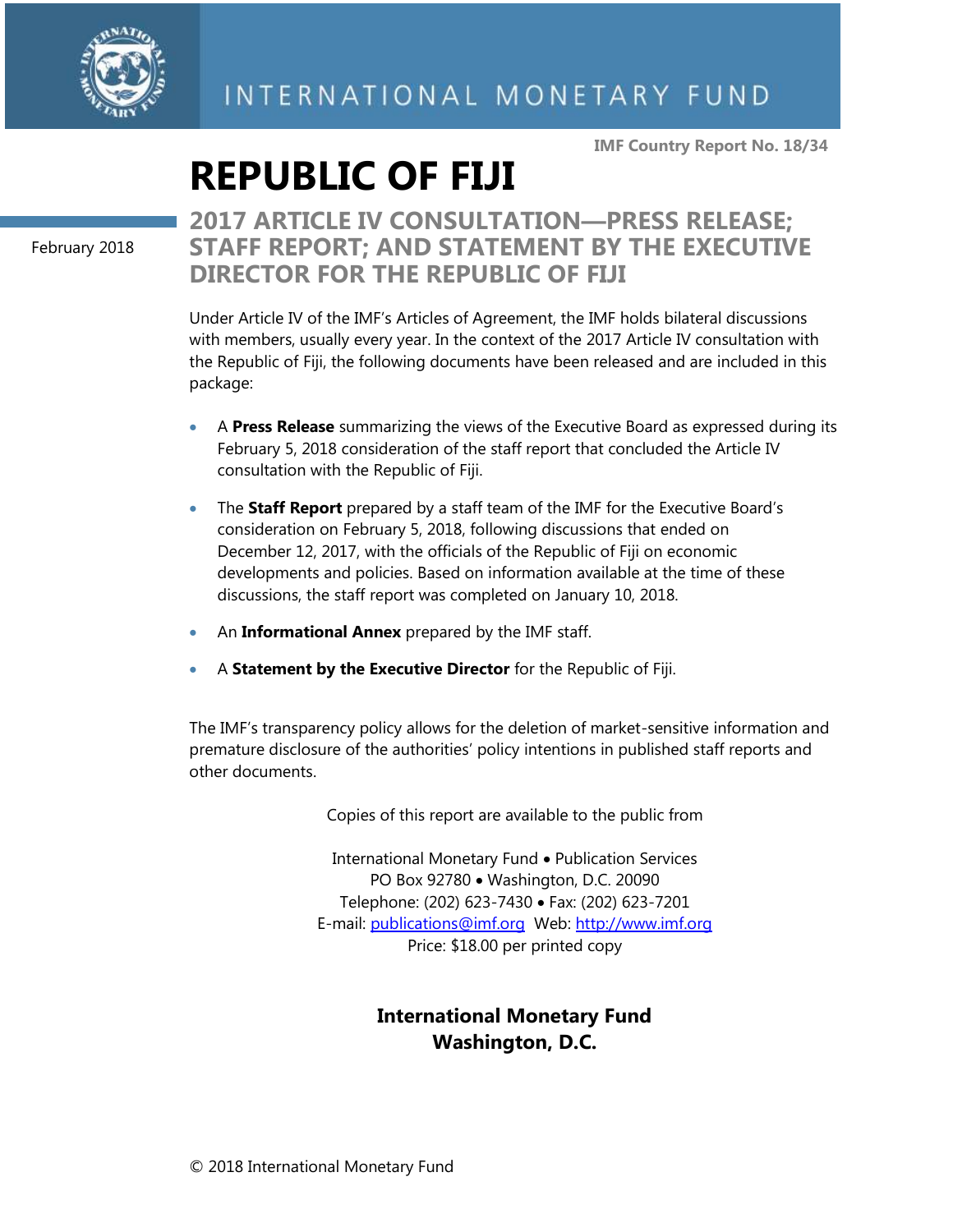

Press Release No. 18/41 FOR IMMEDIATE RELEASE February 8, 2018

International Monetary Fund 700 19th Street, NW Washington, D. C. 20431 USA

# **IMF Executive Board Concludes 2017 Article IV Consultation with the Republic of Fiji**

On February 5, 2018, the Executive Board of the International Monetary Fund (IMF) concluded the Article IV consultation with Fiji.<sup>1</sup>

# **Background**

 $\overline{a}$ 

The economy is recovering well after Tropical Cyclone Winston and is expected to record its eighth consecutive year of expansion in 2017. Growth is expected to pick up to about 4 percent in 2017, underpinned by reconstruction activities, a vibrant tourism sector, and the recovery of agriculture production. The growth momentum is projected to continue in the coming years. Inflation declined sharply in recent months as the supply of food items started to normalize and is projected to remain around 3 percent.

Risks to the economic outlook are largely related to external developments. The economy is vulnerable to natural disasters that weigh on growth. A tightening of global financial conditions could affect capital inflows. In addition, a possible growth slowdown in China could affect Fiji through its trading partners, especially Australia and New Zealand. On the domestic side, a stalling of structural reform momentum could discourage private sector development and investment.

Sustaining strong growth will depend on maintaining financial stability, rebuilding fiscal policy buffers, and boosting private sector development. Improving the business environment will propel private investment and growth as fiscal and monetary policy support is gradually withdrawn.

<sup>&</sup>lt;sup>1</sup> Under Article IV of the IMF's Articles of Agreement, the IMF holds bilateral discussions with members, usually every year. A staff team visits the country, collects economic and financial information, and discusses with officials the country's economic developments and policies. On return to headquarters, the staff prepares a report, which forms the basis for discussion by the Executive Board.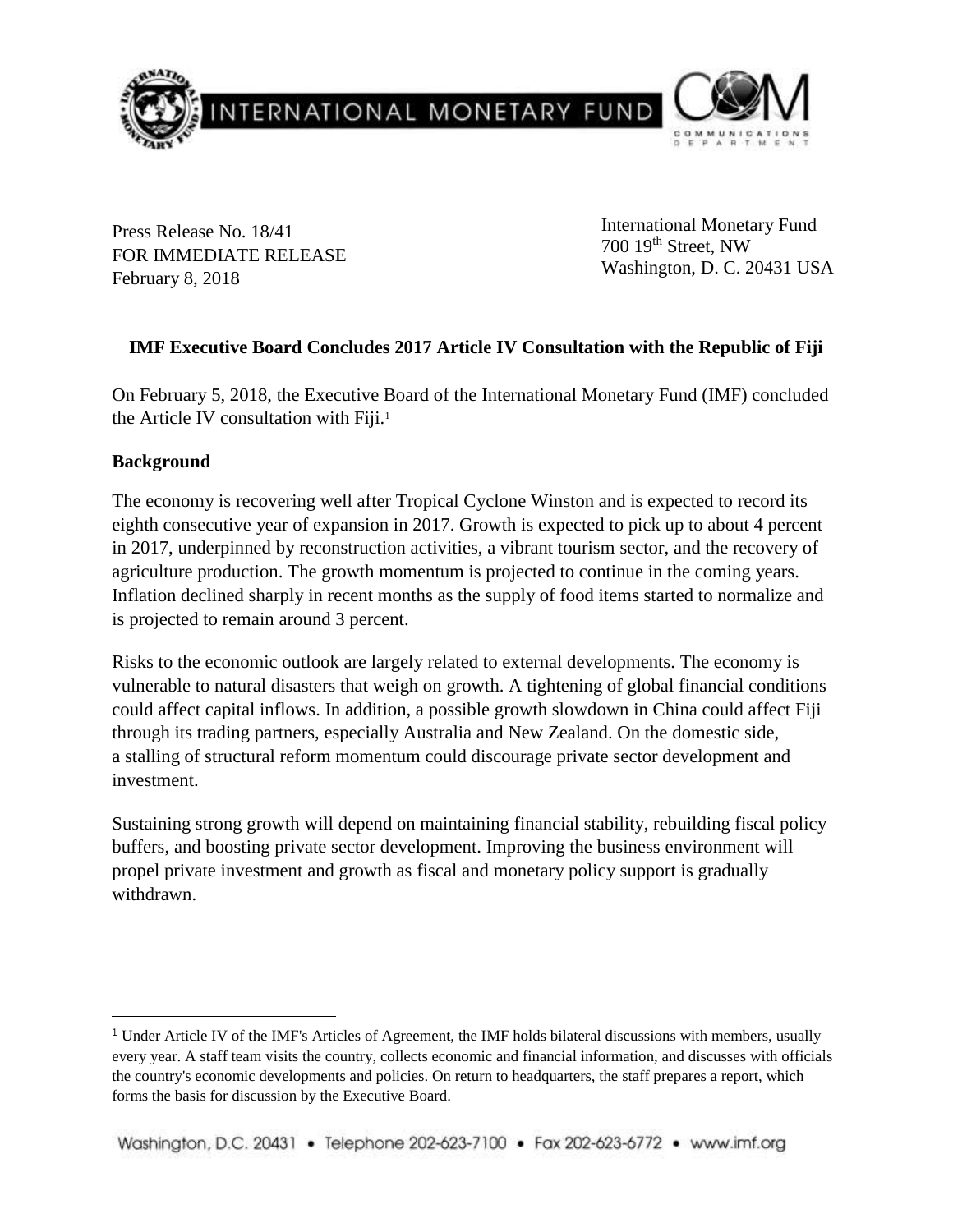# **Executive Board Assessment**<sup>2</sup>

 $\overline{a}$ 

Executive Directors commended the authorities' prompt and effective response to Cyclone Winston with well-designed policies that supported the economy's strong recovery. Directors noted that, while the medium-term growth outlook is favorable, downside risks remain including from natural disasters, tighter global financial conditions, and vulnerabilities in the financial sector. Against this background, they emphasized the need to rebuild fiscal buffers, and press ahead with structural reforms to foster private sector development and maintain the growth momentum in the medium term.

Directors commended the structural reforms undertaken by the authorities, and emphasized the importance of implementing measures to boost private investment. They encouraged continued efforts in improving the business environment, including re-establishing a credit bureau with an adequate regulatory framework, upgrading leasing mechanisms to use land more efficiently, and rationalizing price controls to improve the allocation of resources. Directors welcomed the steps taken to build climate change resilience and encouraged the authorities to continue their efforts in this area. A few Directors supported the authorities' call to the Fund and other IFIs to enhance financial and TA support to vulnerable small states, in their efforts to build climate change resilience and access available climate financing.

Directors noted that the pickup in headline inflation was driven by temporary food shortages and that, since April 2017, inflation has been on a downward trend. However, they considered that underlying inflation pressure is likely to increase as the recovery becomes firmer and encouraged the authorities to stand ready to gradually tighten monetary policy. Directors also underscored the need to strengthen macroprudential policies and intensify financial supervision, including on non-bank institutions, to contain financial stability risks given the rapid credit growth in recent years. Efforts to continue strengthening the AML/CFT framework were also recommended.

Directors encouraged the authorities to pursue fiscal consolidation over the medium term to reduce procyclicality and maintain fiscal sustainability. While they considered the expansionary fiscal stance in fiscal year 2017-18 as appropriate to support the reconstruction efforts, they noted that fiscal buffers, including pension savings, should be rebuilt in the medium term to help Fiji remain resilient to adverse shocks and to place debt on a downward path.

Directors underscored the importance of improving data quality and its timely dissemination to better guide policymaking. They recommended broadening the coverage of government operations in the budget and increasing the reporting frequency of fiscal outturns. Directors encouraged the authorities to further relax exchange restrictions to meet requirements under Article VIII.

<sup>&</sup>lt;sup>2</sup> At the conclusion of the discussion, the Managing Director, as Chairman of the Board, summarizes the views of Executive Directors, and this summary is transmitted to the country's authorities. An explanation of any qualifiers used in summings up can be found here: [http://www.imf.org/external/np/sec/misc/qualifiers.htm.](http://www.imf.org/external/np/sec/misc/qualifiers.htm)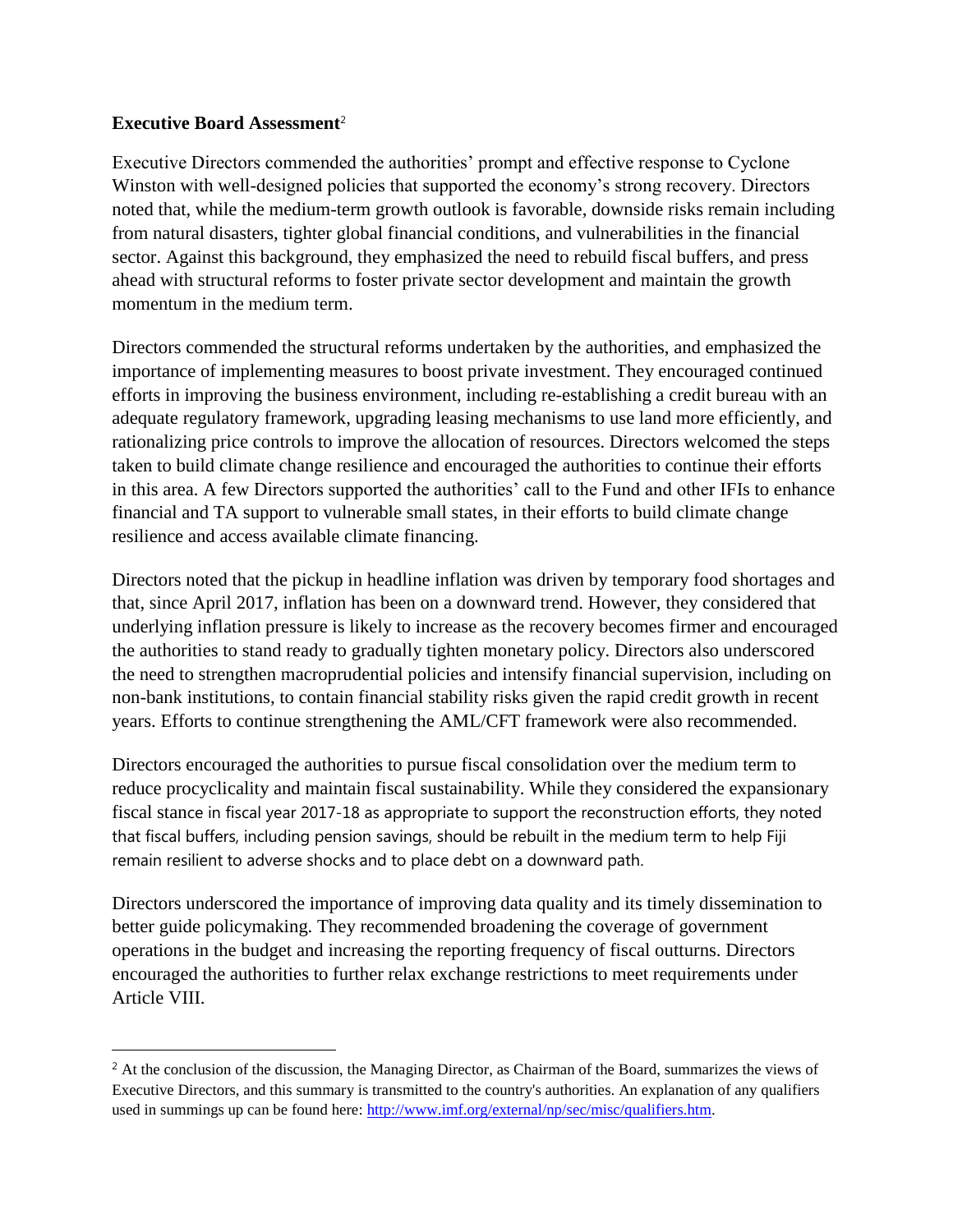|                                                       | 2013    | 2014    | 2015    | 2016    | 2017      | 2018     |
|-------------------------------------------------------|---------|---------|---------|---------|-----------|----------|
|                                                       |         |         |         |         | Proj.     |          |
| Output and prices (percent change)                    |         |         |         |         |           |          |
| <b>Real GDP</b>                                       | 4.7     | 5.6     | 3.8     | 0.4     | 3.8       | 3.5      |
| GDP deflator                                          | 2.3     | 4.1     | 3.7     | 4.9     | 3.0       | 3.0      |
| Consumer prices (average)                             | 2.9     | 0.5     | 1.4     | 3.9     | 3.4       | 3.3      |
| Central government budget (percent of GDP)            |         |         |         |         |           |          |
| Revenue                                               | 26.5    | 27.2    | 27.9    | 27.5    | 28.1      | 28.5     |
| Expenditure                                           | 27.1    | 31.5    | 32.0    | 28.9    | 31.3      | 32.3     |
| <b>Fiscal balance</b>                                 | $-0.6$  | -4.3    | $-4.0$  | $-1.4$  | $-3.2$    | $-3.8$   |
| Public debt                                           | 49.7    | 48.2    | 46.2    | 46.5    | 46.6      | 47.3     |
| Money and credit (percent change)                     |         |         |         |         |           |          |
| Net domestic credit depository corporations           | 14.0    | 18.7    | 13.4    | 7.7     | .         | $\cdots$ |
| Net credit to government                              | $-64.4$ | $-79.9$ | $-36.9$ | $-49.8$ |           |          |
| Private sector credit                                 | 9.2     | 15.5    | 14.4    | 12.9    | $\ddotsc$ | $\cdot$  |
| Broad money (M3)                                      | 19.0    | 10.4    | 13.9    | 4.8     | .         |          |
| Monetary base                                         | 7.5     | 4.2     | 8.4     | 0.5     | .         | $\cdots$ |
| Central Bank Policy rate                              | 0.5     | 0.5     | 0.5     | 0.5     | .         | $\cdots$ |
| Commercial banks deposits rate                        | 1.8     | $2.2\,$ | 2.7     | 3.0     | .         | $\cdots$ |
| Commercial banks lending rate                         | 5.8     | 5.7     | 5.9     | 5.8     | $\cdots$  | $\ldots$ |
| External sector (in percent of GDP)                   |         |         |         |         |           |          |
| Trade balance                                         | $-27.7$ | $-22.9$ | $-20.8$ | $-21.4$ | -21.9     | $-20.2$  |
| Services plus income (net)                            | 13.1    | 10.0    | 11.1    | 10.6    | 10.0      | 9.0      |
| Transfers (net)                                       | 4.9     | 5.4     | 6.1     | 5.8     | 6.2       | 6.2      |
| Current account balance                               | $-9.7$  | $-7.6$  | $-3.6$  | $-5.0$  | $-5.7$    | $-5.0$   |
| Capital account balance                               | 0.1     | 0.1     | 0.1     | 0.1     | 0.1       | 0.1      |
| Financial account balance                             | $-9.6$  | $-13.7$ | $-5.8$  | $-4.2$  | $-9.1$    | $-5.5$   |
| Of which: FDI (net)                                   | -6.2    | $-6.9$  | $-7.8$  | $-6.3$  | $-7.1$    | $-4.9$   |
| Of which: Portfolio investment (net)                  | 0.7     | 0.2     | 2.1     | 0.6     | 0.4       | 0.4      |
| Of which: Other investment (net)                      | $-4.1$  | $-7.0$  | 0.0     | 1.5     | $-2.4$    | $-1.0$   |
| Errors and omissions                                  | 1.8     | $-7.1$  | $-0.8$  | 0.6     | 0.0       | 0.0      |
| Change in reserve assets                              | 1.8     | $-0.9$  | 1.5     | $-0.1$  | 3.5       | 0.6      |
| Gross official reserves (in millions of U.S. dollars) | 937     | 911     | 914     | 902     | 1,109     | 1,140    |
| (In months of retained imports)                       | 5.0     | 5.2     | 5.5     | 5.2     | 5.9       | 5.9      |
| External central government debt (in percent of GDP)  | 14.2    | 14.8    | 13.6    | 13.7    | 13.7      | 13.9     |
| <b>Miscellaneous</b>                                  |         |         |         |         |           |          |
| Output gap (in percent of GDP)                        | $-1.1$  | 1.5     | 2.3     | $-0.4$  | $-0.1$    | 0.0      |
| Real effective exchange rate (average)                | 107.6   | 106.6   | 110.4   | 114.8   | $\sim$    | $\cdots$ |
| Exchange rate (Fiji dollars per U.S. dollar, period   | 1.84    | 1.89    | 2.10    | 2.10    | $\ddotsc$ | $\ldots$ |
| GDP at current market prices (in millions of U.S.     | 4,190   | 4,484   | 4,344   | 4,666   | 5,079     | 5,387    |
| GDP per capita (in U.S. dollars)                      | 4,863   | 5,180   | 4,996   | 5,343   | 5,791     | 6,114    |
| GDP at current market prices (in millions of Fiji     |         |         |         |         |           |          |
| dollars)                                              | 7,716   | 8,462   | 9,150   | 9,785   | 10,461    | 11,152   |

## **Table 1. Fiji: Selected Economic Indicators, 2013–18**

 $\mathsf{l}$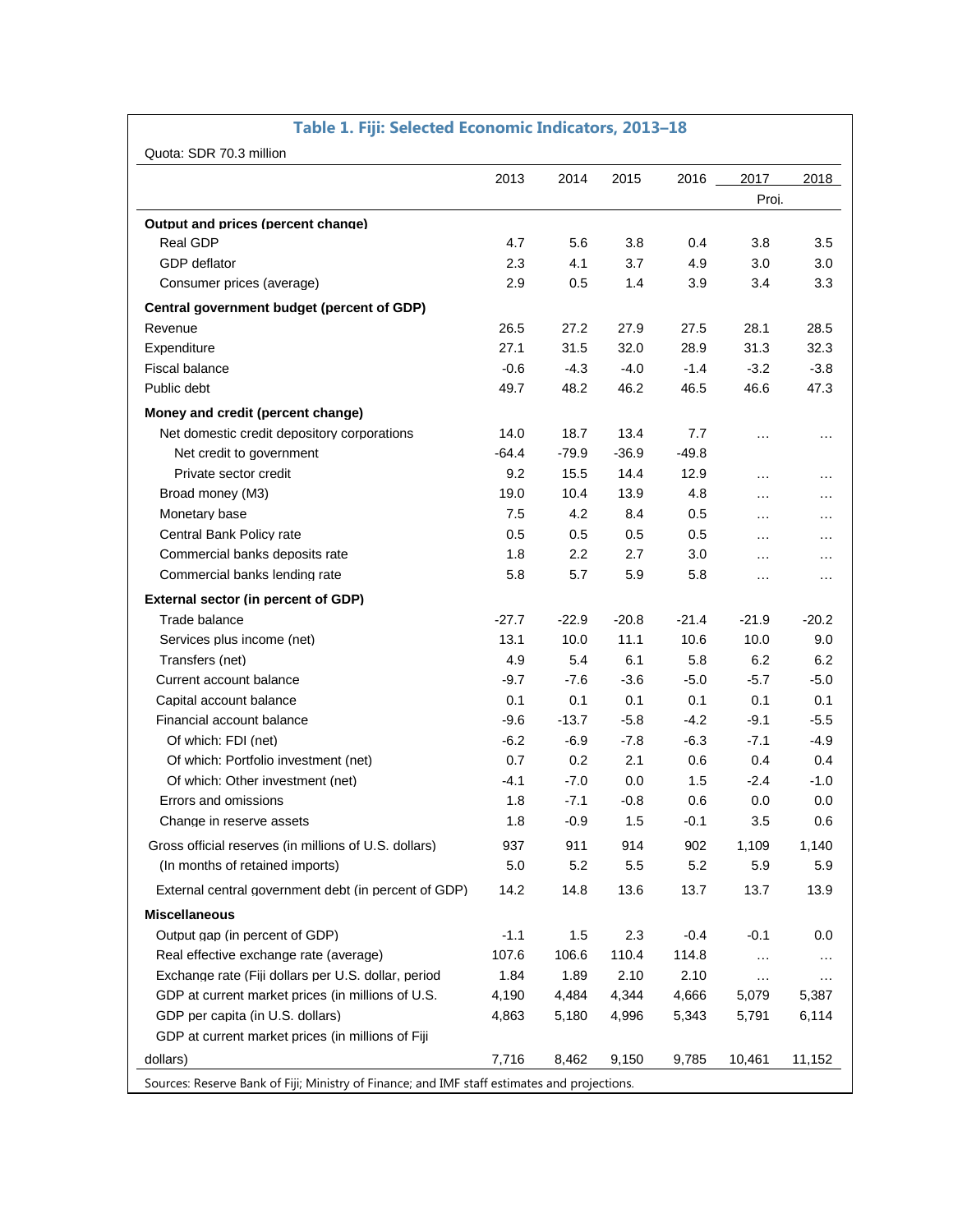

# **REPUBLIC OF FIJI**

# **STAFF REPORT FOR THE 2017 ARTICLE IV CONSULTATION**

January 10, 2018

# **KEY ISSUES**

**Context**. The economy is recovering after Cyclone Winston struck in February 2016. GDP growth is estimated to have rebounded to 3.8 percent in 2017 from 0.4 percent in 2016. It is projected to reach 3.5 percent in 2018 and stabilize at 3–3.5 percent in the medium term. The outlook is subject to significant downside risks related to natural disasters, a possible sharp adjustment in China, vulnerabilities in the financial sector, and capital outflows triggered by tighter global financial conditions.

**Policy priorities.** The main priorities are to maintain financial stability, rebuild fiscal buffers, and strengthen potential growth by boosting private investment. Average growth has been modest since 2000 but has picked up in recent years against the backdrop of political stability.

- **Monetary and financial.** Monetary policy should be tightened as the recovery becomes firmer and as global financial conditions become tighter. Macroprudential policies could be strengthened to contain financial stability risks. The vulnerabilities posed by the withdrawal of corresponding banking relationships should be addressed.
- **Fiscal.** Fiscal consolidation is needed to rebuild buffers, reduce procyclicality, and maintain fiscal sustainability. After the reconstruction is completed, withdrawing fiscal policy support should be a priority. Pension savings used to mitigate the impact of Cyclone Winston should be rebuilt.
- **External.** The external sector position was broadly consistent with fundamentals and desirable policy settings. The relaxation of exchange restrictions on the making of payments and transfers for current international transactions should continue towards fully meeting Article VIII, Section 2(a) requirements.
- **Structural.** Improving the business environment is necessary to foster private investment, increase competitiveness, and support GDP growth as policy support unwinds. Re-establishing a credit bureau will help improve the business environment and support financial stability.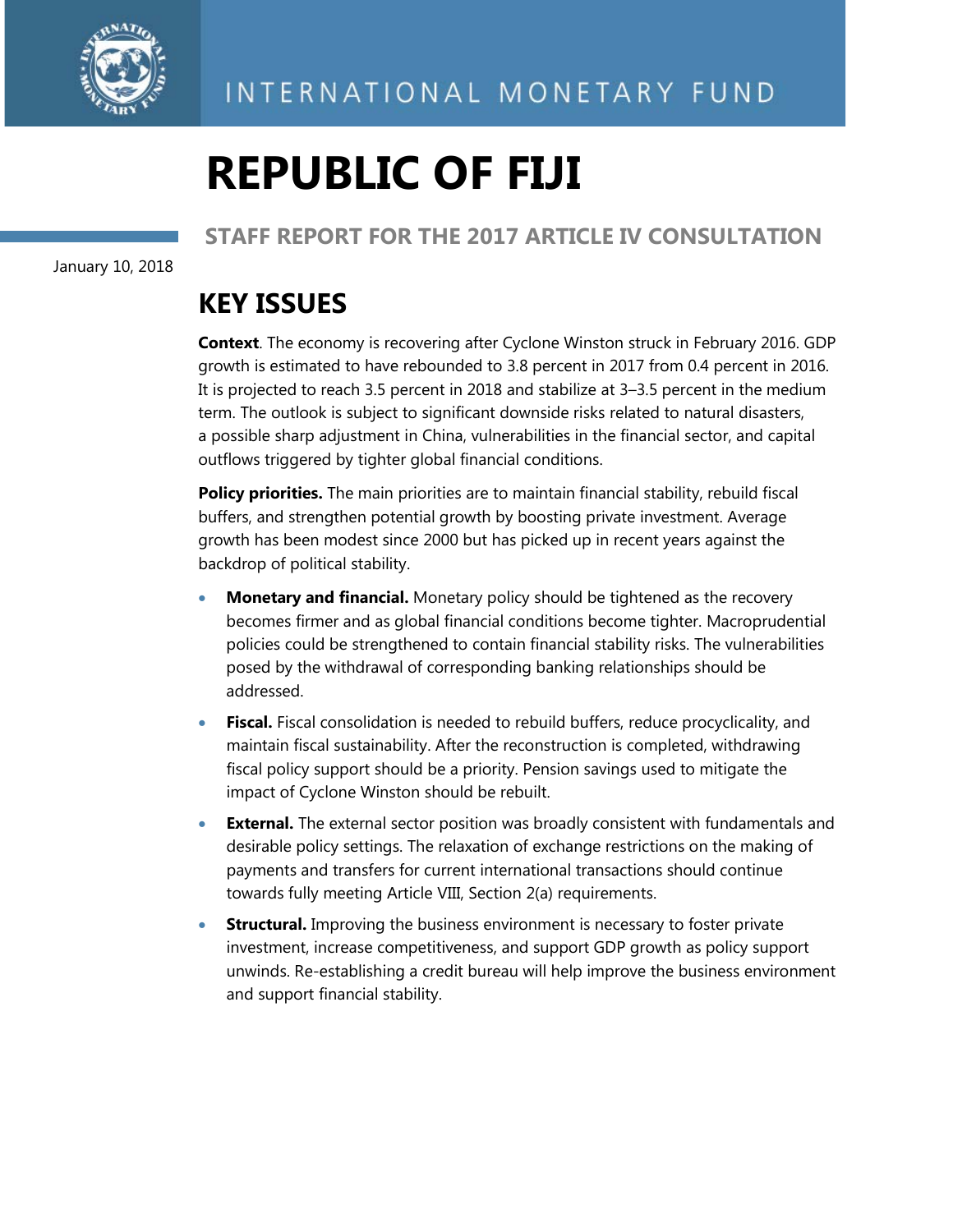# Approved By **Odd Per Brekk (APD) and Daria Zakharova (SPR)**

Discussions took place during November 29–December 12, 2017. The team comprised Pablo Lopez Murphy (head), Si Guo (both APD), and Rasmane Ouedraogo (STA), and was supported by Tubagus Feridhanusetyawan (Regional Resident Representative Office). Antoinette Kanyabutembo and Huan Zhang (both APD) provided support from headquarters. Executive Director Juda Agung and Lanieta Rauqeuqe (both OED) participated in policy meetings. The mission was joined by staff from the Asian Development Bank.

# **CONTENTS**

|                                        | 4         |
|----------------------------------------|-----------|
|                                        |           |
|                                        |           |
|                                        |           |
|                                        |           |
|                                        |           |
|                                        |           |
|                                        |           |
| <b>STAFF APPRAISAL STAFF APPRAISAL</b> | <b>16</b> |
| <b>BOXES</b>                           |           |
|                                        |           |
|                                        |           |
|                                        |           |
| <b>FIGURES</b>                         |           |
|                                        |           |
|                                        |           |
|                                        |           |
|                                        |           |
| <b>TABLES</b>                          |           |
|                                        |           |
|                                        |           |
|                                        |           |
|                                        |           |
|                                        |           |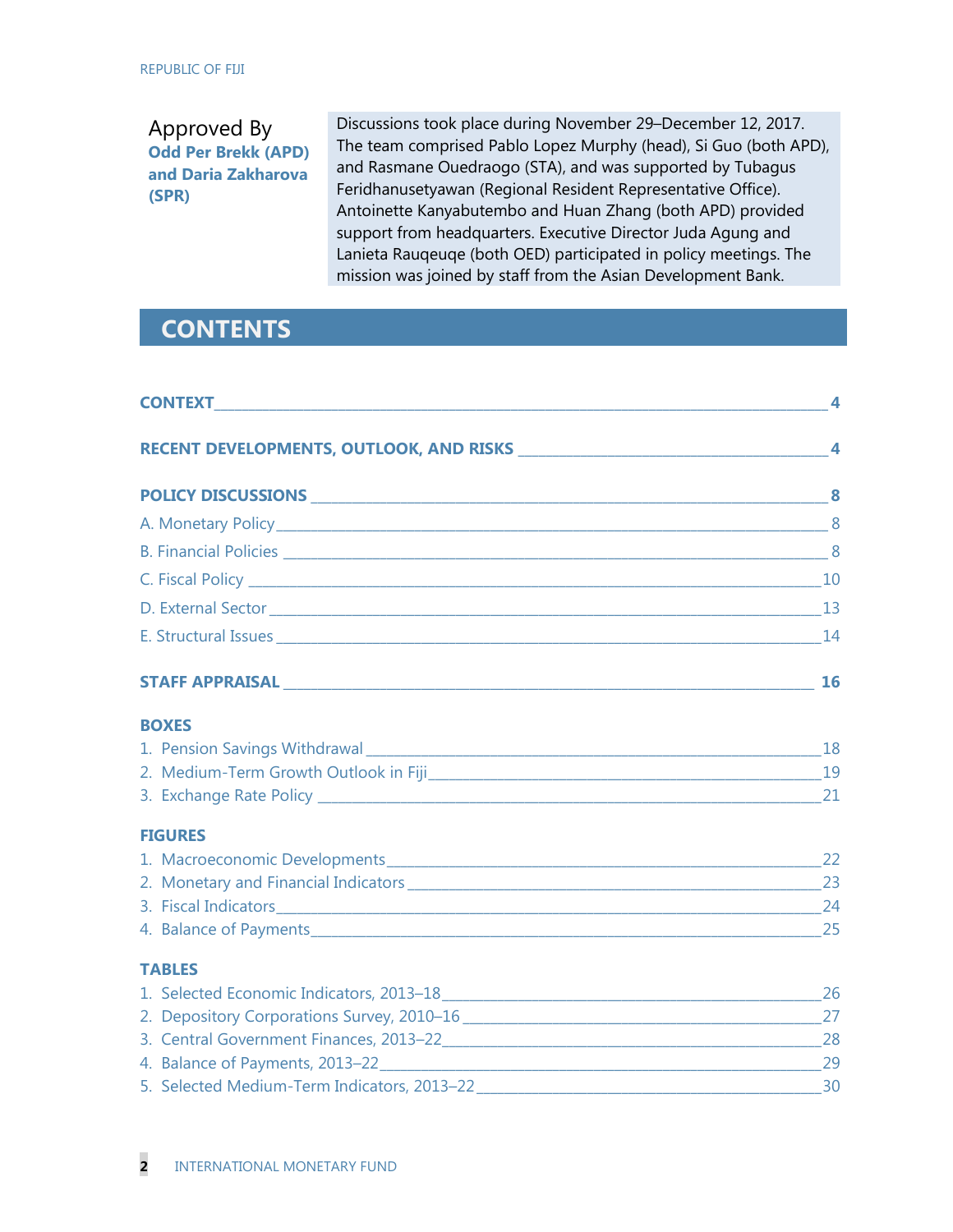# **ANNEXES**

| I. External Sector Assessment                      |    |
|----------------------------------------------------|----|
| II. Public Sector Debt Sustainability Analysis     | 34 |
| III. Risk Assessment Matrix                        |    |
| IV. Authorities' Responses to Past Fund Advice     | 38 |
| V. External Debt Sustainability Framework, 2012-22 | 39 |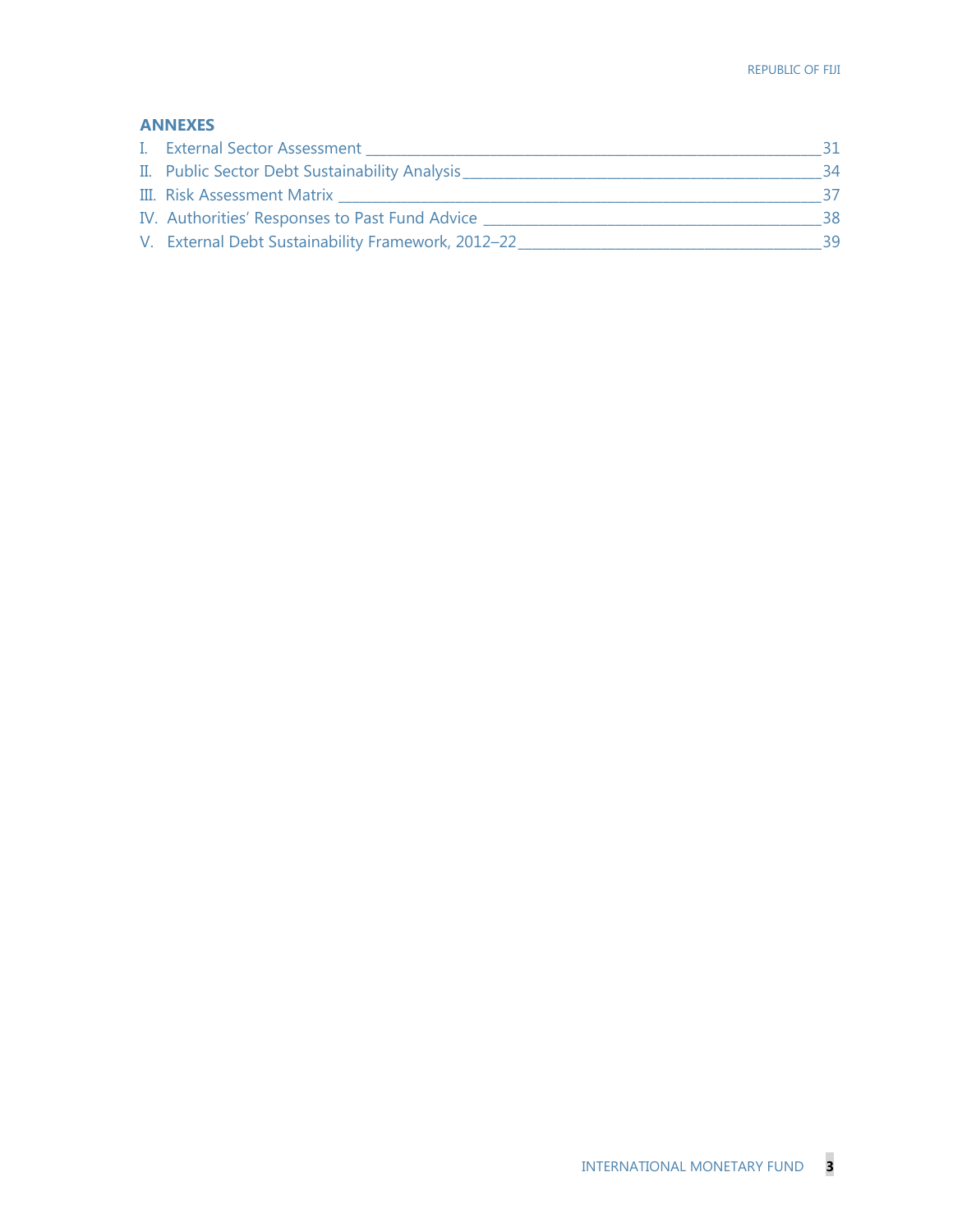# **CONTEXT**

## **1. The economy is recovering after Cyclone Winston hit in February 2016.** Winston was

a category-five storm and the most intense on record to affect Fiji. It damaged infrastructure, agricultural production, and the sugar industry. The combined value of damaged assets and production losses was about 30 percent of GDP, of which

| <b>Text Table 1. Damage and losses from Cyclone Winston</b>  |        |         |       |
|--------------------------------------------------------------|--------|---------|-------|
| (percent of GDP)                                             |        |         |       |
|                                                              | Public | Private | Total |
| Agriculture, Commerce, Tourism and Mining                    | 1.0    | 7.5     | 8.5   |
| Education, Health and Housing                                | 1.0    | 78      | 8.9   |
| Transport, Water and Electricity                             | 2.1    | 0.4     | 2.5   |
| <b>Environment and Culture</b>                               | 0.3    | 8.9     | 9.2   |
| Total                                                        | 4.5    | 24.6    | 29.2  |
| Source: Post-Disastrer Needs Assessment, Government of Fiji. |        |         |       |

Source: Post-Disastrer Needs Assessment, Government of Fiji.

85 percent was borne by the private sector (Text Table 1). GDP growth slowed to 0.4 percent in 2016, from 3.8 percent in 2015.

**2. Fiji faces several challenges common to Pacific islands.** The economy has a relatively narrow production structure heavily dependent on tourism, remittances, and the sugar sector. It is remotely located and prone to natural disasters, and trade is hindered by high transportation costs. Average growth during 2000–16 was 1.8 percent, well below most emerging markets and developing economies in Asia.

**3. Fiji had experienced strong growth momentum before the Cyclone Winston shock.** 

Political stability since the historic 2014 election bolstered business confidence and provided impetus for reform. Real GDP growth averaged 4.7 percent during 2013–15 and the unemployment rate declined to 5.5 percent in 2016, the lowest in 15 years. The next general election will take place between April and September 2018 and a smooth election will be critical to maintain political stability.

# **RECENT DEVELOPMENTS, OUTLOOK, AND RISKS**

**4. The government's humanitarian response to Cyclone Winston was prompt and** 

**effective.** Nine humanitarian clusters were set up soon after the disaster. The assistance included cash payments, transfers-in-kind, housing and food vouchers, and the permission to withdraw from pension savings accounts (Box 1). A large proportion of the assistance was distributed via the existing social protection programs. $<sup>1</sup>$  $<sup>1</sup>$  $<sup>1</sup>$ </sup>

**5. The economy is expected to record its eighth consecutive year of expansion in 2017.**  Growth is estimated to have picked up to 3.8 percent in 2017 underpinned by reconstruction activities, tourism, and the recovery in the agriculture sector. Consumption indicators such as electricity usage and new vehicle registration surged in the first ten months of 2017 (Figure 1, top right). Investment indicators, such as cement sales and bank lending to real estate and construction, also experienced strong growth (Figure 1, middle left). On the supply side, the agriculture and

<span id="page-7-0"></span><sup>&</sup>lt;sup>1</sup> Mansur, A. and others (2017) "Social Protection and Humanitarian Assistance Nexus for Disasters Response. Lessons learnt from Fiji's Tropical Cyclone Winston. "Social protection and labor discussion paper, No. 1701, World Bank.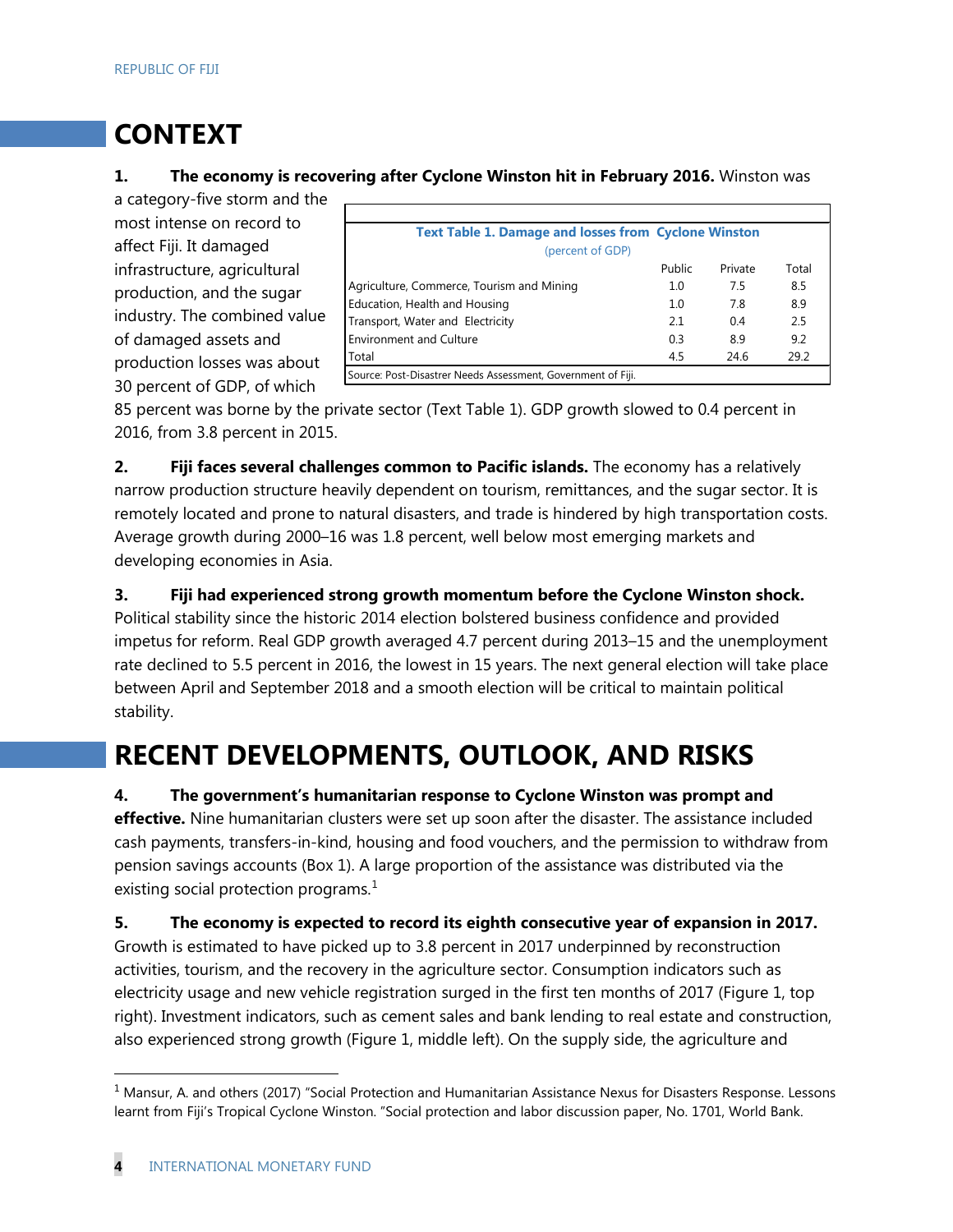industrial sectors are recovering (Figure 1, middle right). Visitor arrivals increased 6.6 percent (y/y) in the year to October driven by strong growth in tourist arrivals from New Zealand and the United States (Figure 1, bottom right).

**6. Inflation pressures declined sharply in recent months.** Following Winston, food prices rose sharply. Headline inflation increased to 5.9 percent y/y in August 2016 before moderating by end 2016. However, floods in December caused further supply constraints pushing inflation back up, to 6.8 y/y percent in January 2017. Since April headline inflation has been on a downward trend, led by lower food prices as supply of most agricultural items started to normalize.



# **7. Monetary policy has been accommodative, and private sector credit is growing fast.**

The Reserve Bank of Fiji (RBF) has been maintaining its policy rate at 0.5 percent since 2011. Average lending rates declined by about 2 percent during 2011–13, and have been stable since 2014 (Figure 2, top left). The combination of lower lending interest rates and strong GDP growth propelled credit growth to the private sector to about 15 percent in 2014–15. Credit growth slowed down somewhat after Winston (Figure 2, top right).

**8. Labor market conditions are** 

**supporting the recovery.** The number of jobs advertised increased 10 percent (y/y) in the first ten months of 2017. Higher labor demand was broad based including retail, restaurants, hotels, construction, and agriculture sectors.

**9. The current account (CA) deficit widened to 5.0 percent of GDP in 2016 from 3.6 percent in 2015, but foreign reserves remained adequate.** The widening CA deficit was mainly driven by the impact of Winston through agricultural exports and imports related



to reconstruction (Annex I). The larger trade deficit, together with a decline in foreign direct investment (FDI), offset increased tourism earnings. Hence, international reserves fell marginally in 2016, but were still about 5 months of imports. Since early 2017, reserves have resumed a growing trend, most likely arising from the recovery of FDI and exports (Figure 4, bottom right).

**10. The fiscal deficit in fiscal year 2016-17 was much lower than projected in the budget.[2](#page-8-0)** The fiscal deficit was 2.2 percent of GDP compared to 7 percent of GDP in the budget (Text Table 2). The discrepancy was mainly explained by large shortfalls in capital expenditure due to

<span id="page-8-0"></span> <sup>2</sup> Fiscal year 2016–17 was from August 2016 to July 2017.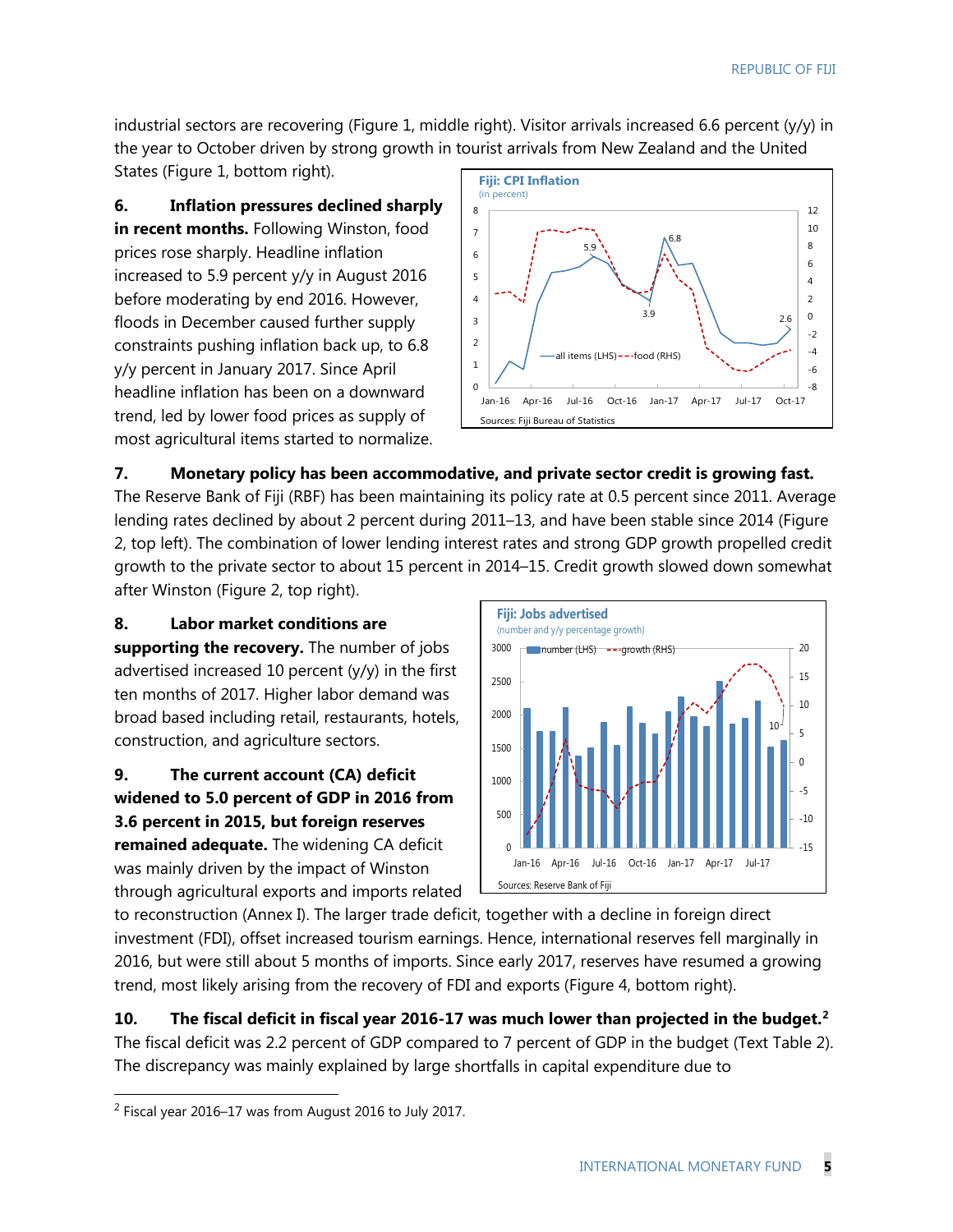implementation capacity constraints. Current expenditure also undershot the budget as both the wage bill and other expenses were lower than expected. On the revenue side, tax revenue was 0.9 percent of GDP lower than the target following a reduction in the standard VAT rate from 15 to 9 percent. The envisaged privatization of airports and the electricity public corporation did not materialize. The public debt-to-GDP ratio reached 46 percent of GDP by end July 2017.

**11. Baseline projections assume that policy support is gradually withdrawn to contain vulnerabilities and rebuild policy** 

**buffers.** The private sector is projected to drive the recovery as the business environment improves and bottlenecks to

| <b>Text Table 2. Fiji: Central Government Finances</b> |                     |        |
|--------------------------------------------------------|---------------------|--------|
| (percent of GDP)                                       |                     |        |
|                                                        | Fiscal Year 2016-17 |        |
|                                                        | budget              | est.   |
| Government Revenue                                     | 28.0                | 27.2   |
| Tax revenue                                            | 25.6                | 247    |
| Other revenue                                          | 24                  | 2.5    |
| Government Expenditure                                 | 35.0                | 29.5   |
| Primary Expenditure                                    | 32.2                | 26.8   |
| Current                                                | 18 O                | 16.8   |
| Personnel                                              | 8.8                 | 8.3    |
| <b>Transfers</b>                                       | $5.5 -$             | 5.4    |
| Supplies and consumables                               | 2.5                 | 24     |
| Other                                                  | 12                  | 0.7    |
| Capital                                                | 141                 | 10.0   |
| Interest                                               | 2.8                 | 2.7    |
| <b>Fiscal Balance</b>                                  | -7.0                | $-2.2$ |
| Financing                                              | 7 O                 | 2.2    |
| Privatization revenue                                  | 2.4                 | 0.0    |
| other sources of financing                             | 4.6                 | 1.7    |
| Memo:                                                  |                     |        |
| Fiscal Balance (authorities' definition) 1/            | $-4.6$              | $-2.2$ |
| Sources: Ministry of Finance and IMF Staff estimates   |                     |        |
| 1/ Privatization revenues are recorded above the line. |                     |        |
|                                                        |                     |        |

private sector development are gradually removed**:**

- Real GDP growth is projected to reach 3.5 percent in 2018, supported by the normalization of production in the agriculture sector, the reconstruction activities, and a buoyant tourism sector underpinned by the strong growth momentum of the global economy. Growth is expected to be around 3–3.5 percent in the medium-term, in line with estimates of potential growth (Table 5 and Box 2).
- Inflation pressures are expected to increase following increases in excise taxes, public wages, and oil prices. Inflation is projected to average 3.3 percent in 2018, and converge to 3 percent in the medium term (Table 5).
- The current account deficit is projected to remain elevated, close to 5 percent of GDP, in 2017-18 due to higher reconstruction-related imports. It will then gradually decline to 3.5 percent of GDP as the impact of Winston on external accounts wanes (Table 4).
- Fiscal policy will be supportive during fiscal year 2017–18 as the rebuilding of public infrastructure is still ongoing. The fiscal deficit is projected to increase to 4.5 percent of GDP in fiscal year 2017-18 and then decline to 2.5–3 percent as capital expenditure normalizes (Text Table 3). The public debt-to-GDP ratio is projected to increase in fiscal year 2017–18 to finance the temporarily higher fiscal deficit and to decline slowly after that (Text Table 3 and Annex II).
- Monetary and financial conditions are projected to gradually tighten as the recovery becomes firm and underlying inflation picks up. Credit to the private sector is projected to gradually slow down and grow in line with nominal GDP (Table 5).

12. Risks to the baseline outlook are skewed to the downside. Increased connectivity via direct flights to Japan could help the tourism sector to perform better-than-expected, and lower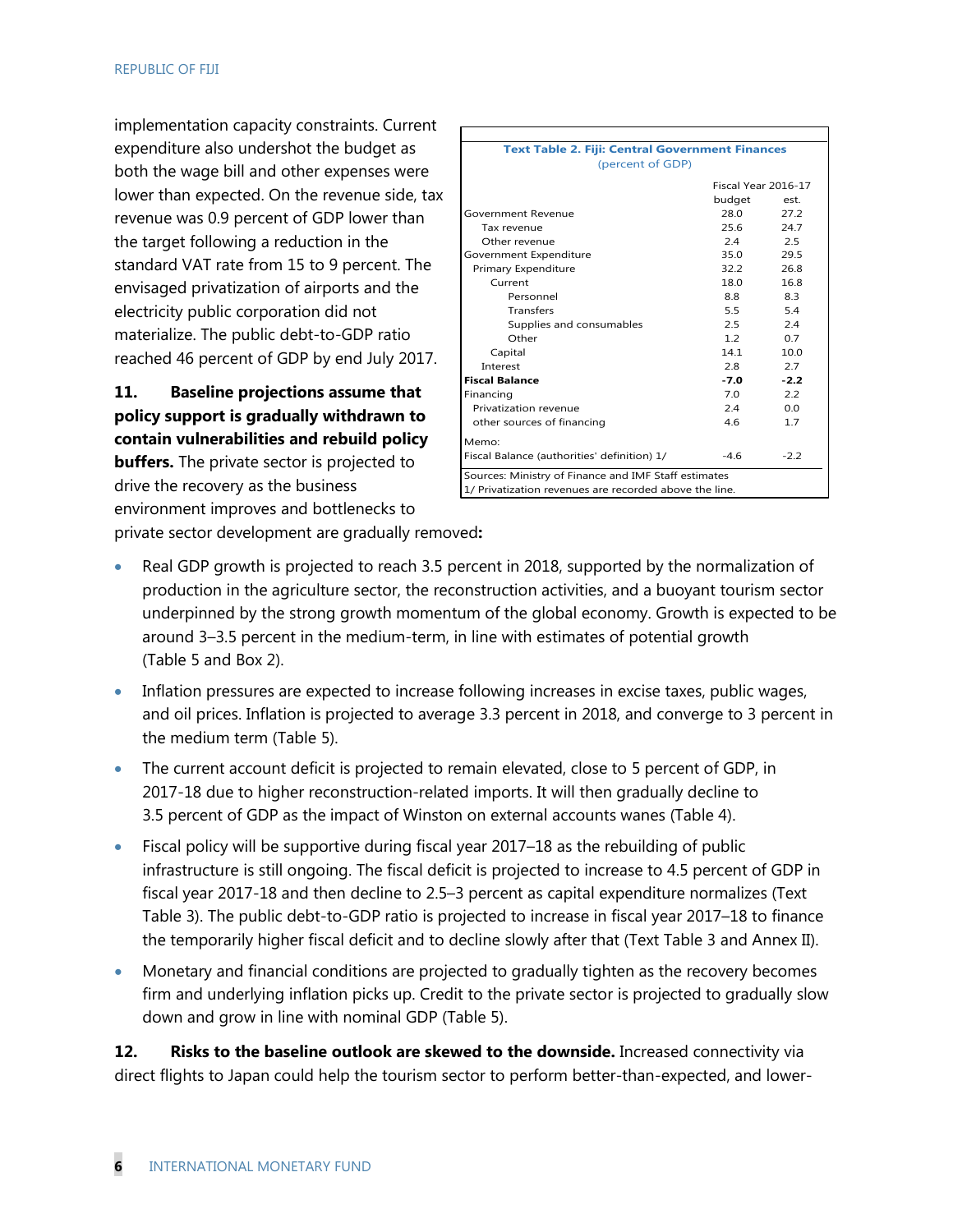than-expected commodity prices could emerge as upsides, but they are outweighed by downside risks (Annex III):

- First, the economy is highly vulnerable to natural disasters that weigh on growth and put fiscal sustainability at risk.<sup>[3](#page-10-0)</sup> Natural disasters usually undermine production in the agriculture sector and entail fiscal costs stemming from the reconstruction of public infrastructure.
- Second, delayed implementation of structural reforms would pose a setback to private sector investment and growth. There is still significant room to improve the business environment.
- Third, a sharp adjustment in China could slow down Fiji's trading partners, especially Australia and New Zealand. This could have a negative impact on Fiji's real and external sectors via lower tourism.
- Fourth, the prolonged period of monetary policy accommodation and high credit growth could entail risks in the financial sector. Financial instability could affect the real economy via the lending channel.
- Fifth, if global financial conditions tightened, net capital inflows may decrease and reserves accumulation may reverse. This could eventually have an impact on the sustainable level of the exchange rate and on inflation.
- Sixth, reduced financial services by correspondent banks could disrupt remittances and other cross-border transactions. These could affect the balance of payments and domestic consumption.

# *Authorities' Views*

# **13. The authorities broadly agreed with staff's macroeconomic outlook, though they considered risks more balanced**.

- While they expected a slightly stronger near-term growth (3.6 percent in 2018), they agreed that it would be underpinned by the expansionary fiscal policy in fiscal year 2017–18, supportive monetary policy, reconstruction activities, tourism, and agriculture.
- The authorities saw risks more balanced than staff. On external risks, while they recognized the risks from natural disasters and China's slowdown, they viewed risks from the withdrawal of corresponding banks and from tighter global financial conditions as less acute. Unlike other countries in the Pacific, there were no cases of withdrawal of a correspondent bank in Fiji. Global financial conditions are unlikely to affect much FDI flows which are the main source of external financing.
- On domestic risks, the authorities pointed to the upcoming election, the slow implementation of structural reforms, and delays in executing investment projects as additional risks.

<span id="page-10-0"></span> $3$  Lee, Zhang, and Nguyen (IMF forthcoming Working Paper) document that Fiji has had a natural disaster almost every year since 1980.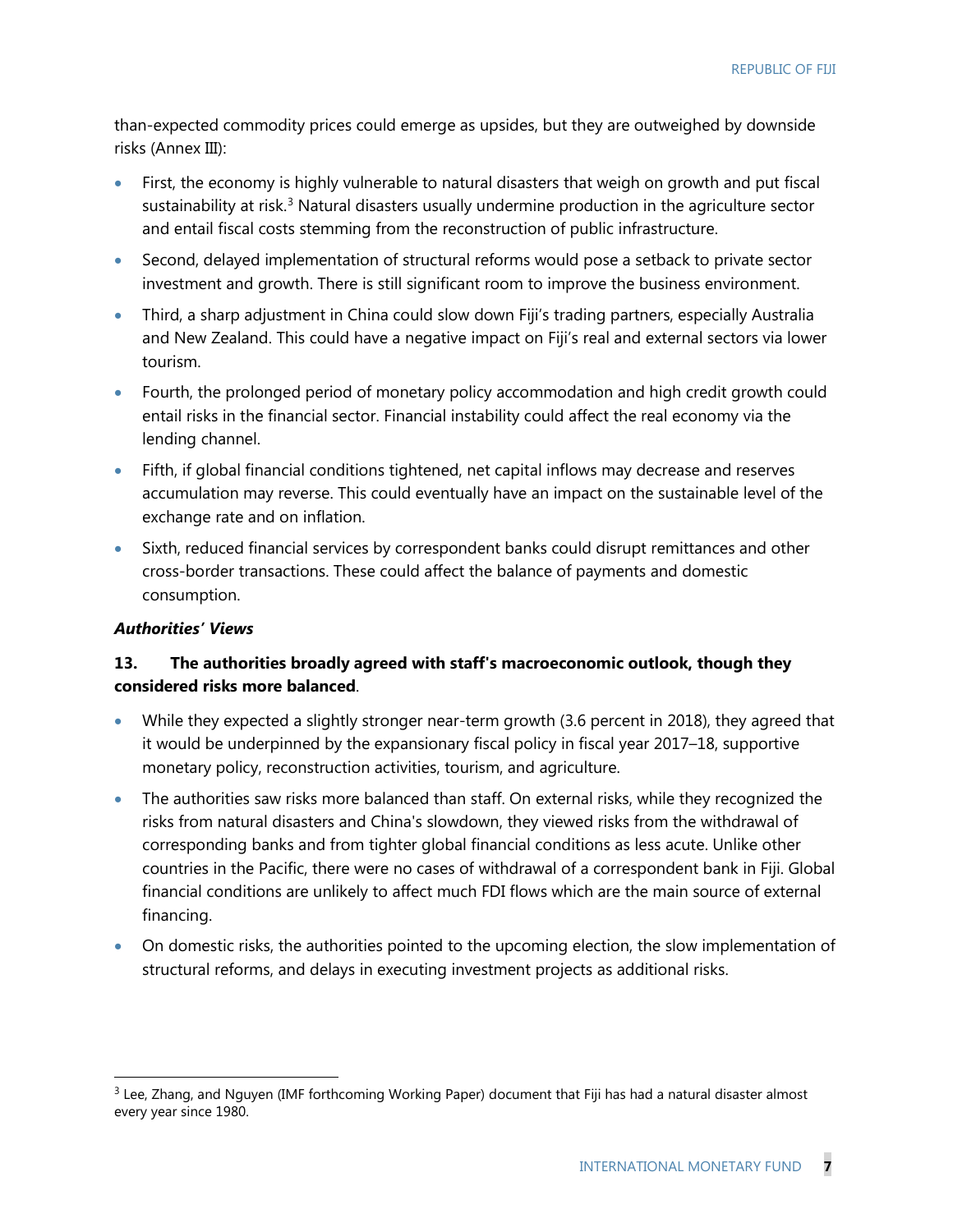# **POLICY DISCUSSIONS**

# **A. Monetary Policy**

**14. Fiji has a fixed exchange rate regime combined with capital controls, which allows some autonomy in monetary policy.** The main policy instrument is the overnight policy rate that is used by the RBF to communicate and signal its monetary policy stance. [4](#page-11-0) The policy rate was cut to 0.5 percent in November 2011 to facilitate the recovery from the global financial crisis. The RBF has also adopted unconventional monetary policy measures since 2012, notably targeted credit support to specific sectors and groups<sup>[5](#page-11-1)</sup> (for example, SMEs, housing, agriculture, renewable energy, businesses, and households affected by natural disasters).

**15. Maintaining an accommodative monetary policy stance was appropriate in the** 

**aftermath of Cyclone Winston.** The policy rate was kept constant and unconventional monetary policy measures were not withdrawn. The accommodative stance helped prevent disorderly liquidity drain after the disaster and facilitated the recovery. Although headline inflation temporarily increased, the jump was mainly a reflection of the slow recovery of food production.

**16. A gradual tightening of monetary policy is necessary as the recovery becomes firmer**. Underlying inflationary pressure is likely to increase as the recovery continues and the output gap shrinks. Moreover, global financial conditions could tighten as major advanced economies normalize their monetary policy, and could justify a tightening in monetary policy to prevent eventual pressures on the exchange rate. The tightening of monetary policy could involve an increase in the policy rate, and the unwinding of unconventional monetary policies deployed since 2012.

# *Authorities' Views*

# **17. The direction of monetary policy will hinge mainly on the evolution of inflation and foreign reserves**.

- If inflation remains low and foreign reserves continue increasing, the accommodative monetary policy stance is likely to continue going forward.
- If a normalization of monetary policy were warranted because underlying inflation is well above 3 percent and/or foreign reserves become under pressure, the RBF would consider all tools at its disposal including raising the policy rate and unwinding unconventional policies.

# **B. Financial Policies**

**18. Private sector credit has been growing fast in recent years and there are some early signs of asset quality deterioration.** Staff estimates suggest that after a few years of rapid credit growth, the credit-to-GDP ratio has caught up with its long-term trend and a positive credit gap started to emerge in the fourth quarter of 2016. NPLs increased from 1 percent by end 2015 to

<span id="page-11-0"></span><sup>&</sup>lt;sup>4</sup> Another monetary policy instrument is the statutory reserve requirement that has been at 10 percent since 2010.

<span id="page-11-1"></span><sup>&</sup>lt;sup>5</sup> The RBF typically provides funds to banks at lower interest rates provided that they use those funds for loans to those specific sectors and groups.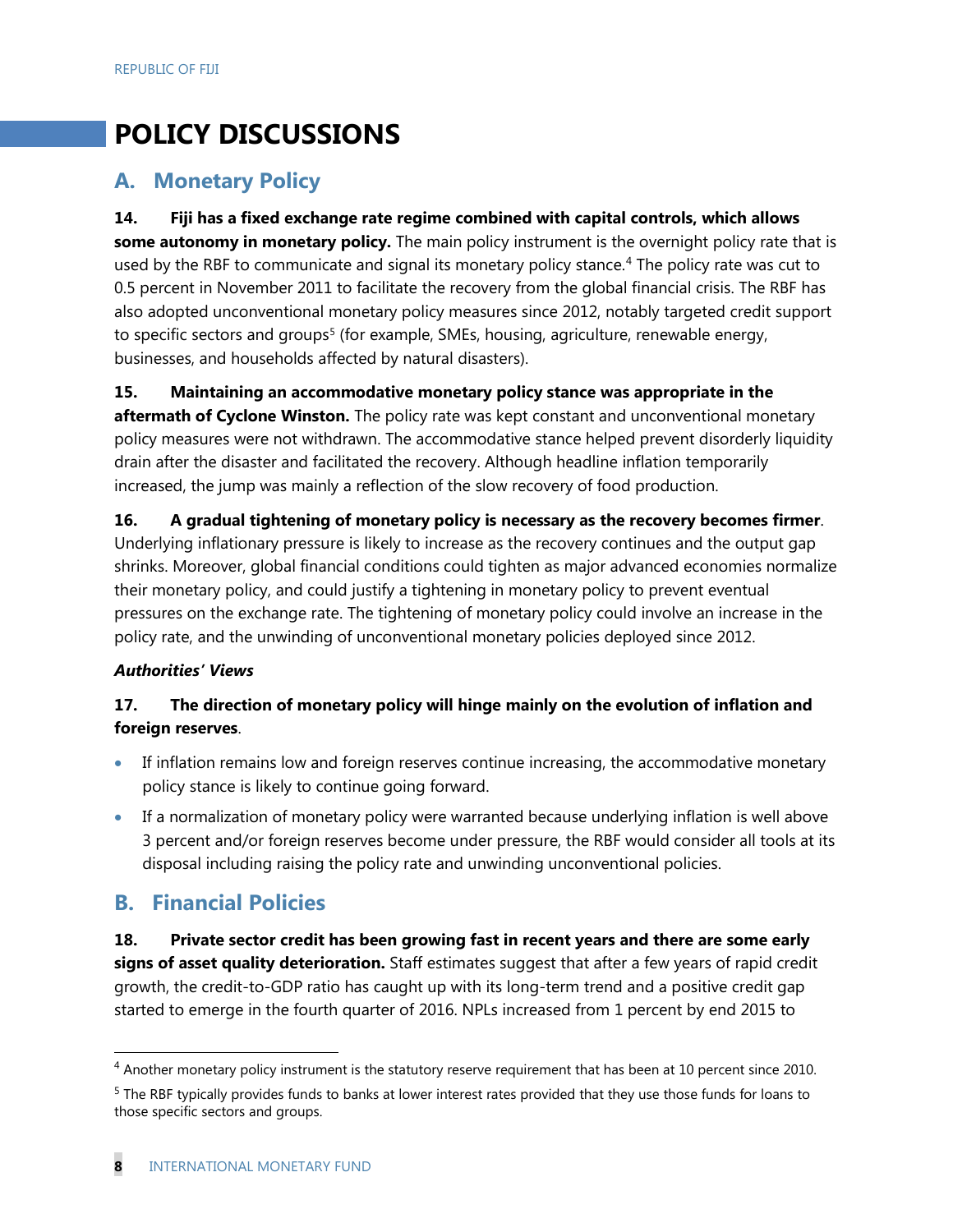2.1 percent by the third quarter of 2017. The RBF has been actively monitoring the banking sector through its financial stability rating system.

**19. Macroprudential policies could be strengthened and financial supervision should be intensified to contain financial stability risks.** If the credit gap increases and persists, higher capital requirements could be considered. Tightening monetary policy could also help slow down credit growth. The RBF should intensify the supervision of non-bank financial institutions, given that they have been growing fast recently and their financial soundness is typically weaker compared to commercial banks (Figure 2, bottom right).



**20. The risk posed by the withdrawal of corresponding banking could be serious and calls for monitoring of AML/CTF vulnerabilities**. Remittances make up a sizable portion of revenue in Fiji (Figure 4, middle right) that could be compromised if banks close accounts that are deemed high risk. The banking system is dominated by foreign-owned banks operating mostly through branches.<sup>[6](#page-12-0)</sup> Two local banks have closed the accounts of foreign exchange dealers and another bank closed the accounts of money lenders. Since Fiji's 2016 AML/CFT Mutual Evaluation, the authorities have taken steps to improve technical compliance with the FATF standard. Going forward, engagement at a regional level, with development partners, banks, and supervisors, is important to seek ways to enhance the effectiveness of the AML/CFT regime and improve the transparency and fairness of its taxation system, especially considering Fiji's recent listing in the EU's tax haven gray list.

# *Authorities' Views*

**21. The authorities acknowledged that credit growth accelerated in recent years.** The RBF was closely monitoring the financial system and stepped-up supervisory efforts to detect potential vulnerabilities and safeguard overall stability. In their view, as of late 2017, credit growth was slowing down and not excessive. The overall health of the financial system was relatively sound and macroprudential intervention was not required. If macroprudential measures were warranted, tools such as loan-to-value ratio limits or credit ceilings would be considered**.**

#### **22. They noted that they had no cases of withdrawal of corresponding bank relationships**.

However, risk management requirements for banks licensed to operate in Fiji were strengthened. Moreover, onsite examinations covering the risks of money laundering and terrorism financing were increased in frequency and thoroughness.

<span id="page-12-0"></span> $6$  There are six commercial banks in Fiji of which four are foreign banks operating through branches.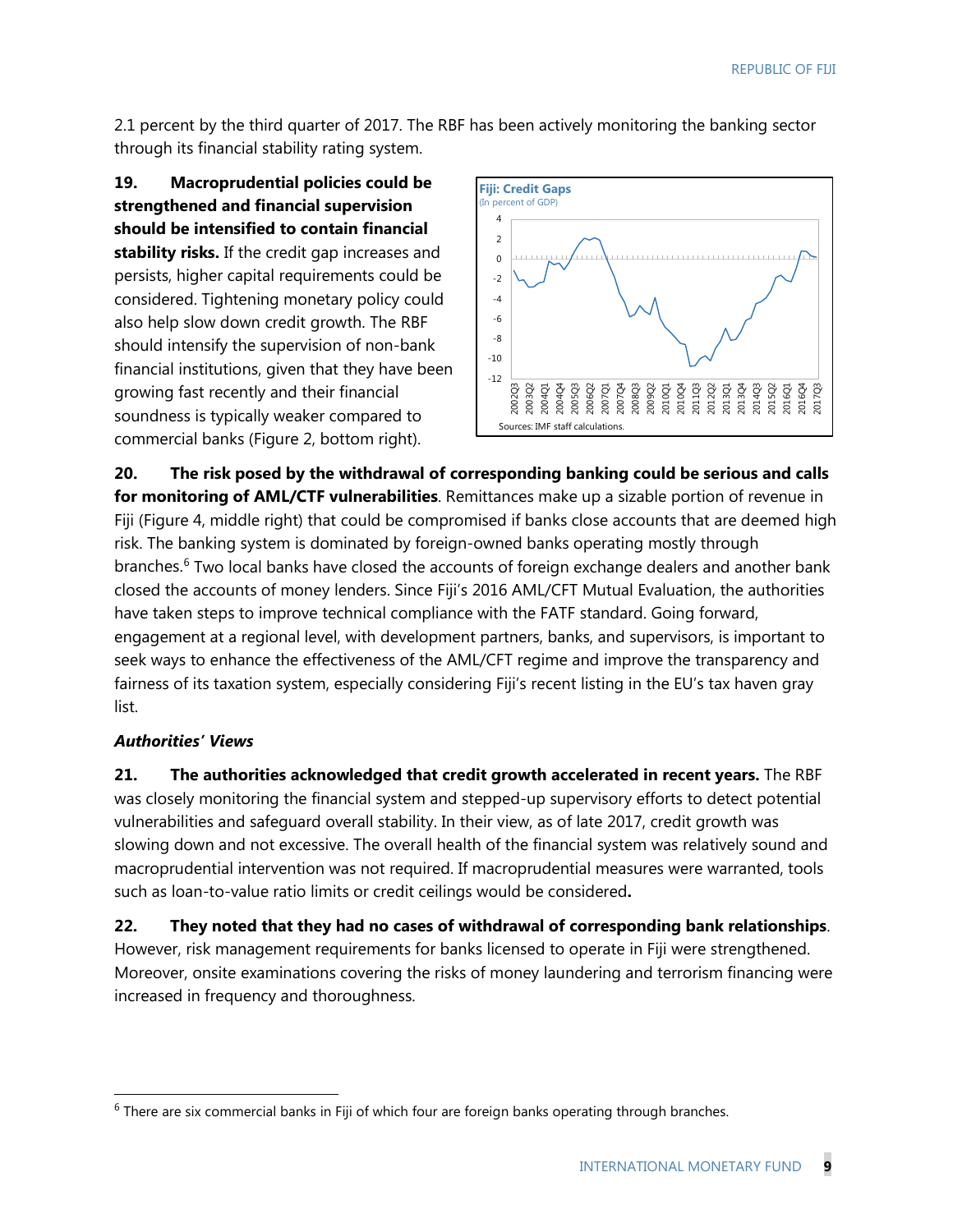# **C. Fiscal Policy**

#### **23. The fiscal stance in fiscal year 2017–18 will be expansionary and public debt will**

**increase.**<sup>[7](#page-13-0)</sup> The fiscal deficit is projected to increase from 2.2 to 4.5 percent of GDP and will be mainly financed by public debt (Text Table 3). $8$  Tax revenue is projected to increase by 1 percent of GDP from the collection of tax debts and non-tax revenue by 0.7 percent of GDP from higher dividends from public corporations. Tax debts emerged amid enhanced efforts by the Fiji Revenue and

Customs Administration (FRCA) to combat tax evasion. Recent tax audits uncovered one-off tax debts of 1 percent of GDP to be collected in fiscal year 2017–18, of which half were already paid by October 2017. Fiji Airways and Fiji Electricity Authority achieved higher profits driven by low oil prices while Fiji Airports raised fees and charges. The wage bill and current transfers are projected to increase by 0.6 and 1.1 percent of GDP, respectively, as wages and individual transfers were

|                               | Text Table 3. Fiji: Central Government Operations, FY2013-22 |            |            |            |                |            |  |  |  |  |  |
|-------------------------------|--------------------------------------------------------------|------------|------------|------------|----------------|------------|--|--|--|--|--|
| (In percent of GDP)           |                                                              |            |            |            |                |            |  |  |  |  |  |
|                               | FY 2016-17                                                   | FY 2017-18 | FY 2018-19 | FY 2019-20 | FY 2020-21     | FY 2021-22 |  |  |  |  |  |
|                               |                                                              |            |            | Proj.      |                |            |  |  |  |  |  |
| <b>Government Revenue</b>     | 27.2                                                         | 28.9       | 27.9       | 27.9       | 28.1           | 28.1       |  |  |  |  |  |
| Tax revenue                   | 24.7                                                         | 25.7       | 24.9       | 24.9       | 25.1           | 25.1       |  |  |  |  |  |
| Other revenue                 | 2.5                                                          | 3.2        | 3.0        | 3.0        | 3.0            | 3.0        |  |  |  |  |  |
| <b>Government Expenditure</b> | 29.5                                                         | 33.4       | 30.9       | 30.7       | 30.8           | 30.7       |  |  |  |  |  |
| Primary expenditure           | 26.8                                                         | 30.7       | 28.1       | 27.9       | 28.0           | 27.9       |  |  |  |  |  |
| Current                       | 16.8                                                         | 18.9       | 18.9       | 18.7       | 18.7           | 18.6       |  |  |  |  |  |
| Personnel                     | 8.3                                                          | 8.9        | 8.9        | 8.8        | 8.8            | 8.8        |  |  |  |  |  |
| Transfers                     | 5.4                                                          | 6.5        | 6.5        | 6.4        | 6.4            | 6.3        |  |  |  |  |  |
| Supplies and consumables      | 2.4                                                          | 2.7        | 2.7        | 2.7        | 2.7            | 2.7        |  |  |  |  |  |
| Other                         | 0.7                                                          | 0.8        | 0.8        | 0.8        | 0.8            | 0.8        |  |  |  |  |  |
| Capital                       | 10.0                                                         | 11.8       | 9.2        | 9.2        | 9.3            | 9.3        |  |  |  |  |  |
| Interest                      | 2.7                                                          | 2.7        | 2.8        | 2.8        | 2.8            | 2.8        |  |  |  |  |  |
| <b>Fiscal balance</b>         | $-2.2$                                                       | $-4.5$     | $-3.0$     | $-2.8$     | $-2.7$         | $-2.6$     |  |  |  |  |  |
| Primary balance               | 0.4                                                          | $-1.8$     | $-0.2$     | 0.0        | 0.1            | 0.2        |  |  |  |  |  |
| Financing                     | 2.2                                                          | 4.5        | 3.0        | 2.8        | 2.7            | 2.6        |  |  |  |  |  |
| Privatizations                | 0.0                                                          | 0.1        | 0.4        | 0.4        | 0.4            | 0.0        |  |  |  |  |  |
| Public debt                   | 1.7                                                          | 43         | 2.5        | 2.4        | 2.3            | 2.6        |  |  |  |  |  |
| Other                         | 0.5                                                          | 0.0        | 0.0        | 0.0        | 0 <sub>0</sub> | 0.0        |  |  |  |  |  |
| <b>Public debt</b>            | 46                                                           | 47         | 47         | 47         | 46             | 46         |  |  |  |  |  |

raised. Public wages were increased after a review to realign them with the private sector to ensure that civil servants are adequately remunerated. Transfers were increased as poverty alleviation schemes became more generous. Capital expenditure is projected to increase by 1.8 percent of GDP to accommodate spending planned but not executed during fiscal year 2016–17 (Text Table 3).

## **24. The fiscal deficit will decline to more moderate levels in the medium term and the debt-to-GDP ratio will stabilize at 46 percent.**

Staff projects that under current policies the fiscal deficit will decline to around 3 percent of GDP in fiscal year 2018–19 as the reconstruction is completed. The fiscal deficit will decline slowly after that, underpinned by improvements in tax compliance and by current expenditure growing at a slightly lower rate than nominal GDP (Text Table 3). Some improvements in tax compliance are expected from the adoption of Electronic Fiscal Devices and from the continuous



<span id="page-13-0"></span>7 Fiscal year 2017–18 started in August 2017 and will end in July 2018.

<span id="page-13-1"></span><sup>&</sup>lt;sup>8</sup> The budget stipulates that the maximum fiscal deficit that can be financed with public debt is 4.5 percent of GDP and this is a binding constraint. Other sources of financing (e.g. privatization revenue) are projected to be very small.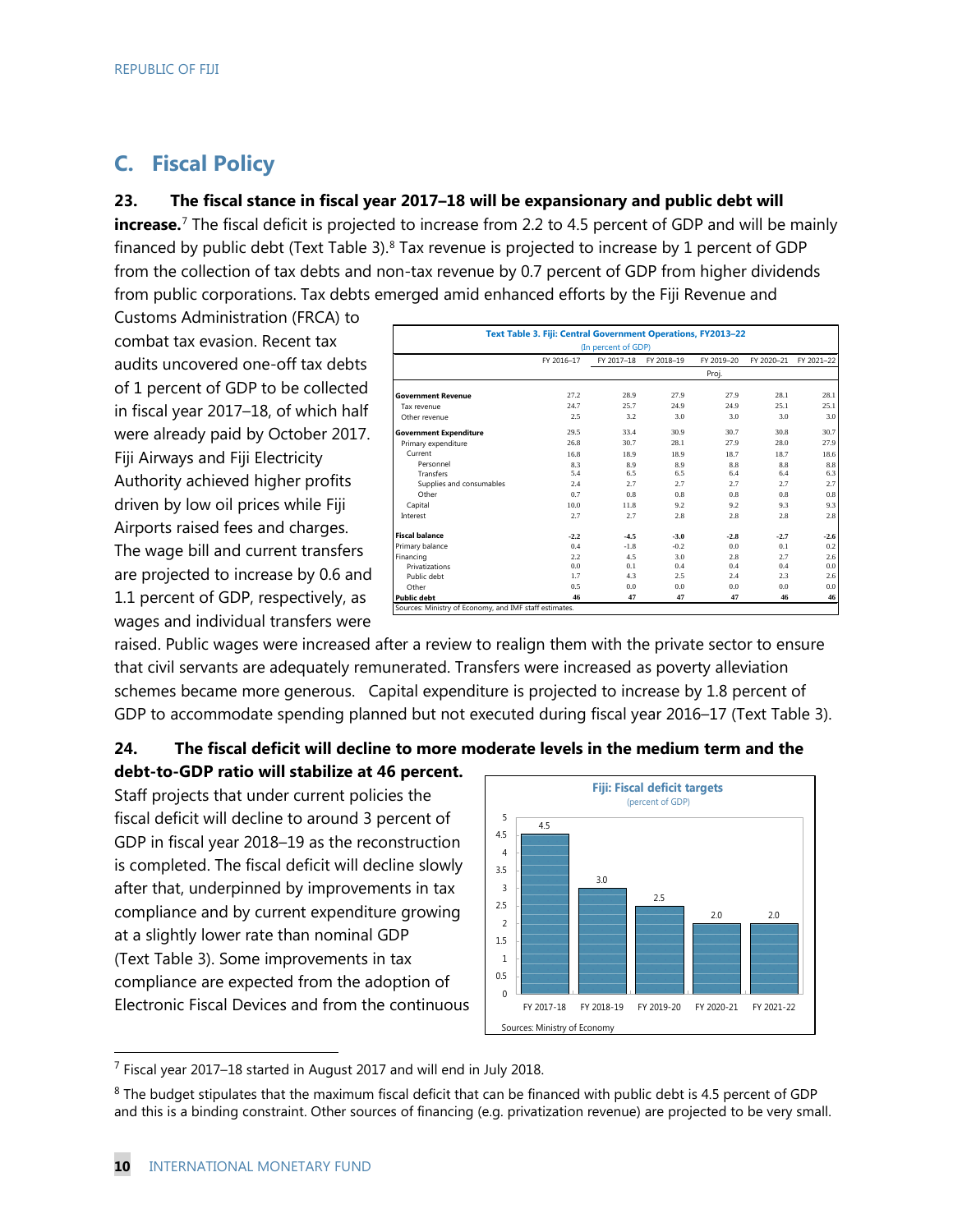modernization of the tax administration under PFTAC technical assistance program. Primary current expenditure in percent of GDP usually declines in the years following a large increase (Figure 3, middle left). Public debt is projected to stabilize around 46 percent of GDP in the medium term as the primary balance improves (Text Table 3 and Annex II).

## **25. The authorities' medium-term fiscal targets are appropriate but should be**

**underpinned by specific measures.** The National Development Plan published in November 2017 states that the goal is to reach a debt-to-GDP ratio of 35 percent of GDP by 2036 to have larger buffers to deal with adverse shocks. The authorities also target a gradual reduction in the fiscal deficit from 4.5 percent of GDP in fiscal year 2017–18 to 2 percent of GDP in fiscal year 2021–22.

# **26. A supportive fiscal stance in fiscal year 2017–18 is appropriate, but should be followed by fiscal consolidation in the medium term**. In the near term, fiscal policy should support the

reconstruction and the recovery by allowing a higher fiscal deficit. However, the authorities should elaborate a mediumterm strategy for spending in wages and current transfers consistent with

|                                          | <b>Text Table 4. Baseline and Alternative scenarios</b> |        |                   |        |        |        |        |                      |        |        |
|------------------------------------------|---------------------------------------------------------|--------|-------------------|--------|--------|--------|--------|----------------------|--------|--------|
|                                          |                                                         |        | Baseline scenario |        |        |        |        | Alternative scenario |        |        |
|                                          | 2018                                                    | 2019   | 2020              | 2021   | 2022   | 2018   | 2019   | 2020                 | 2021   | 2022   |
| Real GDP growth (percent)                | 3.5                                                     | 3.4    | 3.3               | 3.3    | 3.2    | 3.5    | 3.4    | 3.4                  | 3.5    | 3.5    |
| CPI Inflation (percent)                  | 3.3                                                     | 3.0    | 3.0               | 3.0    | 3.0    | 3.3    | 3.0    | 3.0                  | 3.0    | 3.0    |
| Government Revenue (percent of GDP)      | 28.9                                                    | 27.9   | 27.9              | 28.1   | 28.1   | 28.9   | 27.9   | 27.9                 | 28.1   | 28.1   |
| Current expenditure (percent of GDP)     | 21.6                                                    | 21.7   | 21.5              | 21.5   | 21.4   | 21.6   | 21.0   | 20.5                 | 19.9   | 19.9   |
| Capital expenditure (percent of GDP)     | 11.8                                                    | 9.2    | 9.2               | 9.3    | 9.3    | 11.8   | 9.2    | 9.2                  | 9.3    | 9.3    |
| Fiscal balance (percent of GPD)          | $-4.5$                                                  | $-3.0$ | $-2.8$            | $-2.7$ | $-2.6$ | $-4.5$ | $-2.3$ | $-1.8$               | $-1.1$ | $-1.1$ |
| Current account balance (percent of GDP) | $-5.0$                                                  | $-4.4$ | $-3.8$            | $-3.6$ | $-3.5$ | $-5.0$ | $-4.2$ | $-3.5$               | $-3.1$ | $-3.0$ |
| Public debt (percent of GDP)             | 47                                                      | 47     | 47                | 46     | 46     | 47     | 46     | 45                   | 43     | 41     |

their fiscal objectives. In the medium term, fiscal policy should aim to rebuild fiscal buffers, reduce procyclicality, [9](#page-14-0) and maintain fiscal sustainability by putting the debt-to-GDP ratio on a clear downward path to support resilience to future natural disasters or other shocks (Annex II). In an alternative scenario (staff's preferred scenario) in which current primary spending is kept constant in real terms from fiscal year 2018–19 until fiscal year 2020–21, the authorities' fiscal deficit targets would be met with margin and the debt-to-GDP ratio would decline to 41 percent by the end of fiscal year 2021–22 (Text Table 4), closer to the average for comparable economies (Figure 3, bottom right). The combination of lower deficits and public debt could also improve confidence and private investment and induce higher medium-term growth (Text Table 4).

# **27. Fiscal consolidation measures to help keep primary current spending constant in real terms could include**:

- keeping public employment constant;
- increasing public wages in line with inflation;
- creating more competitive conditions for public procurement by enhancing the transparency of the process of government purchases to generate a larger pool of suppliers;

<span id="page-14-0"></span> <sup>9</sup> The evolution of the cyclically adjusted primary balance (Table 3) and the output gap (Table 1) suggests that fiscal policy has been procylical during 2014–16.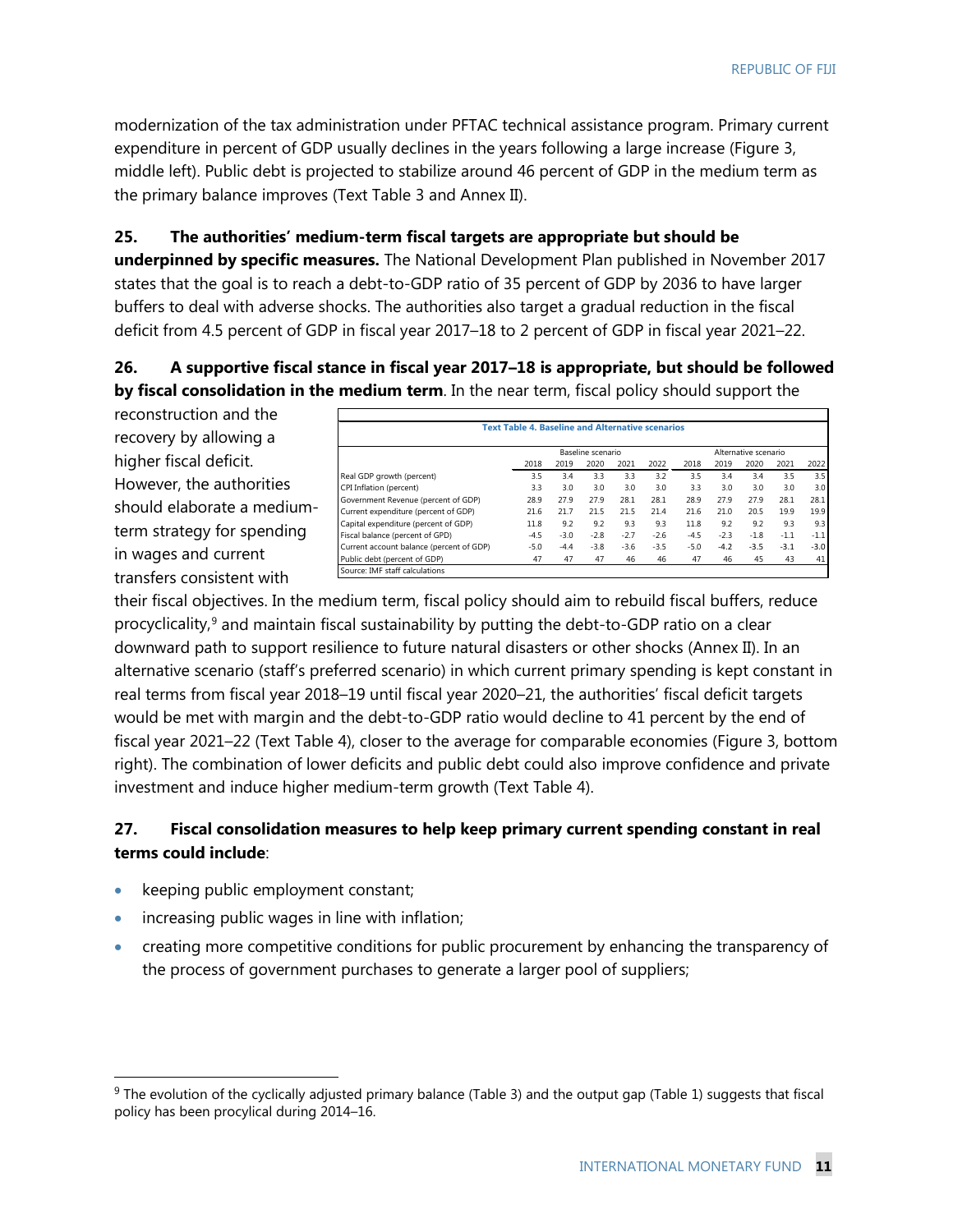- improving the targeting of government transfers via the adoption of digital technologies that facilitate the availability and processing of more accurate and timely information on beneficiaries; and
- increasing transfers in line with inflation.

**28. Pension savings used to mitigate the impact of Cyclone Winston should be rebuilt.** The Fiji National Provident Fund (FNPF) allowed pension contributors to withdraw up to 30 percent of their pension savings (Box 1). About F\$275 million (2.8 percent of GDP) were disbursed to 180,000 contributors. This measure was effective in mitigating the adverse impact of Winston on many households. However, it is also important to lay out a strategy to restore these pension savings to ensure that contributors will eventually have access to adequate pensions.

**29. The coverage of government operations in the budget could be broadened to better gauge and calibrate the impact of fiscal policy.** The budget covers the central government. However, Fiji has 13 local government units, 33 extrabudgetary units, and 24 public corporations. Many local government units, extrabudgetary units, and public corporations (both financial and nonfinancial) also implement fiscal policy. Such activities can have a fiscal impact comparable with that of more traditional government activities. Full coverage of government operations may be impractical but, at a minimum, should include those extrabudgetary units and public corporations that pose a significant risk to public finances. A statement of fiscal risks (including from natural disasters) could further strengthen budget presentation.

**30. Improving fiscal transparency can support fiscal adjustment by enhancing the public's awareness of fiscal constraints and by strengthening accountability**. Reporting of fiscal outturns to the public is currently limited to the annual budget. This is insufficient and should be done on a monthly frequency. Subscription to the IMF's Special Data Dissemination Standards (SDDS) would put Fiji in line with international best practice on transparency issues.<sup>[10](#page-15-0)</sup>

#### *Authorities' Views*

**31. The authorities agreed on the need to pursue fiscal consolidation after the** 

**reconstruction is completed**. They emphasized that the sharp reduction in the public-debt-to GDP ratio since 2010 shows their commitment to fiscal discipline. Their goal is to achieve a gradual reduction in the debt-to GDP ratio while at the same time addressing infrastructure gaps and raising GDP growth through higher public investment.

**32. They did not plan to take measures to restore pension savings in the near term**. They noted that mandatory pension contributions were increased in 2015 from 16 to 18 percent and that increase should compensate for the withdrawal of pension savings in the aftermath of Winston.

**33. The authorities agreed on the benefits of improving the coverage and reporting frequency of fiscal data**. Going forward they will aim to publish monthly fiscal statistics on the website of Ministry of Economy and broadening the coverage of government operations in the budget.

<span id="page-15-0"></span><sup>&</sup>lt;sup>10</sup> A recent IMF study (Choi and Hashimoto, IMF Working Paper 17/74) finds that subscriptions to the IMFs SDDS data dissemination standards leads to a significant reduction in sovereign spreads.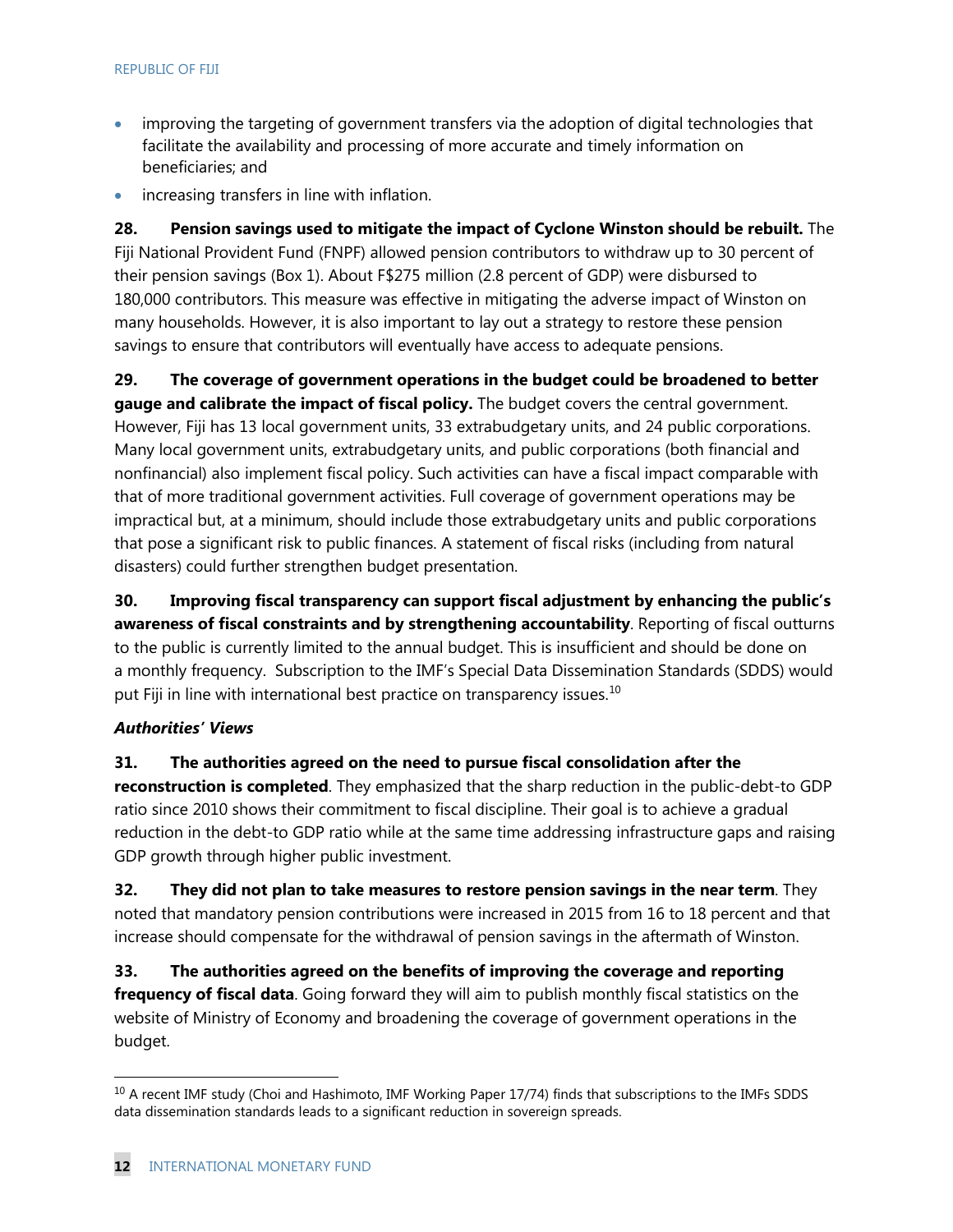# **D. External Sector**

**34. The external sector position was broadly consistent with fundamentals and desirable policy settings.** The underlying current account balance was 0.4 percent of GDP lower than the estimated current account norm (Annex I). As FDI inflows have been sufficient to finance current account deficits, reserves have increased in recent years. Reserves were about 5 months of imports by end-2016 and were adequate based on the IMF's composite metric (Annex I).

**35. The current exchange rate regime has been effective in maintaining low inflation and facilitating trade**. Inflation has been low in recent years averaging 2.4 percent in the last 5 years. The value of the Fiji dollar is pegged to a basket of currencies and each of the basket currencies has a non-disclosed weight that is updated every year and is related to trade shares. Regression analysis suggests that the U.S. dollar has a weight in the basket much larger than its trade share (Box 3). A more periodic review of the basket weights and a smaller weight on the U.S. dollar could help smooth fluctuations in effective exchange rates that may affect international trade patterns. Fiscal and income policies such as public wages and minimum wages should be consistent with the peg.

**36. Further opening of the capital account can be beneficial, but should be planned and sequenced properly.** In principle, an easing of capital account restrictions (on both inflows and

outflows) would induce a more efficient allocation of resources in the economy, lifting potential growth. It would also encourage foreign investment. However, the regulatory framework of the domestic financial system should be strengthened before liberalizing capital flows to avoid undesirable disruptions. Opening the capital account would also require a more flexible exchange rate regime to preserve some monetary policy autonomy.



**37. The relaxation of exchange restrictions should continue towards fully meeting Article VIII requirements.** The remaining exchange restrictions inconsistent with Article VIII, Section 2(a) arise from: i) limits on large external payments (e.g., oil imports and dividend repatriation of foreign banks) and ii) the tax certification requirement on the transfer abroad of profits and dividends, on the proceeds of airline ticket sales, and on the making of external debt and maintenance payments. The exchange controls imposed by the authorities, some of which are indicative, create the perception that firms' repatriation of profits or proceeds from selling assets may be disrupted, undermining foreign investment.

# *Authorities' Views*

**38. The authorities agreed with staff's view that the current exchange rate regime has broadly worked well**. It has been effective in maintaining a relatively stable Fiji dollar while appropriately serving as an anchor for domestic inflation. They also noted that as of late 2017,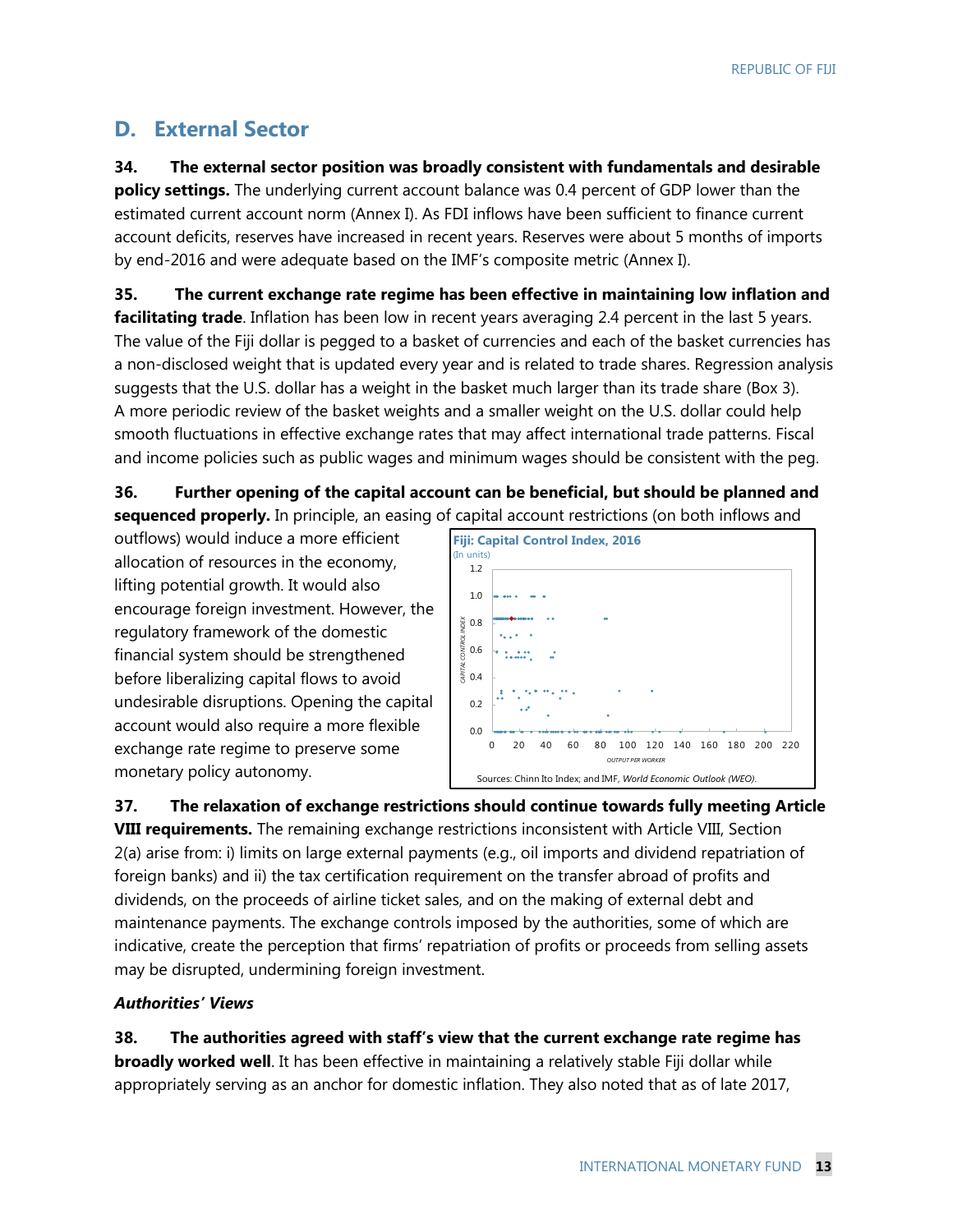reserves were at a comfortable level and that foreign exchange inflows continued to surprise on the upside. The authorities also welcomed staff's views on how to adjust the basket weights.

**39. The authorities noted that exchange controls have been relaxed except the tax clearance certification requirements**. The RBF will continue to review and relax exchange controls annually based on the outlook for foreign reserves. Currently there are no plans to further liberalize capital controls.

# **E. Structural Issues**

# **40. While the business sentiment has improved, challenges remain in boosting**

**investment.** There have been many positive reform initiatives and progress, such as the setup of the land bank, an upgrade of financial sector regulations, and the relaxation of some exchange and capital controls (Annex IV). These efforts were acknowledged by credit rating agencies. Despite recent growth, investment is still low compared with other countries as well as the authorities' medium-term target of 25 percent of GDP. Moreover, the moderate increase in investment in recent years was mainly accounted by public investment.<sup>[11](#page-17-0)</sup> Significant and sustained increases in investment can only come from the private sector, as the public sector withdraws fiscal policy support, in line with the authorities' fiscal targets.

# **41. The top priority should be to improve the business environment to foster private**

**investment.** Measures could include:

• Re-establishing a credit bureau with an adequate regulatory framework. The government decided to shut down the credit bureau in April 2016 that had been operating since 2001 because of issues related to inadequate reporting practices. A credit bureau would also support sound risk management and promote financial stability**.** 

• Rationalizing the extensive net of price



controls**.** The rationale for imposing price control measures include lack of adequate competition and the need to protect low-income households. However, price controls distort market signals and could generate shortages in quantity or variety that ultimately hurt households. Therefore, price controls could be replaced as much as possible with measures enhancing market competition such as streamlining the process for getting a business license, as well as targeted transfers to the most vulnerable.

• Improving leasing procedures and conditions to use land. About 90 percent of the land in Fiji is owned by the indigenous population. This land cannot be sold and it can only be leased. A land bank was established under the Land Use Decree 2010 to offer a competitive avenue for land leasing. Obtaining a lease agreement generally takes 14 months and there is significant room to

<span id="page-17-0"></span> $11$  The jump in private investment in 2013 was explained by the lumpy purchase of aircrafts by Fiji Airways.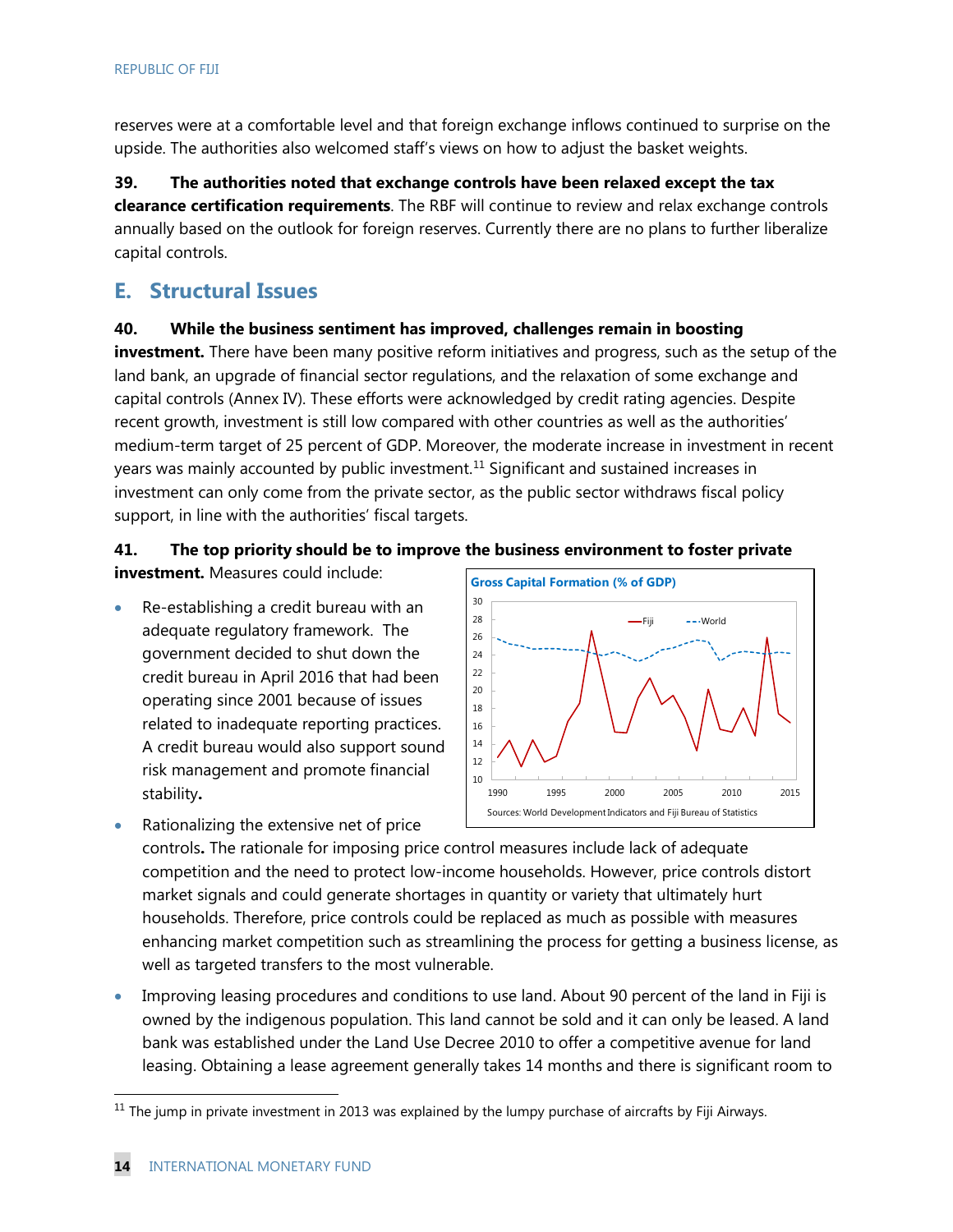streamline the process. The lease terms are rigid and sometimes do not provide landowners with attractive rents. The duration of the leases is in some cases not long enough to support longterm investment.

• Reducing policy uncertainty. This would be fostered by more comprehensive and transparent consultations with stakeholders, including the private sector, before introducing policy changes.

**42. Fiji's income inequality declined in the past 15 years.** The income ratio between the top and bottom 90 percent of the population declined from 14.1 in 2002–03 to 9.7 in 2013–14.<sup>[12](#page-18-0)</sup> This

change can be attributed to improvements in the social safety net and in employment. The unemployment rate dropped from 7.1 percent in 2010–11 to 5.5 percent in 2015–16. Further measures could be implemented in these two areas to achieve more inclusive growth:

• *Safety net*. The authorities have been increasing budget support to social protection programs in recent years. Major programs include Poverty Benefit Scheme, Social Pension Scheme, and Tertiary



Education Loan Scheme. The experience with Cyclone Winston is an opportunity to review the operations and effectiveness of the current schemes in terms of coverage, scale, as well as the sources of funding. The current transfer programs assisting poor and near-poor households are well targeted and could be expanded so that the price controls could be scaled down.

• *Employment.* Fiji's labor market features a high youth unemployment rate (18 percent) and a large share of workers in the informal sector.<sup>13</sup> Although the school drop-out rate has declined from 32 percent to 5 percent from 2011 to 2016, continued efforts in education and training are needed to ensure that the labor force has skills that are valuable in the job market. As a positive step, the government has substantially increased the budgeted spending in education (22 percent of the total fiscal expenditure in 2017–18) and made some progress in facilitating overseas seasonal worker programs.

**43. Fiji is making important efforts to build resilience to climate change.** As the first small states country presiding international talks on Climate Change (COP 23), Fiji has pledged to transition completely to renewable energy sources by 2030 and adopted a reforestation policy intended to store carbon from freshly planted trees. Fiji is also one of the three countries in the world that issued a sovereign green bond to finance projects that help build resilience to climate change. In addition, the "Build Back Safer" program was launched after Winston aiming to teach local residents how to rebuild homes more resilient to natural disasters. Future policies could include

<span id="page-18-0"></span><sup>&</sup>lt;sup>12</sup> The Gini coefficient also shows an improvement in income inequality during 2002-13. It was 38 percent in 2002, 40 percent in 2008, and 36 percent in 2013 according to the World Development Indicators (World Bank).

<span id="page-18-1"></span><sup>&</sup>lt;sup>13</sup> Estimates range from 36 percent (Fiji Bureau of Statistics) to over 60 percent (2016 ILO Fiji Labor Market Update).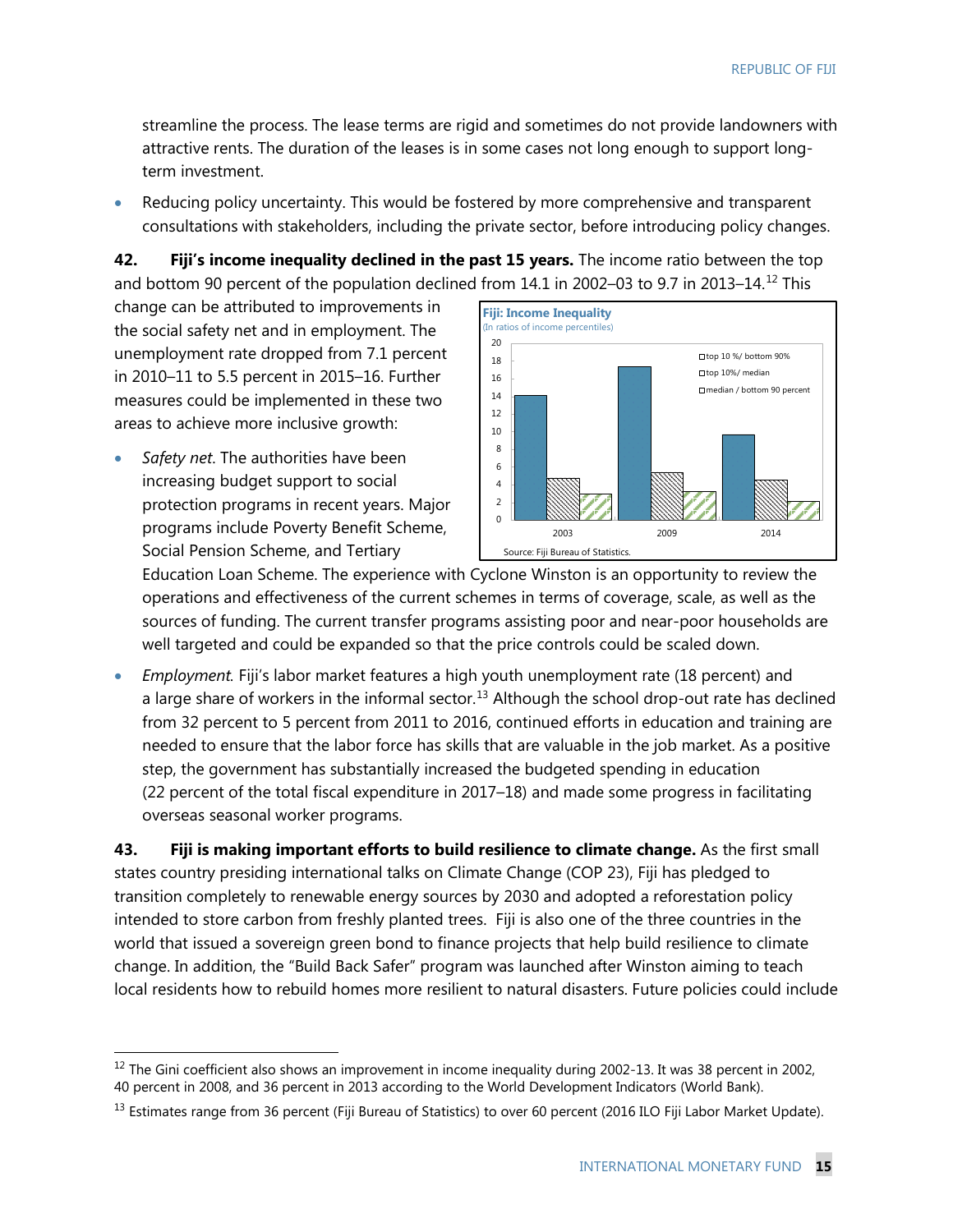a careful consideration of infrastructure projects resilient to natural disasters and the exploration of ways to expand insurance to natural disasters.

**44. Improving data quality could better guide policy making.** With the help of international development partners and PFTAC, the authorities have made important progress on economic statistics. However, the quality of statistics is uneven across different areas. Although financial and trade statistics are generally good, there is significant scope for improvement on national accounts and unemployment statistics in terms of frequency and timeliness.

#### *Authorities' Views*

# **45. The authorities agreed that improving the business environment is critical to the economy**.

- They underscored the importance of having a well-managed credit bureau. They noted that an application for a license to operate as a Credit Reporting Agency was received in October 2017 and could start to operate sometime in 2018.
- They will seek to enhance land use through digitalization of title records and the development of a national land register. They will streamline lease processes.
- They will develop a comprehensive competition and consumer protection policy framework to gradually reduce the reliance on price controls.
- They are receiving technical assistance form the Singapore Cooperation Enterprise to improve ease of doing business and make the business environment more predictable.

**46. They also agreed that skill development of the labor force and meeting future industry needs should be a priority.** The government noted, however, there were 15 technical colleges already in operation around the country to promote vocational skills.

**47. The authorities acknowledged the need to make progress on core statistics such as the quarterly national accounts**. However, they mentioned that tight resource constraints at the Fiji Bureau of Statistics were an obstacle.

# **STAFF APPRAISAL**

**48. Economic growth has been resilient despite significant adverse shocks**. The economy is expected to record eight consecutive years of positive GDP growth in 2017 as it recovers from the impact of Cyclone Winston. The near-term growth outlook is favorable, supported by reconstruction activities, the normalization of agricultural production, and the robust performance of the tourism sector. Growth is projected to remain strong at around 3–3.5 percent over the medium term as the private sector compensates for the gradual withdrawal of policy support.

**49. To maintain the growth momentum in the medium term, reforms should focus on improving the business environment to foster private sector development**. Measures could include: re-establishing a credit bureau with an adequate regulatory framework, upgrading leasing mechanisms to use land more efficiently, rationalizing the extensive net of price controls to improve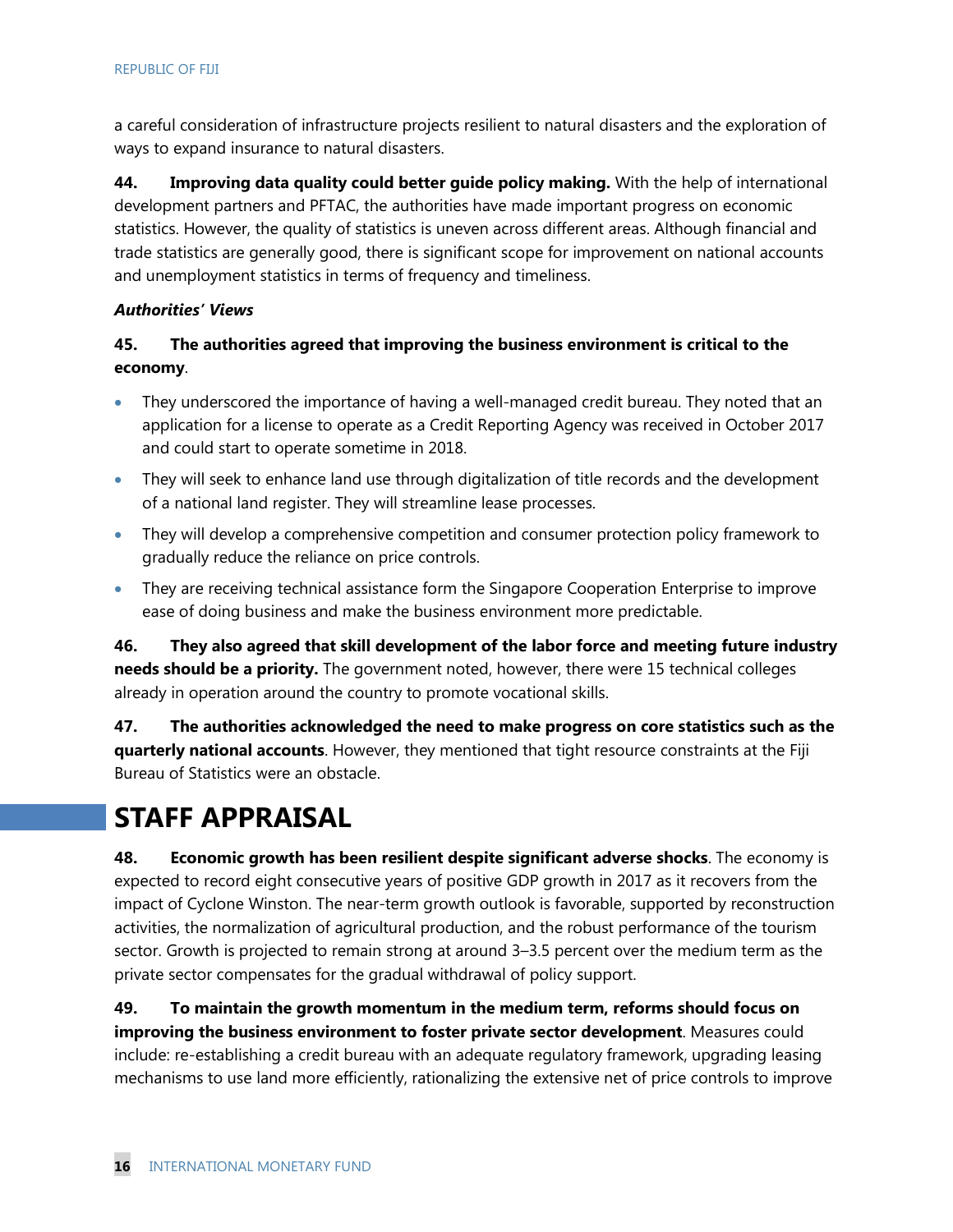the allocation of resources and mobilize private investment, and consulting the private sector before introducing major policy changes to reduce economic policy uncertainty.

**50. A gradual tightening of monetary policy is recommended as the recovery becomes firmer**. Underlying inflation pressure is likely to increase as the output gap closes. The tightening of monetary policy could include measures such as an increase in the policy rate, and the unwinding of unconventional monetary policies deployed after the global financial crisis.

**51. Macroprudential policies could be strengthened and financial supervision should be intensified to contain financial stability risks**. Credit growth has accelerated over the last few years and there has been an increase in NPLs since late 2015. Macroprudential measures such as higher capital requirements could help moderate credit growth if necessary. The RBF should intensify the supervision of non-bank financial institutions, given they have been growing fast recently and their financial soundness is typically weaker compared to commercial banks.

**52. A supportive fiscal stance in fiscal year 2017-18 is appropriate but should be followed by fiscal consolidation in the medium term**. In the near term, fiscal policy should support the reconstruction and the recovery by allowing a higher fiscal deficit. However, fiscal buffers should be rebuilt in the medium term by adopting fiscal consolidation measures and putting the debt-to-GDP ratio on a clear downward path. This will help maintain fiscal sustainability even under adverse shocks.

**53. Pension savings used to mitigate the impact of Cyclone Winston should be restored**. Although allowing pension savings withdrawals was effective in containing the adverse impact of Winston on many households, it is also important to safeguard adequate savings for retirement.

**54.** The coverage of government operations in the budget could be broadened. Currently the budget covers central government. However, many other public entities can also implement fiscal policy on a non-negligible scale. At the minimum, the budget statement should include those public entities that pose significant risks to public finance. Fiscal transparency could be improved by publishing fiscal outturns monthly (instead of yearly) on the website of the Ministry of Economy.

**55. The relaxation of exchange restrictions on payments and transfers for current international transactions should continue**. The limits on large external payments and the tax certification requirement on the transfer abroad of profits, dividends, proceeds of airline ticket sales, and making external debt and maintenance payments are inconsistent with Article VIII, Section 2(a) and discourage investment.

**56. Improving data quality will help better guide policy-making**. Publishing timely quarterly national accounts should be a priority.

**57.** It is recommended that the next Article IV Consultation takes place on the standard 12month consultation cycle.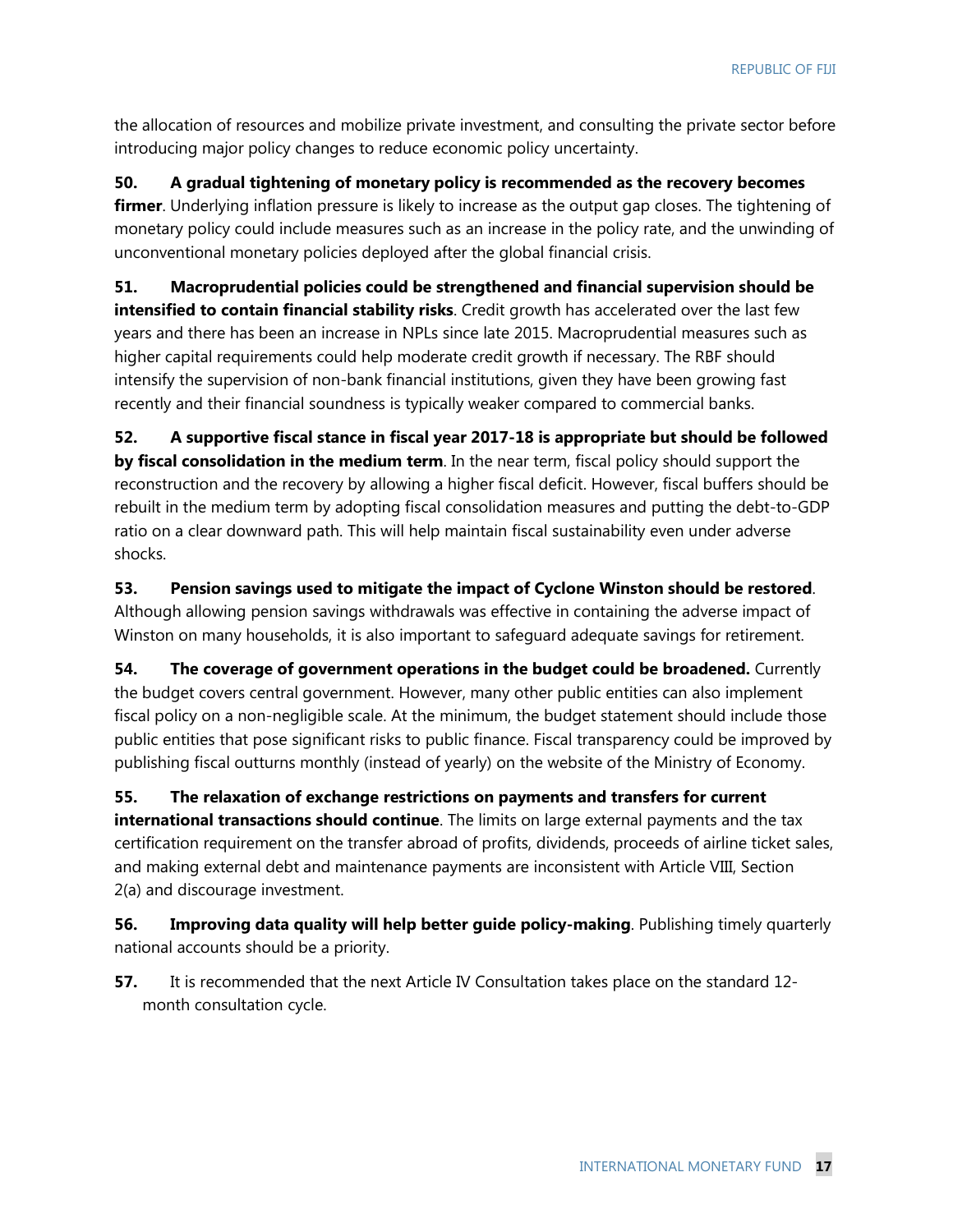#### **Box 1. Pension Savings Withdrawal**

**Fiji's pension system is operated by Fiji National Provident Fund (FNPF)**. All employees in the formal sector are mandated to participate the pension scheme. Employees and employers pay mandatory monthly contributions (18 percent of the salaries) to FNPF. Contributions and the associated investment returns are credited to individual pension savings accounts. Upon retirement (age 55), members can choose to withdraw from their savings account through a lump-sum payment or, alternatively, buy an annuity.

**The FNPF allowed its members to withdraw up to 30 percent of their pension savings account balance after Winston**. About F\$ 275.5 million (2.8 percent of GDP) were disbursed to 180,000 members in the first two months after Winston. Active FNPF members were allowed to withdraw up to F\$1,000 (US\$465), plus an additional F\$5,000 (US\$2,325) if they could present proof (property title) of having a house in an area affected by Winston.

**Few people have insurance in Fiji.** Only 12 percent of the adult population has some form of insurance. For many households, the biggest economic loss from Winston came from the damage to their houses. Most households had to bear the rebuilding cost and lack of liquidity was a major challenge for most households hit by the disaster.

**Staff view is that the early withdrawal measure was an appropriate measure to mitigate the impact of Winston given the low coverage of insurance**. However, pension contributions should be increased to secure adequate pensions in the future. There are several options to consider:

- Increasing mandatory contribution rates for a few years until pension savings are restored.
- Increasing pension contribution rates on a permanent basis to restore savings for retirement and to build up precautionary saving that could be tapped in case of future natural disasters.
- Gradually increasing the minimum retirement age to access pensions.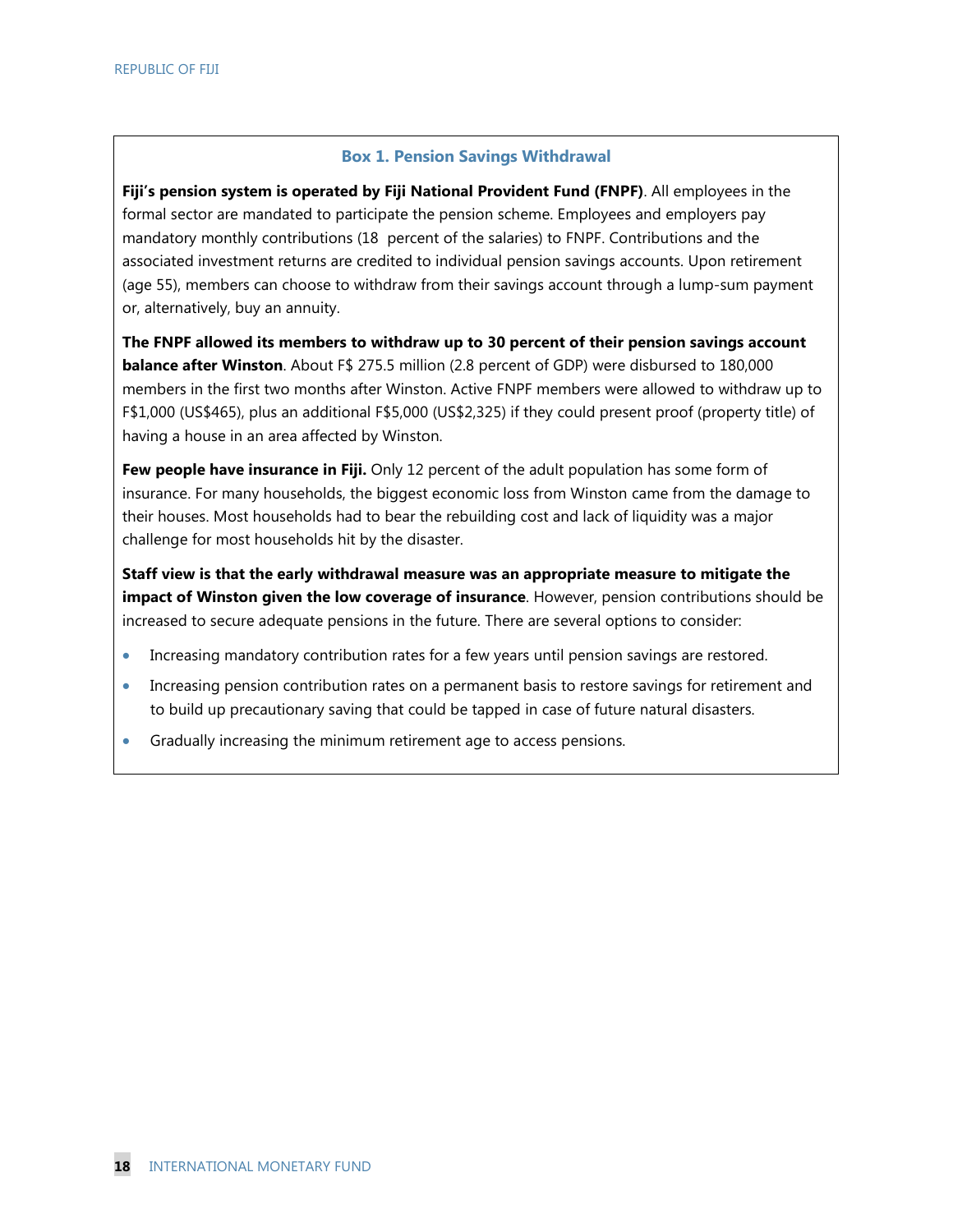#### **Box 2. Medium-Term Growth Outlook in Fiji**

**GDP growth accelerated since the aftermath of the global financial crisis**. Historically, Fiji's growth performance has been highly correlated with sugar prices and political stability. Fast growth in the 1970s benefited from high sugar prices at that time, while political instability and low (real) prices of sugar in the 1980s and 2000s came hand in hand with sluggish growth (1.9 and 0.9 percent, respectively). In the 2010s, as political stability improved and the economy was less dependent on sugar exports, investment picked up and the average real GDP growth rate reached 3.5 percent during 2010–15.



**The acceleration of GDP growth was mainly explained by the dynamism in services.** The service sector accounts for about 70 percent of the economy.<sup>1</sup> From 2011 to 2015, while the primary and secondary sectors grew moderately at about 1.5 percent per year, the services sector (i.e., the tertiary sector) grew 4.6 percent per year. Labor productivity growth was also faster in the services sector than primary and secondary sectors (by 0.7 and 1.7 percent per year, respectively). Large investments in the tourism industry likely explain labor productivity differentials across sectors and the reallocation of labor to the tertiary sector.<sup>2</sup>

\_\_\_\_\_\_\_\_\_\_

<sup>&</sup>lt;sup>1</sup> In 2015, the average share of the services sector in GDP was about 59 percent for Asian countries.

<sup>&</sup>lt;sup>2</sup> Based on ILO data, from 2011 to 2015, the employment in tertiary sector as a fraction of total employment increased from 73.3 percent to 74.9 percent.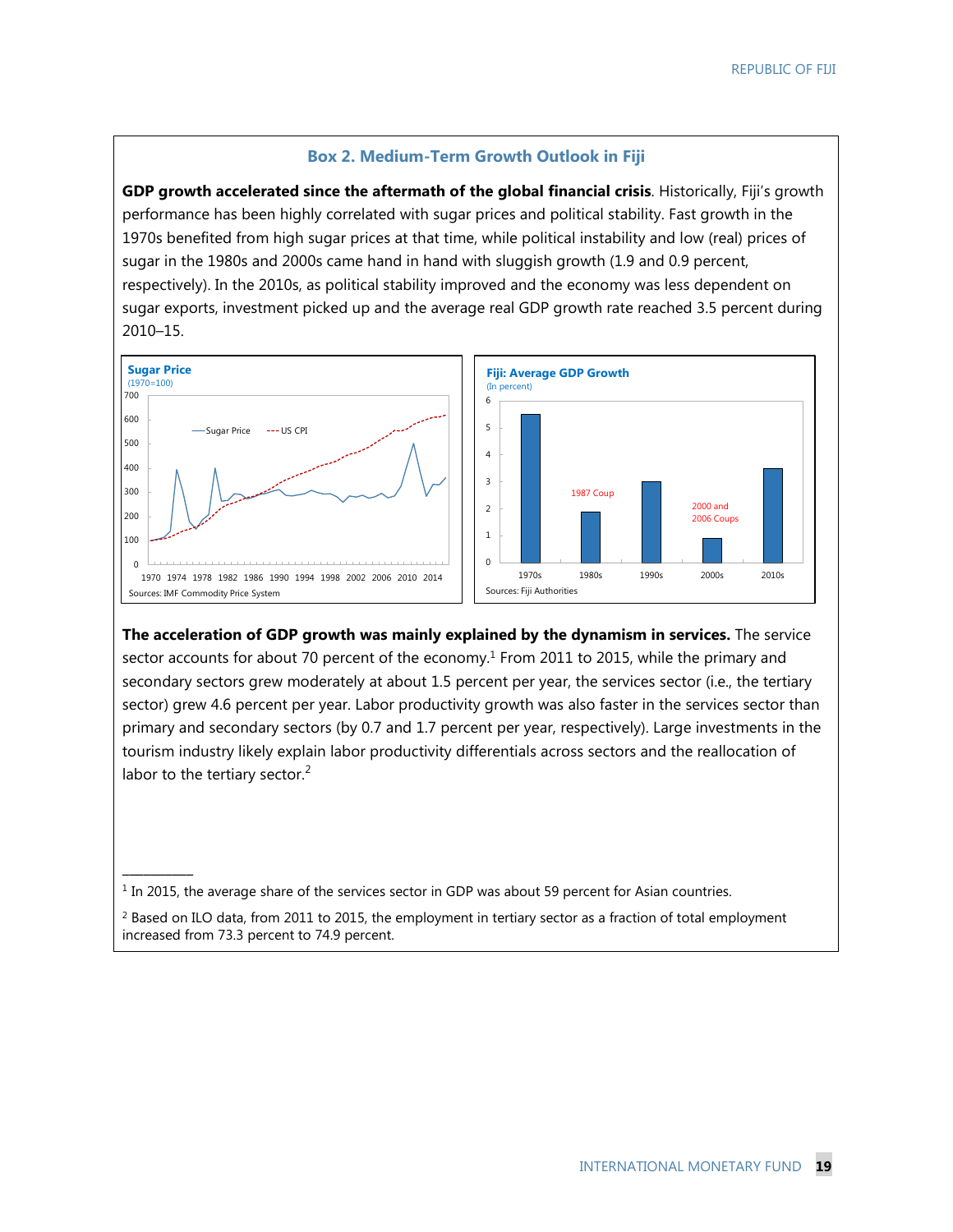#### **Box 2. Medium-Term Growth Outlook in Fiji (Concluded)**

#### **At the aggregate level, a growth accounting exercise suggests that TFP growth was the key driver of the acceleration in GDP growth**.

The average growth rate of TFP from 2010 to 2015 was about 1.5 percent per year, which was substantially higher than the one observed during 1990 to  $2010<sup>1</sup>$  Capital accumulation was relatively slow in early 2010s due to the global financial crisis. However, investment activities picked up after 2013 and the average pace of capital accumulation was above 4 percent during 2013 to 2015, on par with its historical average from 1990 to 2010. Population growth has been on a gradual declining trend.



|           | TFP           |     |     | <b>Potential GDP</b> |
|-----------|---------------|-----|-----|----------------------|
| 2010-2015 | $1.5^{\circ}$ | 3.0 | 0.5 | 3.4                  |
| 1990-2010 | $-0.9$        | 4.3 |     | 1.9                  |

**Projected potential growth is close to 3.5 percent in the medium term.** This is assuming that TFP will grow moderately and capital accumulation will return to its historical average between 1990 to 2015. Specifically, TFP is assumed to grow at 0.7 percent per year, which is about half of the average performance during 2010-15. Capital accumulation is assumed to be about 3.9 percent, which requires an investment-to-GDP ratio of about 19.5–20 percent. This is in line with the 1990–2010 average but slightly higher than its average from 2010 to 2015 (19.1 percent). Under a more conservative assumption that the investment-to-GDP ratio will be 19 percent from 2017–2021, capital accumulation will be 3.7 percent and potential GDP growth will be 3.3 percent.

|           | TЕD |  | <b>Potential GDP</b> |
|-----------|-----|--|----------------------|
| 2017-2021 |     |  |                      |

 $1$  In our baseline growth accounting exercise, labor share is assumed to be about 0.4 for 1990–2010 and 1/3 after 2010, broadly consistent with the trend of labor compensation share in Fiji. Under the alternative assumptions that labor share is 0.5, annual TFP growth rates during 2010–2015 and 1990–2010 were 1.9 and -0.6 percent, respectively. Considering Fiji is prone to natural disasters, capital depreciation rate is assumed to be 10 percent, which is relatively high in literature.

\_\_\_\_\_\_\_\_\_\_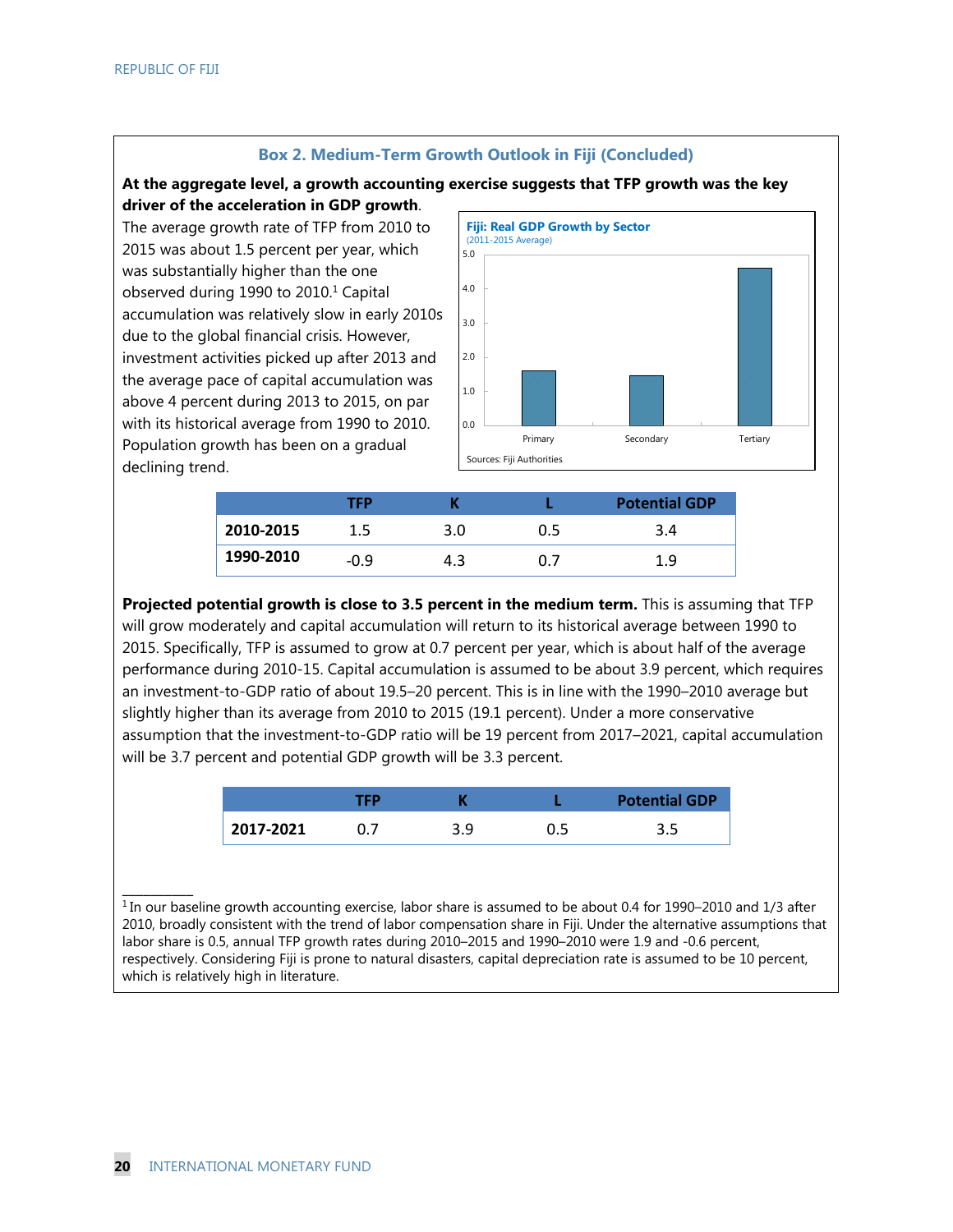#### **Box 3. Exchange Rate Policy**

**Fiji has maintained a fixed exchange rate regime since 1975**. The Fiji dollar (F\$) is pegged to a weighted basket comprising the Australian dollar (A\$), the New Zealand dollar (NZ\$), the United States dollar (US\$), the Japanese yen (JPY) and the Euro (EUR). The weights of each currency in the basket is not disclosed, although they are updated annually based on the currency denomination of international trade and financial transactions.

**A peg to a basket of currencies has clear benefits for a small open economy like Fiji.** It provides a nominal anchor and it facilitates international trade (as importers and exporters do not have to bear exchange rate risk). Pegging to a basket of currencies (instead of a bilateral peg to the US\$) helps maintain the stability of real effective exchange rate and hence external competitiveness when US\$ appreciates.

**The movements in the F\$ are mainly explained by movements in the US\$.** Regression analysis indicates that the weight of the US\$ in the basket is much larger than the share of international trade with the United States. This is because some international trade and financial transactions in which the US does not participate are still denominated in US\$.

**A smaller weight on the US\$ and more frequent revisions of the basket weights could help to contain the volatility of the effective exchange rates.**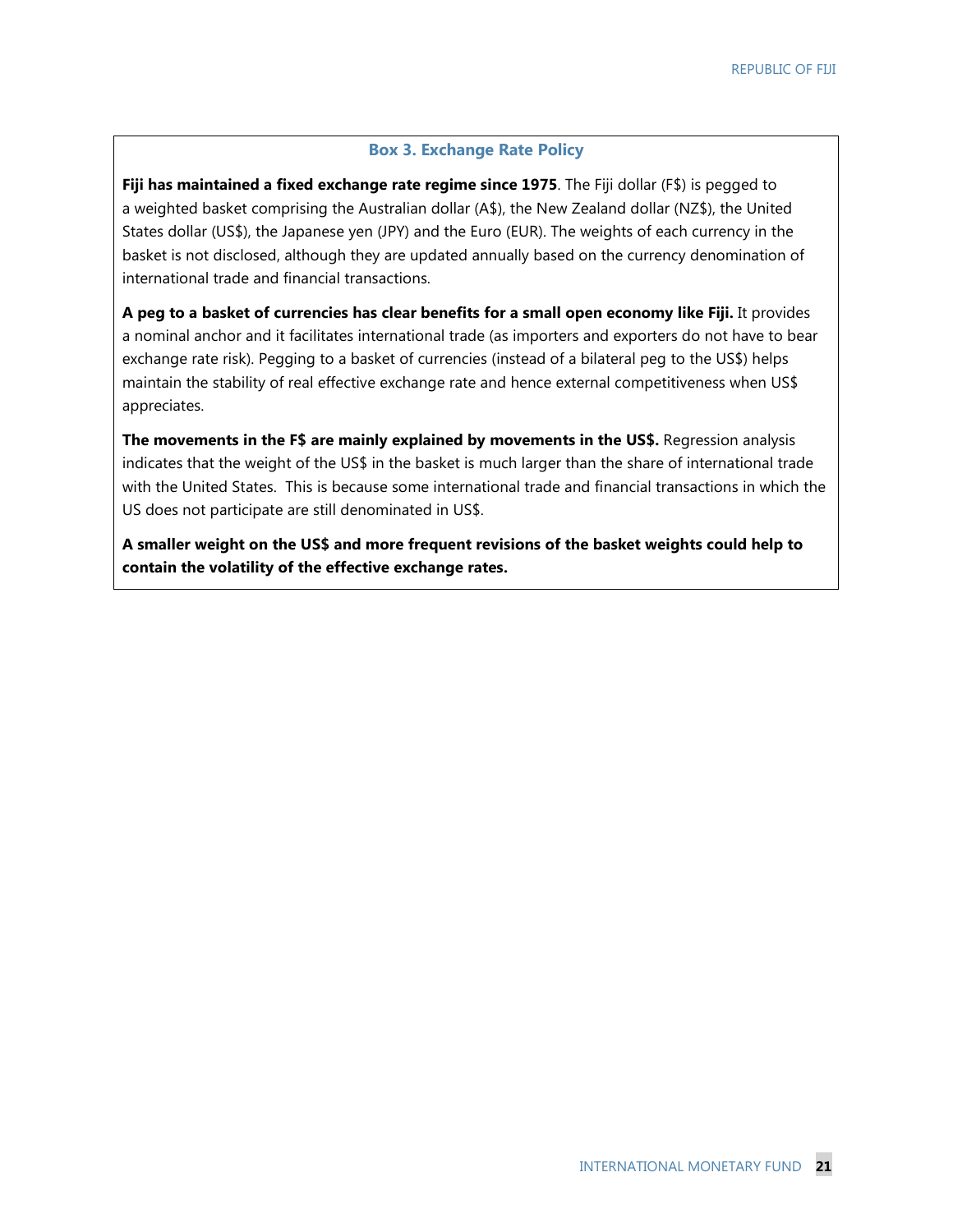#### *Growth decelerated due to the Cyclone shock in early 2016. Consumption indicators are picking up…* -4 -2  $\overline{2}$  -4 -2  $\overline{2}$  (In percent) 1994 1996 1998 2000 2002 2004 2006 2008 2010 2012 2014 2016 **Real GDP Growth** Average growth 1992-2016

 2011 2012 2013 2014 2015 2016 2017 ■ Jan-Oct <br>■ Annual **New Vehicles Registration** (In units) 3.3%

Sources: Fiji authorities and IMF staff calculations.

*…as well as investment indicators. The primary sector is recovering…*

#### **New Investment Lending**



*…and the industrial sector is accelerating.*



#### **Cane Production**

Sources: Reserve Bank of Fiji



*Tourism remains robust.*



Sources: Reserve Bank of Fiji

**Figure 1. Fiji: Macroeconomic Developments**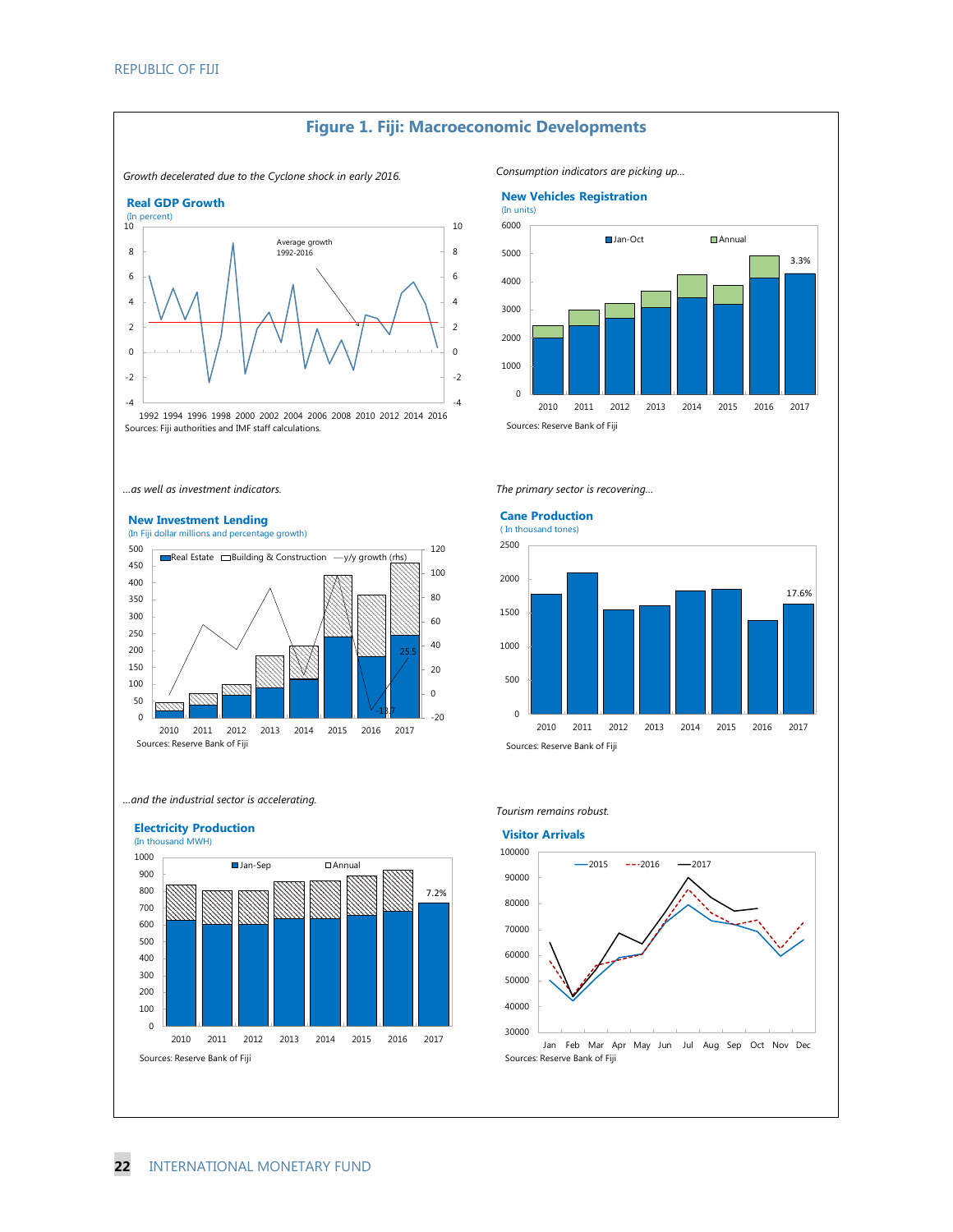$10.7$ 

6.7



INTERNATIONAL MONETARY FUND **23**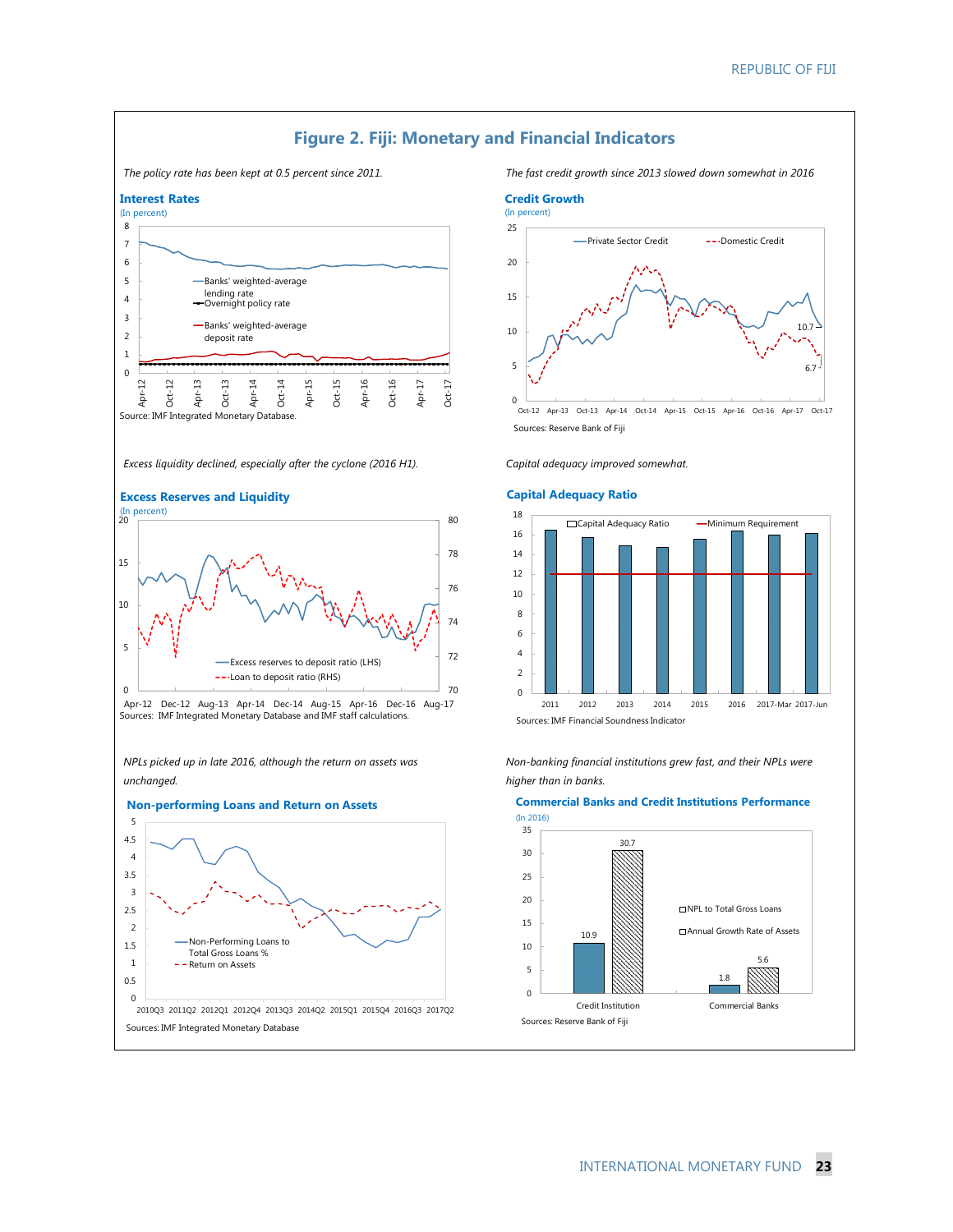

# **Figure 3. Fiji: Fiscal Indicators**

**24** INTERNATIONAL MONETARY FUND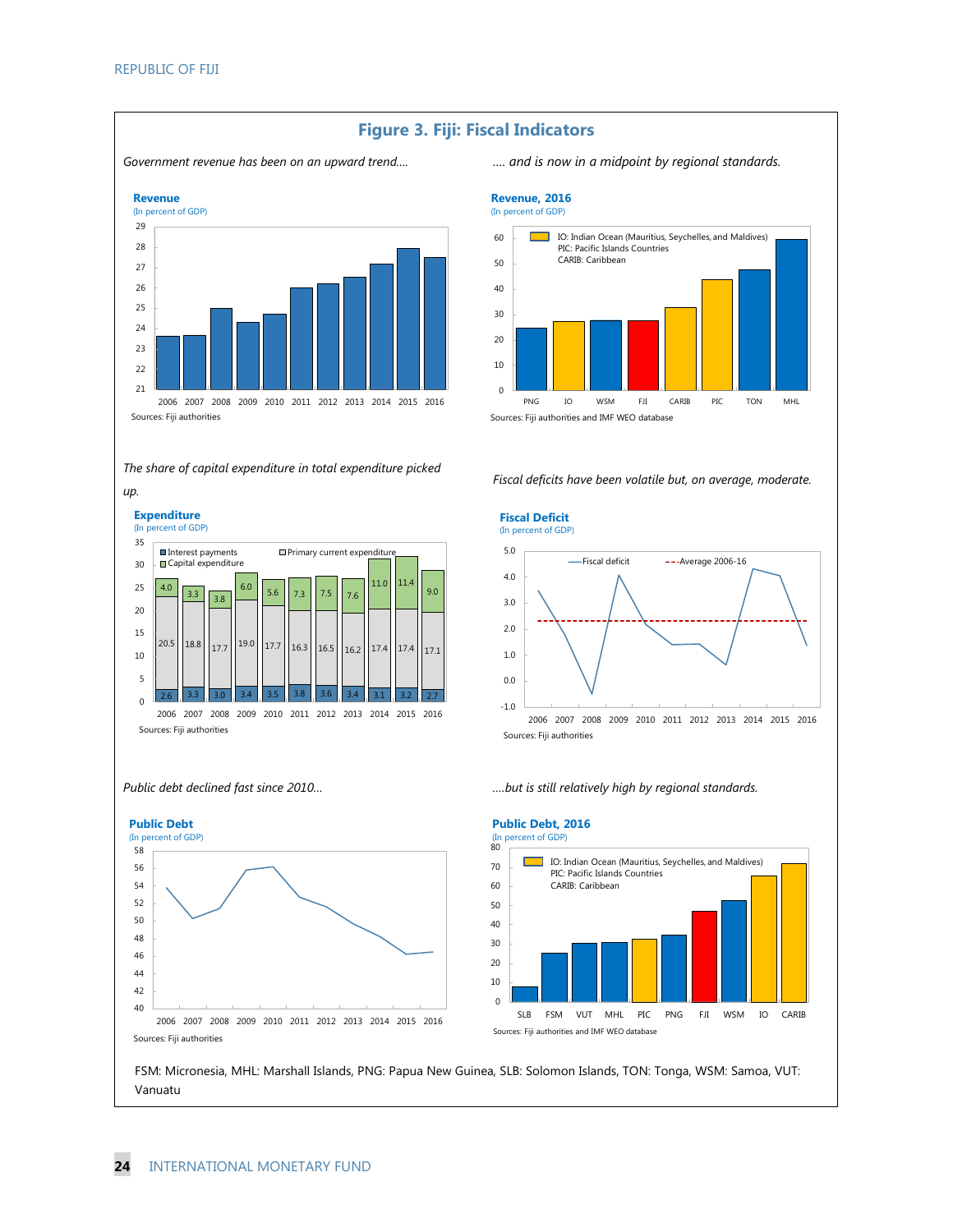

*Services credits, especially tourism earnings, have held up well. Remittances are a significant portion of external income.*

**Tourism Earnings** 



*Although F\$ depreciated against US\$, it appreciated against other currencies in its reference currency basket.* 



**Exchange Rates: Selected Countries/FJD Monthly Average**

*agricultural exports)*

#### **Imports, excluding re-exports**





2004 2005 2006 2007 2008 2009 2010 2011 2012 2013 2014 2015 2016 Sources: Fiji authorities and IMF staff estimates.

**Remittances 1/**



Sources: Fiji Bureau of Statistics

*Despite the current account deficits, reserves held up well* 

#### **Gross Official Reserves**

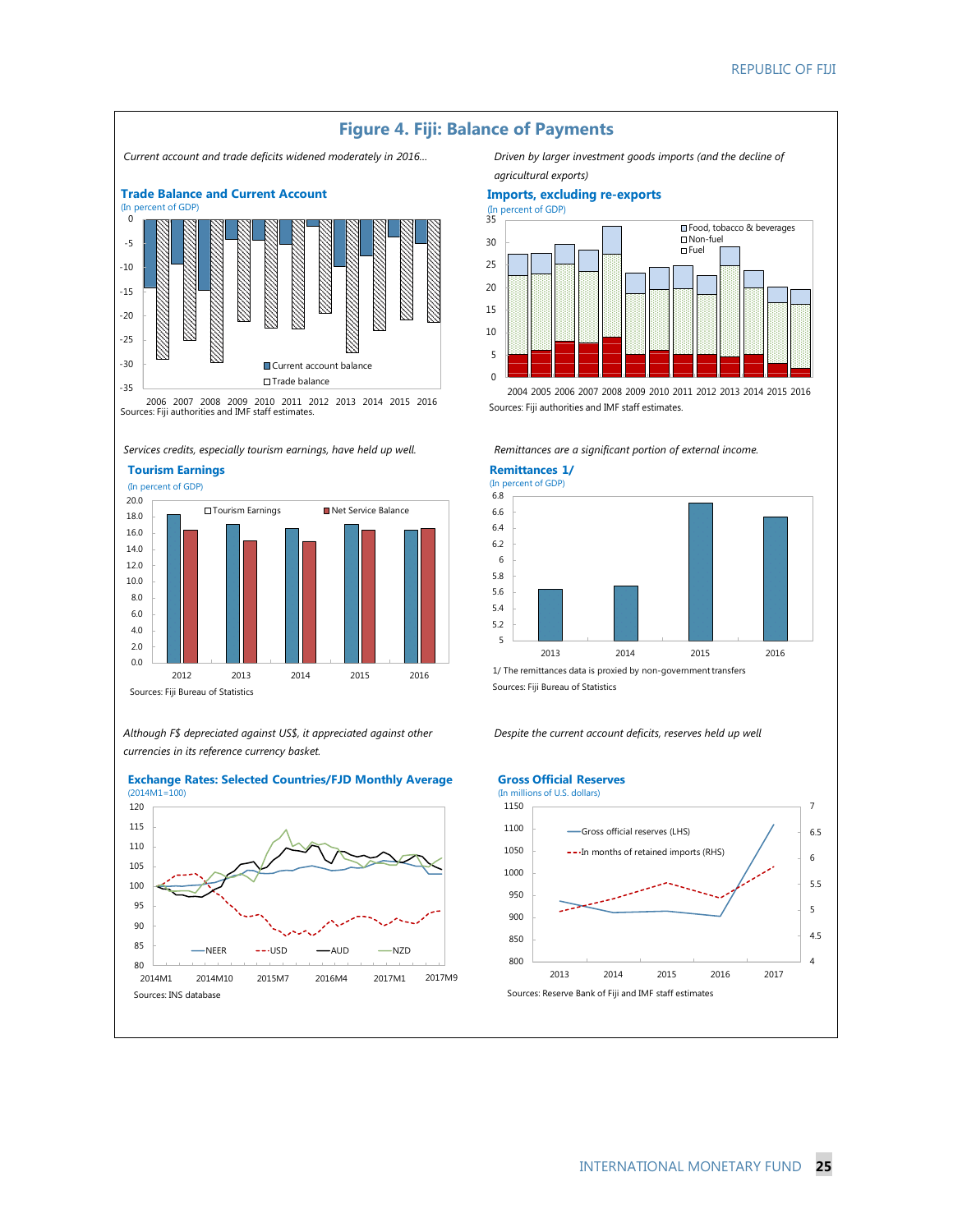# **Table 1. Fiji: Selected Economic Indicators, 2013–18**

|                                                              | 2013    | 2014    | 2015    | 2016    | 2017                 | 2018      |
|--------------------------------------------------------------|---------|---------|---------|---------|----------------------|-----------|
|                                                              |         |         |         | Est.    | Proj.                |           |
| Output and prices (percent change)                           |         |         |         |         |                      |           |
| Real GDP                                                     | 4.7     | 5.6     | 3.8     | 0.4     | 3.8                  | 3.5       |
| GDP deflator                                                 | 2.3     | 4.1     | 3.7     | 4.9     | 3.0                  | 3.0       |
| Consumer prices (average)                                    | 2.9     | 0.5     | 1.4     | 3.9     | 3.4                  | 3.3       |
| Central government budget (percent of GDP)                   |         |         |         |         |                      |           |
| Revenue                                                      | 26.5    | 27.2    | 27.9    | 27.5    | 28.1                 | 28.5      |
| Expenditure                                                  | 27.1    | 31.5    | 32.0    | 28.9    | 31.3                 | 32.3      |
| Fiscal balance                                               | $-0.6$  | $-4.3$  | $-4.0$  | $-1.4$  | $-3.2$               | $-3.8$    |
| Public debt                                                  | 49.7    | 48.2    | 46.2    | 46.5    | 46.6                 | 47.3      |
| Money and credit (percent change)                            |         |         |         |         |                      |           |
| Net domestic credit depository corporations                  | 14.0    | 18.7    | 13.4    | 7.7     | $\ddot{\phantom{a}}$ |           |
| Net credit to government                                     | $-64.4$ | $-79.9$ | $-36.9$ | $-49.8$ | $\ddot{\phantom{a}}$ | $\cdots$  |
| Private sector credit                                        | 9.2     | 15.5    | 14.4    | 12.9    | $\ddot{\phantom{a}}$ |           |
| Broad money (M3)                                             | 19.0    | 10.4    | 13.9    | 4.8     | $\ddot{\phantom{a}}$ | $\ddotsc$ |
| Monetary base                                                | 7.5     | 4.2     | 8.4     | 0.5     | $\cdots$             | $\cdots$  |
| Central Bank Policy rate                                     | 0.5     | 0.5     | 0.5     | 0.5     | $\cdots$             | $\cdots$  |
| Commercial banks deposits rate                               | 1.8     | 2.2     | 2.7     | 3.0     | $\ddot{\phantom{a}}$ |           |
| Commercial banks lending rate                                | 5.8     | 5.7     | 5.9     | 5.8     | $\cdots$             | $\cdots$  |
| <b>External sector (in percent of GDP)</b>                   |         |         |         |         |                      |           |
| Trade balance                                                | $-27.7$ | $-22.9$ | $-20.8$ | $-21.4$ | $-21.9$              | $-20.2$   |
| Services plus income (net)                                   | 13.1    | 10.0    | 11.1    | 10.6    | 10.0                 | 9.0       |
| Transfers (net)                                              | 4.9     | 5.4     | 6.1     | 5.8     | 6.2                  | 6.2       |
| Current account balance                                      | $-9.7$  | $-7.6$  | $-3.6$  | $-5.0$  | $-5.7$               | $-5.0$    |
| Capital account balance                                      | 0.1     | 0.1     | 0.1     | 0.1     | 0.1                  | 0.1       |
| Financial account balance                                    | $-9.6$  | $-13.7$ | $-5.8$  | $-4.2$  | $-9.1$               | $-5.5$    |
| Of which: FDI (net)                                          | $-6.2$  | $-6.9$  | $-7.8$  | $-6.3$  | $-7.1$               | $-4.9$    |
| Of which: Portfolio investment (net)                         | 0.7     | 0.2     | 2.1     | 0.6     | 0.4                  | 0.4       |
| Of which: Other investment (net)                             | $-4.1$  | $-7.0$  | 0.0     | 1.5     | $-2.4$               | $-1.0$    |
| Errors and omissions                                         | 1.8     | $-7.1$  | $-0.8$  | 0.6     | 0.0                  | 0.0       |
| Change in reserve assets                                     | 1.8     | $-0.9$  | 1.5     | $-0.1$  | 3.5                  | 0.6       |
| Gross official reserves (in millions of U.S. dollars)        | 937     | 911     | 914     | 902     | 1,109                | 1,140     |
| (In months of retained imports)                              | 5.0     | 5.2     | 5.5     | 5.2     | 5.8                  | 5.9       |
| External central government debt (In percent of GDP)         | 14.2    | 14.8    | 13.6    | 13.7    | 13.7                 | 13.9      |
| <b>Miscellaneous</b>                                         |         |         |         |         |                      |           |
| Output gap                                                   | $-1.1$  | 1.5     | 2.3     | $-0.4$  | $-0.1$               | 0.0       |
| Real effective exchange rate (average)                       | 107.6   | 106.6   | 110.4   | 114.8   |                      | $\cdots$  |
| Exchange rate (Fiji dollars per U.S. dollar; period average) | 1.84    | 1.89    | 2.11    | 2.10    | $\cdots$             | $\cdots$  |
| GDP at current market prices (in millions of U.S. dollars)   | 4,190   | 4,484   | 4,344   | 4,666   | 5,079                | 5,387     |
| GDP per capita (in U.S. dollars)                             | 4,863   | 5,180   | 4,996   | 5,343   | 5,791                | 6,114     |
| GDP at current market prices (in millions of Fiji dollars)   | 7,716   | 8,462   | 9,150   | 9,785   | 10,461               | 11,152    |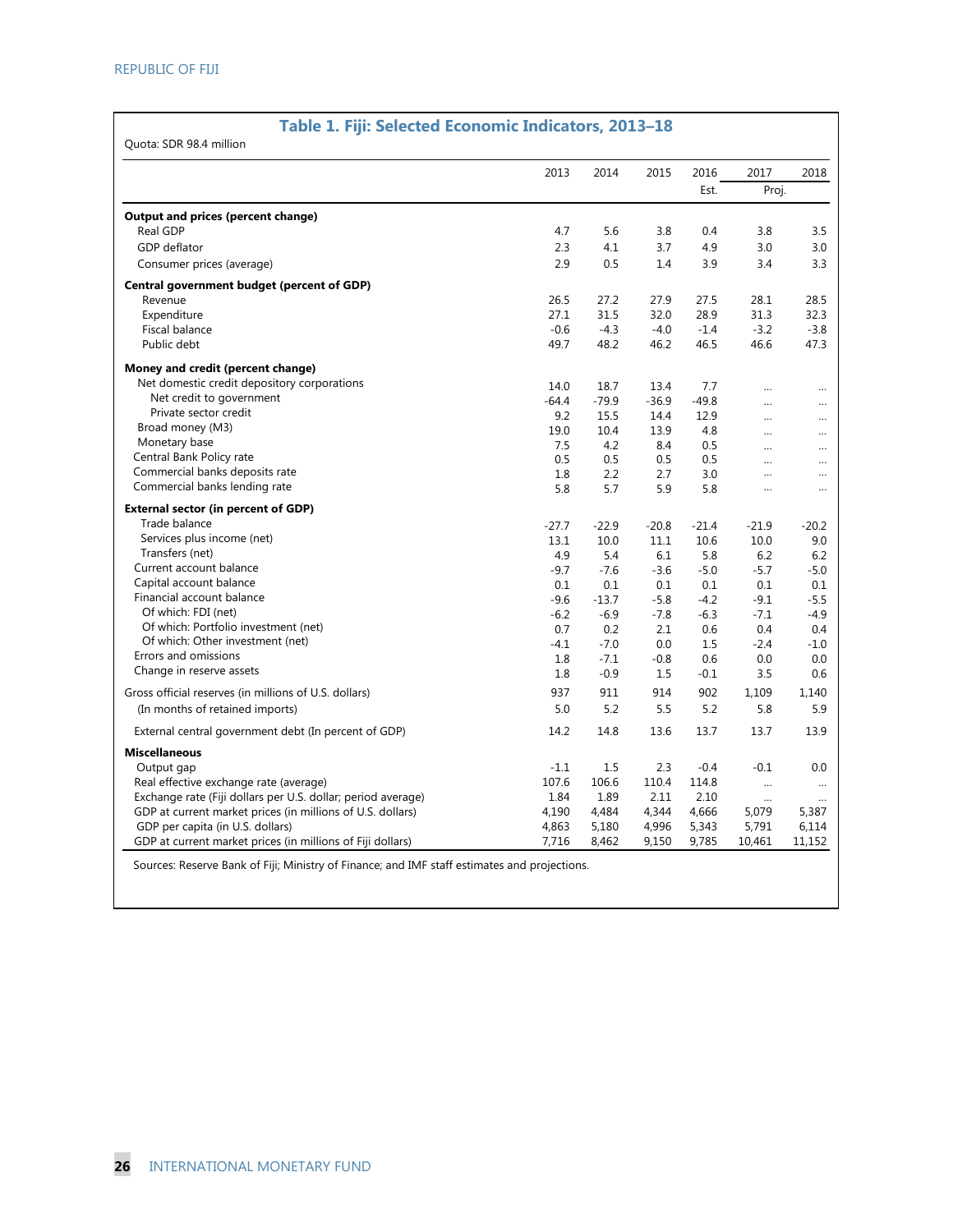| Table 2. Fiji: Depository Corporations Survey, 2010-16 |                |             |                               |       |       |       |        |  |  |  |
|--------------------------------------------------------|----------------|-------------|-------------------------------|-------|-------|-------|--------|--|--|--|
|                                                        | 2010           | 2011        | 2012                          | 2013  | 2014  | 2015  | 2016   |  |  |  |
| <b>Reserve Bank of Fiji (RBF)</b>                      |                |             | (In millions of Fiji dollars) |       |       |       |        |  |  |  |
| Net Foreign assets                                     | 1,139          | 1,343       | 1,481                         | 1,613 | 1,654 | 1,790 | 1,749  |  |  |  |
| Net domestic assets 1/                                 | 29             | 52          | 75                            | 57    | 87    | 96    | 147    |  |  |  |
| Net domestic credit                                    | 181            | 159         | 169                           | 142   | 158   | 151   | 175    |  |  |  |
| Net credit to nonfinancial public sector               | 174            | 131         | 121                           | 62    | 58    | 58    | 76     |  |  |  |
| Capital accounts                                       | 177            | 131         | 115                           | 104   | 91    | 95    | 81     |  |  |  |
| Other items (net)                                      | 25             | 25          | 21                            | 19    | 20    | 40    | 53     |  |  |  |
| Monetary base                                          | 1,165          | 1,393       | 1,552                         | 1,667 | 1,738 | 1,883 | 1,893  |  |  |  |
| Currency in circulation                                | 479            | 496         | 558                           | 572   | 641   | 732   | 781    |  |  |  |
| Other depository corporations liabilities              | 685            | 896         | 993                           | 1,095 | 1,097 | 1,151 | 1,112  |  |  |  |
| Nonliquid Liabilities                                  | $\overline{4}$ | 3           | 4                             | 3     | 3     | 3     | 3      |  |  |  |
| <b>Other Depository Corporations</b>                   |                |             | (In millions of Fiji dollars) |       |       |       |        |  |  |  |
| Net Foreign assets                                     | $-38$          | 28          | $-10$                         | 159   | $-30$ | 33    | 128    |  |  |  |
| Net domestic assets                                    | 3,822          | 4,159       | 4,431                         | 5,175 | 5,927 | 6,667 | 6,861  |  |  |  |
| Net domestic credit                                    | 4,711          | 4,960       | 5,200                         | 5,927 | 6,840 | 7,704 | 8,130  |  |  |  |
| Net credit to nonfinancial public sector               | 226            | 125         | 25                            | 281   | 429   | 450   | 151    |  |  |  |
| Net credit to central government                       | 63             | 16          | $-68$                         | $-29$ | $-27$ | $-29$ | $-235$ |  |  |  |
| Net credit to public nonfinancial corporations         | 150            | 92          | 75                            | 294   | 438   | 463   | 370    |  |  |  |
| Credit to private sector                               | 3,777          | 3,924       | 4,175                         | 4,558 | 5,264 | 6,020 | 6,786  |  |  |  |
| Capital accounts                                       | 837            | 763         | 773                           | 843   | 981   | 1,119 | 1,227  |  |  |  |
| Other items (net)                                      | $-52$          | $-39$       | $\overline{4}$                | 91    | 68    | 82    | -43    |  |  |  |
| Liquid liabilities                                     | 3.691          | 4,138       | 4,373                         | 5,281 | 5,828 | 6,651 | 6,941  |  |  |  |
| Transferable deposits                                  | 1,027          | 1,596       | 1,661                         | 3,068 | 3,214 | 3,653 | 3,767  |  |  |  |
| Other deposits                                         | 2,375          | 2,347       | 2,529                         | 2,094 | 2,494 | 2,872 | 3,058  |  |  |  |
| Securities other than shares                           | 289            | 195         | 183                           | 119   | 120   | 125   | 116    |  |  |  |
| Nonliquid liabilities                                  | 93             | 49          | 49                            | 52    | 68    | 50    | 47     |  |  |  |
| <b>Depository Corporations</b>                         |                |             | (In millions of Fiji dollars) |       |       |       |        |  |  |  |
| Net Foreign assets                                     | 1,101          | 1,371       | 1,471                         | 1,772 | 1,623 | 1,823 | 1,877  |  |  |  |
| Net domestic assets                                    | 3,071          | 3,223       | 3,391                         | 4,006 | 4,766 | 5,428 | 5,714  |  |  |  |
| Domestic credit                                        | 4,109          | 4,131       | 4,243                         | 4,838 | 5,742 | 6,514 | 7,007  |  |  |  |
| Net credit to nonfinancial public sector               | 400            | 255         | 146                           | 343   | 487   | 508   | 227    |  |  |  |
| Net credit to central government                       | 214            | 124         | 31                            | 10    | 32    | 29    | $-158$ |  |  |  |
| Net credit to public nonfinancial corporations         | 173            | 115         | 98                            | 317   | 438   | 463   | 370    |  |  |  |
| Credit to private sector                               | 3,776          | 3,926       | 4,174                         | 4,558 | 5,264 | 6,011 | 6,786  |  |  |  |
| Capital accounts                                       | 1,014          | 894         | 888                           | 947   | 1,072 | 1,214 | 1,308  |  |  |  |
| Other items (net)                                      | 38             | $\mathbf 0$ | $-25$                         | $-15$ | 36    | 116   | 14     |  |  |  |
| Broad money                                            | 4,075          | 4,542       | 4,810                         | 5,723 | 6,318 | 7,198 | 7,541  |  |  |  |
| Narrow money                                           | 1,411          | 2,000       | 2,098                         | 3,510 | 3,704 | 4,201 | 4,367  |  |  |  |
| Currency in circulation                                | 384            | 404         | 437                           | 442   | 490   | 548   | 600    |  |  |  |
| Transferable deposits                                  | 1,027          | 1,596       | 1,661                         | 3,068 | 3,214 | 3,653 | 3,767  |  |  |  |
| Other deposits                                         | 2,375          | 2,347       | 2,529                         | 2,094 | 2,494 | 2,872 | 3,058  |  |  |  |
| Securities other than shares                           | 289            | 195         | 183                           | 119   | 120   | 125   | 116    |  |  |  |
| Nonliquid liabilities                                  | 97             | 52          | 53                            | 55    | 71    | 53    | 50     |  |  |  |
|                                                        |                |             | (In percent of GDP)           |       |       |       |        |  |  |  |
| Net Foreign assets                                     | 18             | 20          | 21                            | 23    | 19    | 20    | 19     |  |  |  |
| Credit to private sector                               | 63             | 58          | 59                            | 59    | 62    | 66    | 69     |  |  |  |
| Broad money                                            | 68             | 67          | 68                            | 74    | 75    | 79    | 77     |  |  |  |

Sources: Fiji Authorities and IMF, Integrated Monetary Database.

1/ Net domestic assets = Net domestic credit + Other items(net) - Capital accounts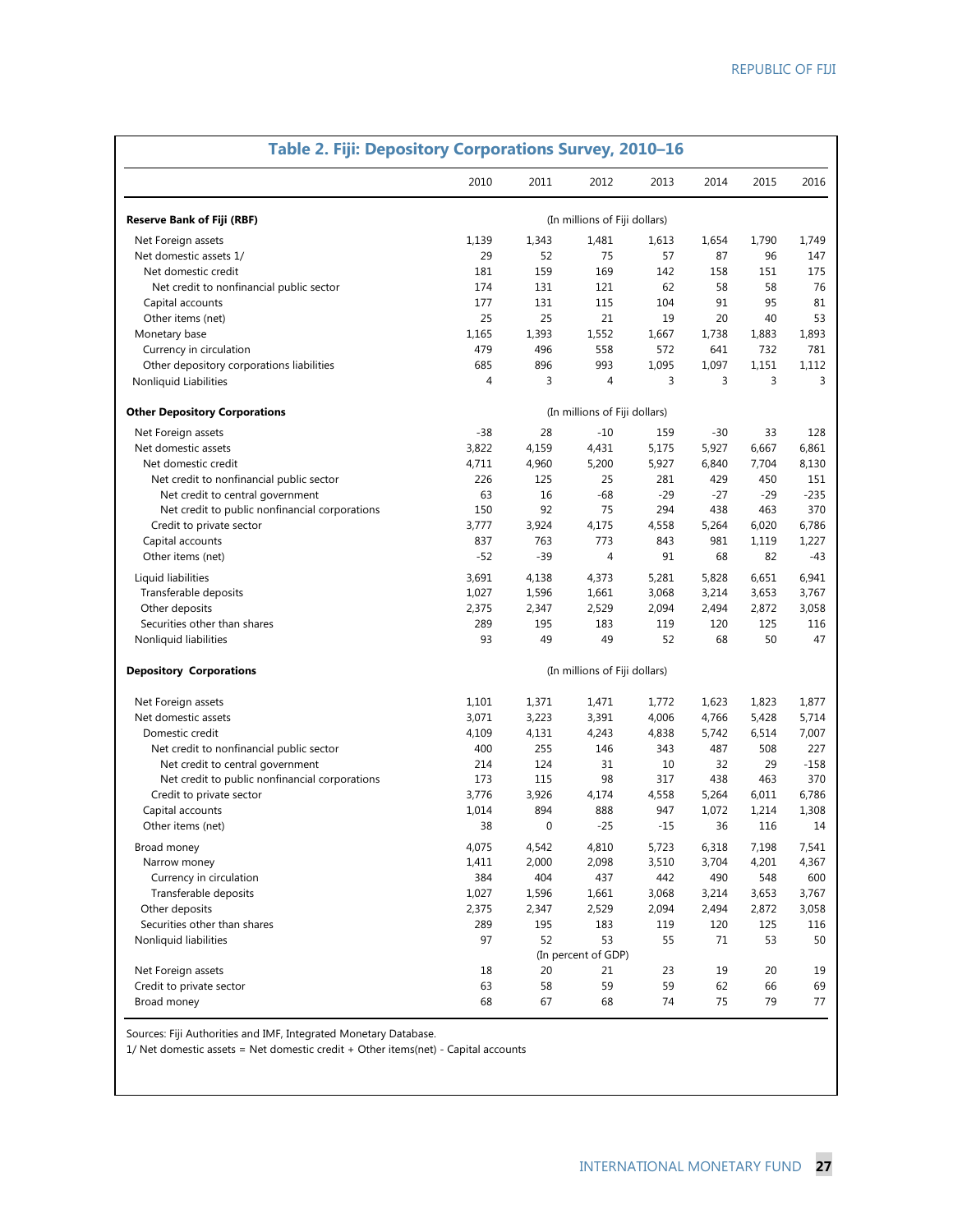# **Table 3. Fiji: Central Government Finances, 2013–22** (in percent of GDP)

|                                     | 2013   | 2014   | 2015   | 2016   | 2017   | 2018   | 2019   | 2020   | 2021   | 2022   |  |  |
|-------------------------------------|--------|--------|--------|--------|--------|--------|--------|--------|--------|--------|--|--|
|                                     |        |        |        | Est.   |        |        | Proj.  |        |        |        |  |  |
| <b>Government Revenue</b>           | 26.5   | 27.2   | 27.9   | 27.5   | 28.1   | 28.5   | 27.9   | 28.0   | 28.1   | 28.1   |  |  |
| Tax revenue                         | 23.8   | 24.3   | 25.2   | 24.5   | 25.3   | 25.4   | 24.9   | 25.0   | 25.1   | 25.1   |  |  |
| Other revenue                       | 2.7    | 2.8    | 2.8    | 3.0    | 2.8    | 3.1    | 3.0    | 3.0    | 3.0    | 3.0    |  |  |
| <b>Government Expenditure</b>       | 27.1   | 31.5   | 32.0   | 28.9   | 31.3   | 32.3   | 30.8   | 30.8   | 30.8   | 30.7   |  |  |
| Primary expenditure                 | 23.8   | 28.4   | 28.8   | 26.2   | 28.6   | 29.6   | 28.0   | 27.9   | 27.9   | 27.8   |  |  |
| Current                             | 16.2   | 17.4   | 17.4   | 17.1   | 17.8   | 18.9   | 18.8   | 18.7   | 18.6   | 18.6   |  |  |
| Personnel                           | 8.1    | 9.0    | 9.0    | 8.6    | 8.6    | 8.9    | 8.9    | 8.8    | 8.8    | 8.8    |  |  |
| <b>Transfers</b>                    | 4.9    | 5.2    | 5.2    | 5.4    | 5.9    | 6.5    | 6.5    | 6.4    | 6.4    | 6.3    |  |  |
| Supplies and consumables            | 2.4    | 2.4    | 2.3    | 2.3    | 2.5    | 2.7    | 2.7    | 2.7    | 2.7    | 2.7    |  |  |
| Other                               | 0.8    | 0.8    | 0.9    | 0.8    | 0.7    | 0.8    | 0.8    | 0.8    | 0.8    | 0.8    |  |  |
| Capital                             | 7.6    | 11.0   | 11.4   | 9.0    | 10.9   | 10.7   | 9.2    | 9.3    | 9.3    | 9.3    |  |  |
| Interest                            | 3.4    | 3.1    | 3.2    | 2.7    | 2.7    | 2.7    | 2.8    | 2.8    | 2.8    | 2.9    |  |  |
| <b>Fiscal balance</b>               | $-0.6$ | $-4.3$ | $-4.0$ | $-1.4$ | $-3.2$ | $-3.8$ | $-2.9$ | $-2.7$ | $-2.7$ | $-2.6$ |  |  |
| Primary balance                     | 2.7    | $-1.2$ | $-0.9$ | 1.3    | $-0.5$ | $-1.1$ | $-0.1$ | 0.1    | 0.2    | 0.3    |  |  |
| Cyclically adjusted primary balance | 3.0    | $-1.6$ | $-1.4$ | 1.4    | $-0.5$ | $-1.1$ | $-0.1$ | 0.1    | 0.2    | 0.3    |  |  |
| Financing                           | 0.6    | 4.3    | 4.0    | 1.4    | 3.2    | 3.8    | 2.9    | 2.7    | 2.7    | 2.6    |  |  |
| Privatizations                      | 0.1    | 0.2    | 2.1    | 0.0    | 0.1    | 0.3    | 0.4    | 0.4    | 0.2    | 0.0    |  |  |
| Public debt                         | 2.1    | 2.9    | 1.6    | 2.0    | 3.1    | 3.5    | 2.5    | 2.4    | 2.4    | 2.6    |  |  |
| Other                               | $-1.6$ | 1.2    | 0.4    | $-0.6$ | 0.0    | 0.0    | 0.0    | 0.0    | 0.0    | 0.0    |  |  |
| <b>Public debt</b>                  | 50     | 48     | 46     | 46     | 47     | 47     | 47     | 46     | 46     | 46     |  |  |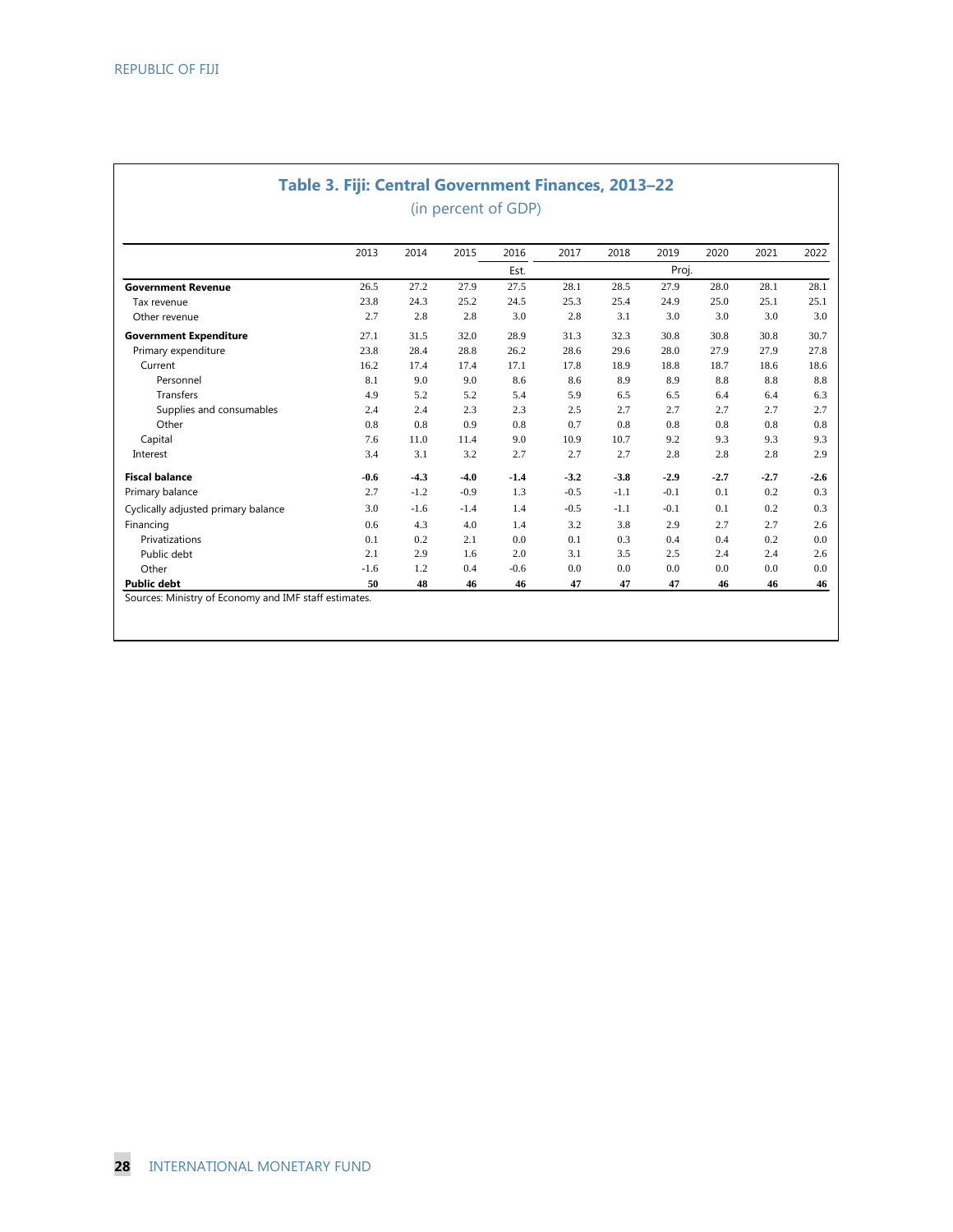| Table 4. Fiji: Balance of Payments, 2013-22                    |          |                |         |                               |                |                |                |                |                |                |
|----------------------------------------------------------------|----------|----------------|---------|-------------------------------|----------------|----------------|----------------|----------------|----------------|----------------|
|                                                                | 2013     | 2014           | 2015    | 2016                          | 2017           | 2018           | 2019           | 2020           | 2021           | 2022           |
|                                                                |          |                |         | Est.                          |                |                | Proj.          |                |                |                |
|                                                                |          |                |         | (In millions of U.S. dollars) |                |                |                |                |                |                |
| Trade balance 1/                                               | $-1,159$ | $-1,029$       | $-903$  | $-997$                        | $-1,110$       | $-1,090$       | $-1,114$       | $-1,131$       | $-1,164$       | $-1,209$       |
| Exports, f.o.b.                                                | 1,146    | 1,208          | 968     | 920                           | 968            | 1,036          | 1,108          | 1,186          | 1,269          | 1,345          |
| Imports, f.o.b. 1/                                             | 2,305    | 2,237          | 1.871   | 1,917                         | 2,078          | 2,126          | 2,222          | 2,316          | 2,432          | 2,554          |
| Services (net)                                                 | 631      | 673            | 688     | 704                           | 753            | 763            | 773            | 783            | 783            | 783            |
| Income (net)                                                   | $-82$    | $-225$         | $-204$  | $-209$                        | $-244$         | $-276$         | $-279$         | $-280$         | $-281$         | $-282$         |
| Transfers (net)                                                | 205      | 242            | 265     | 268                           | 313            | 336            | 368            | 398            | 432            | 468            |
| Private                                                        | 165      | 183            | 213     | 212                           | 252            | 275            | 307            | 337            | 371            | 408            |
| Official                                                       | 40       | 59             | 46      | 60                            | 61             | 61             | 61             | 61             | 61             | 61             |
| <b>Current account 1/</b>                                      | $-405$   | $-339$         | $-154$  | $-233$                        | $-288$         | $-267$         | $-252$         | $-230$         | $-231$         | $-241$         |
| Capital account (net)                                          | 5        | $\overline{4}$ | 3       | 4                             | $\overline{4}$ | $\overline{4}$ | $\overline{4}$ | $\overline{4}$ | $\overline{4}$ | $\overline{4}$ |
| Financial account (net) 2/                                     | $-402$   | $-615$         | $-251$  | $-197$                        | $-463$         | $-297$         | $-258$         | $-237$         | $-257$         | $-287$         |
| FDI (net)                                                      | $-259$   | $-311$         | $-339$  | $-296$                        | $-363$         | $-264$         | $-266$         | $-229$         | $-273$         | $-280$         |
| Portfolio investment (net)                                     | 29       | 11             | 89      | 29                            | 21             | 22             | 23             | 25             | 26             | 27             |
| Other investment (net)                                         | $-172$   | $-314$         | $-1$    | 70                            | $-121$         | $-56$          | $-16$          | $-33$          | $-10$          | $-34$          |
| Errors and omissions                                           | 74       | $-318$         | $-35$   | 26                            | $\Omega$       | $\Omega$       | $\Omega$       | $\Omega$       | $\Omega$       | $\Omega$       |
| Change in reserve assets                                       | 76       | $-38$          | 65      | $-7$                          | 179            | 34             | 10             | 10             | 30             | 50             |
|                                                                |          |                |         | (In percent of GDP)           |                |                |                |                |                |                |
| <b>Trade balance</b>                                           | $-27.7$  | $-22.9$        | $-20.8$ | $-21.4$                       | $-21.9$        | $-20.2$        | $-19.4$        | $-18.5$        | $-17.9$        | $-17.5$        |
| Exports                                                        | 27.4     | 26.9           | 22.3    | 19.7                          | 19.1           | 19.2           | 19.3           | 19.4           | 19.5           | 19.4           |
| Imports                                                        | 55.0     | 49.9           | 43.1    | 41.1                          | 40.9           | 39.5           | 38.7           | 37.9           | 37.4           | 36.9           |
| <b>Current account balance</b>                                 | $-9.7$   | $-7.6$         | $-3.6$  | $-5.0$                        | $-5.7$         | $-5.0$         | $-4.4$         | $-3.8$         | $-3.5$         | $-3.5$         |
| <b>Memorandum items:</b>                                       |          |                |         |                               |                |                |                |                |                |                |
| External debt (in millions of U.S. dollars)                    | 1.227    | 1.301          | 1.165   | 1,136                         | 1.223          | 1,256          | 1,299          | 1.343          | 1,386          | 1,429          |
| External debt as a share of GDP                                | 29.3     | 29.0           | 26.8    | 24.3                          | 24.1           | 23.3           | 22.6           | 22.0           | 21.3           | 20.6           |
| External central government debt (in millions of U.S. dollars) | 594      | 665            | 591     | 639                           | 698            | 751            | 792            | 835            | 881            | 934            |
| External central government debt as a share of GDP             | 14.2     | 14.8           | 13.6    | 13.7                          | 13.7           | 13.9           | 13.8           | 13.7           | 13.5           | 13.5           |
| Gross official reserves (in millions of U.S. dollars)          | 937      | 911            | 914     | 902                           | 1,109          | 1,140          | 1,150          | 1,160          | 1,190          | 1,240          |
| (In months of retained imports) 1/                             | 5.0      | 5.2            | 5.5     | 5.2                           | 5.8            | 5.9            | 5.7            | 5.5            | 5.4            | 5.3            |
| GDP (in millions of U.S. dollars)                              | 4.190    | 4,484          | 4.344   | 4,666                         | 5,079          | 5,387          | 5,738          | 6,111          | 6,508          | 6,925          |

1/ Includes purchase of aircraft by Fiji Airways in 2013. 2/ Excuding change in reserve assets; negative balance means an increase in net liabilities or decrease in net asset.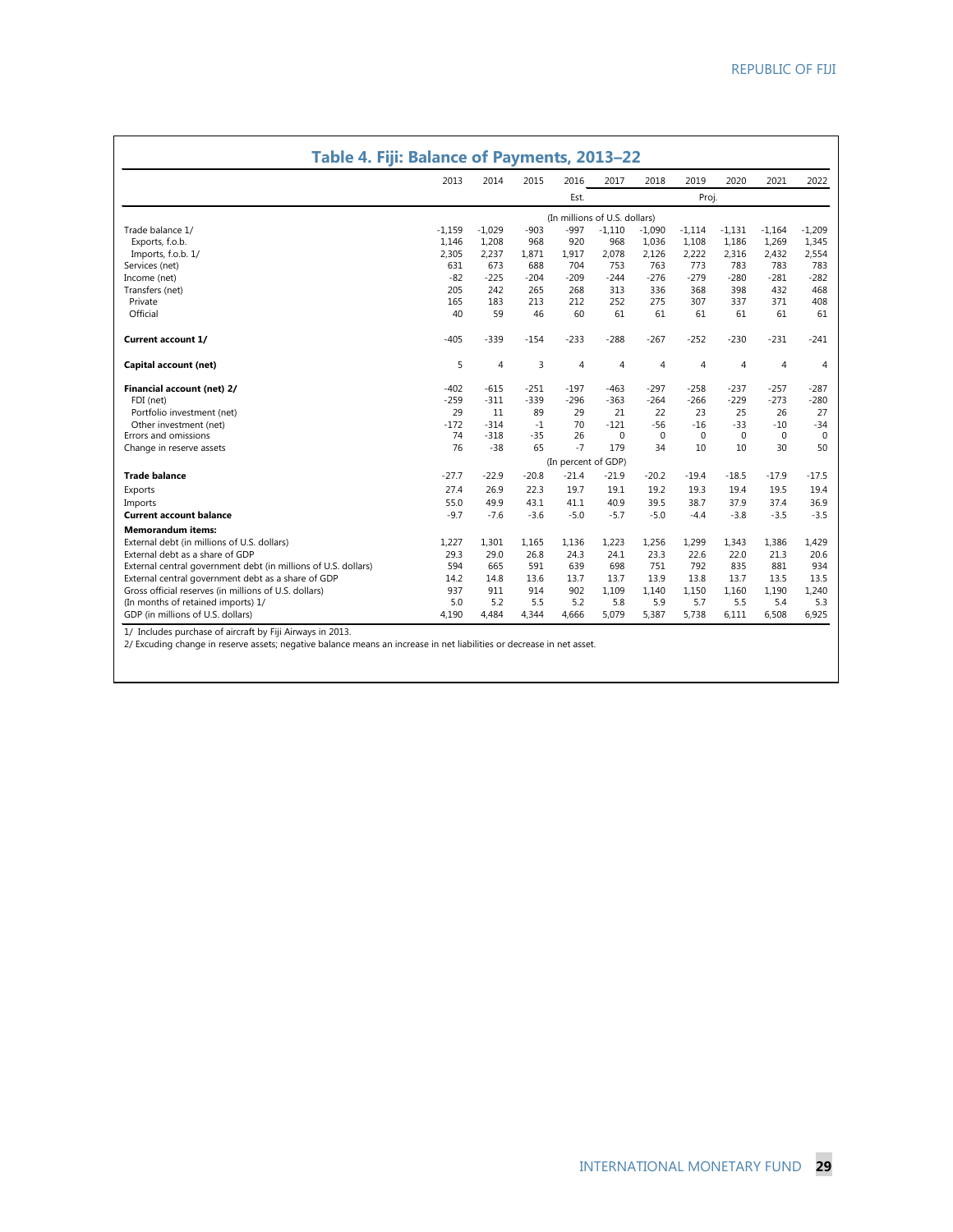|                                                          | 2013    | 2014    | 2015    | 2016                | 2017    | 2018    | 2019    | 2020    | 2021    | 2022    |
|----------------------------------------------------------|---------|---------|---------|---------------------|---------|---------|---------|---------|---------|---------|
|                                                          |         |         |         | Est.                |         |         |         | Proj.   |         |         |
| Output and prices (percent change)                       |         |         |         |                     |         |         |         |         |         |         |
| Real GDP (at constant factor cost)                       | 4.7     | 5.6     | 3.8     | 0.4                 | 3.8     | 3.5     | 3.4     | 3.3     | 3.3     | 3.2     |
| GDP deflator                                             | 2.3     | 4.1     | 3.7     | 4.9                 | 3.0     | 3.0     | 3.0     | 3.1     | 3.1     | 3.1     |
| Consumer prices (average)                                | 2.9     | 0.5     | 1.4     | 3.9                 | 3.4     | 3.3     | 3.0     | 3.0     | 3.0     | 3.0     |
| Output gap (percent of potential output)                 | $-1.1$  | 1.5     | 2.3     | $-0.4$              | $-0.1$  | 0.0     | 0.0     | 0.0     | 0.0     | 0.0     |
| <b>Consumption and investment 1/</b>                     |         |         |         | (In percent of GDP) |         |         |         |         |         |         |
| Consumption                                              | 85.0    | 84.3    | 82.2    | 84.6                | 84.6    | 85.7    | 86.0    | 85.8    | 86.0    | 86.4    |
| Gross fixed capital formation                            | 26.0    | 17.4    | 16.4    | 21.5                | 21.0    | 19.5    | 19.1    | 19.1    | 19.1    | 19.1    |
| Changes in inventories                                   | 1.7     | 1.6     | 0.0     | 0.2                 | 1.4     | 0.9     | 0.8     | 0.8     | 0.7     | 0.7     |
| Central government budget (in percent of GDP)            |         |         |         |                     |         |         |         |         |         |         |
| Revenue                                                  | 26.5    | 27.2    | 27.9    | 27.5                | 28.1    | 28.5    | 27.9    | 28.0    | 28.1    | 28.1    |
| Expenditure                                              | 27.1    | 31.5    | 32.0    | 28.9                | 31.3    | 32.3    | 30.8    | 30.8    | 30.8    | 30.7    |
| Overall balance                                          | $-0.6$  | $-4.3$  | $-4.0$  | $-1.4$              | $-3.2$  | $-3.8$  | $-2.9$  | $-2.7$  | $-2.7$  | $-2.6$  |
| Primary balance                                          | 2.7     | $-1.2$  | $-0.9$  | 1.3                 | $-0.5$  | $-1.1$  | $-0.1$  | 0.1     | 0.2     | 0.3     |
| Central government debt outstanding                      | 49.7    | 48.2    | 46.2    | 46.5                | 46.6    | 47.3    | 46.9    | 46.4    | 46.0    | 45.8    |
| <b>Balance of payments (in percent of GDP)</b>           |         |         |         |                     |         |         |         |         |         |         |
| Trade balance                                            | $-27.7$ | $-22.9$ | $-20.8$ | $-21.4$             | $-21.9$ | $-20.2$ | $-19.4$ | $-18.5$ | $-17.9$ | $-17.5$ |
| Services plus income (net)                               | 13.1    | 10.0    | 11.1    | 10.6                | 10.0    | 9.0     | 8.6     | 8.2     | 7.7     | 7.2     |
| Transfers (net)                                          | 4.9     | 5.4     | 6.1     | 5.8                 | 6.2     | 6.2     | 6.4     | 6.5     | 6.6     | 6.8     |
| Current account balance                                  | $-9.7$  | $-7.6$  | $-3.6$  | $-5.0$              | $-5.7$  | $-5.0$  | $-4.4$  | $-3.8$  | $-3.5$  | $-3.5$  |
| Capital account balance                                  | 0.1     | 0.1     | 0.1     | 0.1                 | 0.1     | 0.1     | 0.1     | 0.1     | 0.1     | 0.1     |
| Financial account balance 2/                             | $-9.6$  | $-13.7$ | $-5.8$  | $-4.2$              | $-9.1$  | $-5.5$  | $-4.5$  | $-3.9$  | $-3.9$  | $-4.1$  |
| Of which: FDI (net)                                      | $-6.2$  | $-6.9$  | $-7.8$  | $-6.3$              | $-7.1$  | $-4.9$  | $-4.6$  | $-3.7$  | $-4.2$  | $-4.0$  |
| Of which: Portfolio investment (net)                     | 0.7     | 0.2     | 2.1     | 0.6                 | 0.4     | 0.4     | 0.4     | 0.4     | 0.4     | 0.4     |
| Of which: Other investment (net)                         | $-4.1$  | $-7.0$  | 0.0     | 1.5                 | $-2.4$  | $-1.0$  | $-0.3$  | $-0.5$  | $-0.2$  | $-0.5$  |
| Errors and omissions                                     | 1.8     | $-7.1$  | $-0.8$  | 0.6                 | 0.0     | 0.0     | 0.0     | 0.0     | 0.0     | 0.0     |
| Change in reserve assets                                 | 1.8     | $-0.9$  | 1.5     | $-0.1$              | 3.5     | 0.6     | 0.2     | 0.2     | 0.5     | 0.7     |
| <b>Memorandum items:</b>                                 |         |         |         |                     |         |         |         |         |         |         |
| Private sector credit (percentage change)                | 9.2     | 15.5    | 14.4    | 12.9                | 11.0    | 10.0    | 9.0     | 8.0     | 6.5     | 6.5     |
| Gross official reserves (in millions of U.S. dollars) 3/ | 937     | 911     | 914     | 902                 | 1,109   | 1,140   | 1,150   | 1,160   | 1,190   | 1,240   |
| (In months of retained imports)                          | 5.0     | 5.2     | 5.5     | 5.2                 | 5.8     | 5.9     | 5.7     | 5.5     | 5.4     | 5.3     |

#### **Table 5. Fiji: Selected Medium-Term Indicators, 2013–22**

Sources: Reserve Bank of Fiji; Ministry of Finance; Fiji Bureau of Statistics and IMF staff estimates.

1/ Projections of consumption and capital formation start from 2016.

2/ Excluding change in reserve assets; negative balance means an increase in net liabilities or decrease in net asset.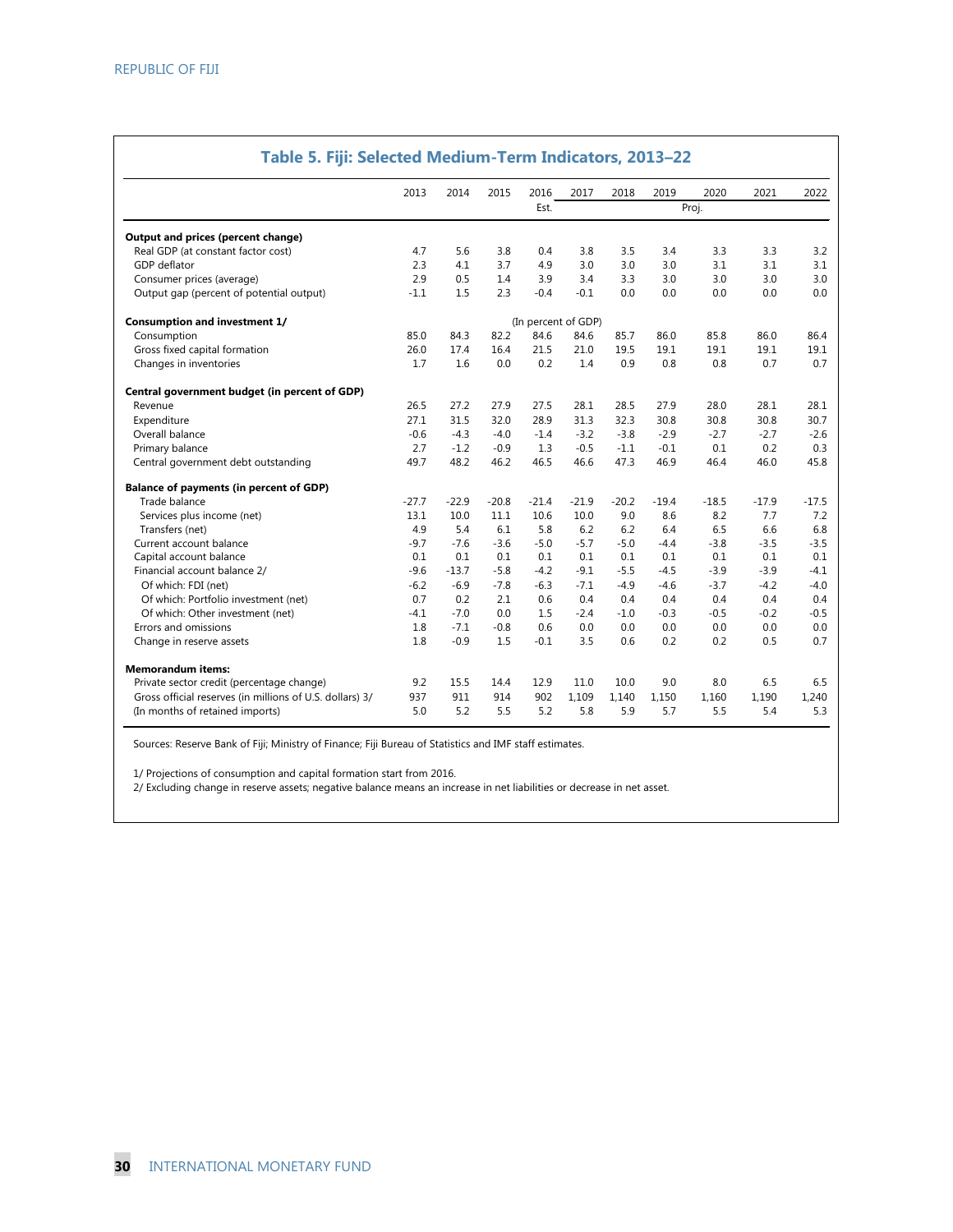# **Annex I. External Sector Assessment**

## **Foreign Asset and Liability Position**

*Background.* The net international investment position (NIIP) was -81 percent of GDP in 2016. External assets and liabilities were 35 and 116 percent of GDP, respectively. Reserves held by the Central Bank accounted for about 55 percent of total external assets. Key components of external liabilities included FDI liabilities (87 percent of GDP) and external debt (25 percent of GDP), of which about half was public debt. The commercial banks' net foreign assets position was positive.

*Assessment.* The structure of the external balance sheet, especially the large share of FDI liabilities in total external liabilities and adequate reserves, entails relatively low vulnerabilities.

## **Current Account**

*Background.* The average current account (CA) deficit during 2011-16 was about 3.2 percent of GDP[1](#page-34-0)

and was financed by FDI inflows. The CA deficit in 2016 was 5 percent of GDP, about 1.4 percent of GDP larger than 2015. The widening CA deficit in 2016 was mainly driven by the decline in exports (especially in agriculture sector) after Cyclone Winston and by the increase in imports stemming from post-Winston reconstruction.

*Assessment.* The external position in 2016 was broadly consistent with fundamentals and desirable policy settings. The CA norm estimated using the EBA model was -3.1 percent of GDP. $2$  The actual CA was -5

| <b>EBA-Lite CA Model</b><br>(percent of GDP) |        |
|----------------------------------------------|--------|
| CA, actual                                   | $-5.0$ |
| <b>CA, underline</b>                         | -3.5   |
| CA norm, cyc adjusted                        | -3.1   |
| <b>CA-Gap</b>                                | $-0.4$ |
| of which policy gap                          | 1.0    |
| of which fiscal policy                       | 1.1    |
| of which credit growth                       | 0.1    |
| of which change in reserves                  | 0.0    |
| of which capital controls                    | -0.2   |
| Source: IMF staff.                           |        |

percent of GDP. The underlying CA, defined as the actual CA adjusted by the output gap and by the impact of Winston, was -3.5 percent of GDP. The CA gap, measured by the difference between the underlying CA and the CA norm, was -0.4 percent of GDP. The policy gap was 1 percent of GDP and mainly reflects the impact of the relatively low fiscal deficit in 2016. Using standard trade elasticities, a CA gap at -0.4 percent of GDP is equivalent to a REER gap at 1–2 percent.

The projected CA balance in 2017 is -5.7 percent of GDP<sup>[3](#page-34-2)</sup> and the underlying CA is projected around 4 percent of GDP as the recovery from Winston is likely to affect the external accounts in a similar way as in 2016. Hence, the assessment of the external position in 2017 is unchanged.

<span id="page-34-0"></span> $1$  This excludes the one-off purchase of aircrafts by Fiji Airways in 2013.

<span id="page-34-1"></span> $2$  The negative CA norm is mainly explained by the productivity gap between Fiji and the world frontier: countries with lower productivities tend to have weaker CA balances.

<span id="page-34-2"></span><sup>&</sup>lt;sup>3</sup> The latest data on the current account balance is for 2016Q4.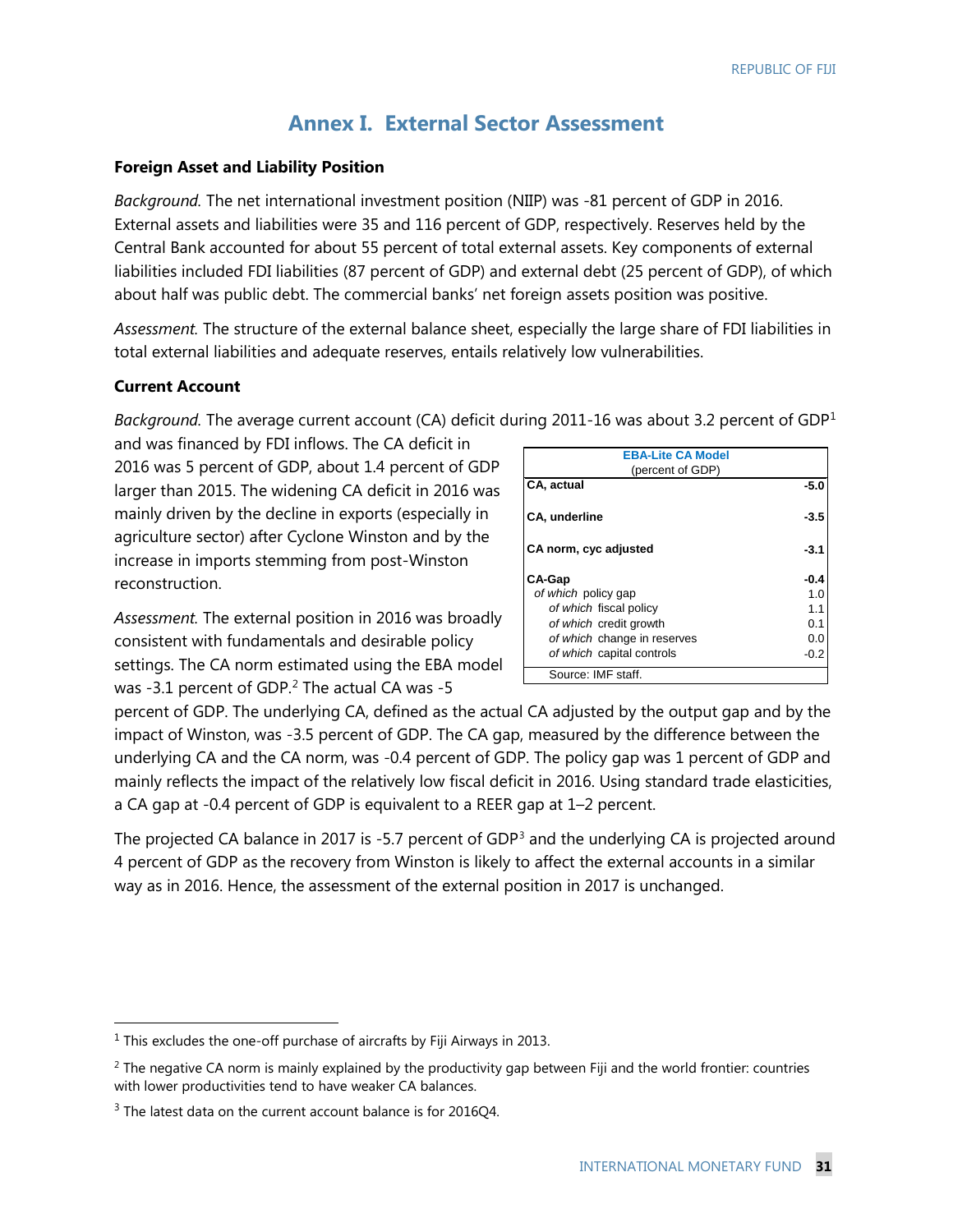## **Real Exchange Rate**

*Background.* The real effective exchange rate (REER) appreciated 15 percent since the large devaluation in 2009. About half of the REER appreciation came from the nominal effective exchange

rate (NEER) appreciation, and the rest from higher domestic inflation relative to Fiji's trading partners. In 2016, NEER and REER appreciated by 1.1 and 3.9 percent (relative to 2015 average), respectively.

*Assessment.* The REER is broadly consistent with fundamentals and desirable policy settings. The REER norm from the EBA-lite REER model is about 1 percent stronger than the actual REER in 2016.

The REER remained broadly constant the first nine months of 2017. These developments suggest that the assessment for 2017 remains unchanged.

## **Capital and Financial Accounts**

*Background.* FDI inflows have generally been able to finance the current account deficits in recent years. Consequently, reserves have been on an increasing trend. Restrictions on residents' overseas investments apply.

*Assessment*. Capital flow liberalization need to be planned, timed, and sequenced to ensure that its benefits outweigh its costs.

#### **FX Intervention and Reserves Level**





*Background.* The value of the Fiji dollar is officially determined on the basis of a weighted basket of currencies comprising the Australian dollar, Japanese yen, New Zealand dollar, euro, and U.S. dollar (Box 2). Intervention data is not available. Reserves were about USD 0.9 billion (about 20 percent of GDP) by end-2016, broadly flat relative to the level at end-2015.

*Assessment.* Reserves were above 5 months of imports at end-2016. Based on the IMF's composite metric, $4$  reserves were about 135 percent of the metric adjusted for capital controls and non-full-

<span id="page-35-0"></span><sup>&</sup>lt;sup>4</sup> The metric was initially developed in the IMF Board Paper "Assessing Reserve Adequacy" in 2011 and "Assessing Reserve Adequacy-Specific Proposals" in 2014. For countries with fixed (or other non-full-floating) exchange rate regimes, the metric is calculated as "10 percent\*Exports + 10 percent\*Broad Money + 30 percent\*Short-term Debt +20 percent\*Other Liabilities". For countries with capital controls, the weight of broad money is adjusted to 5 percent.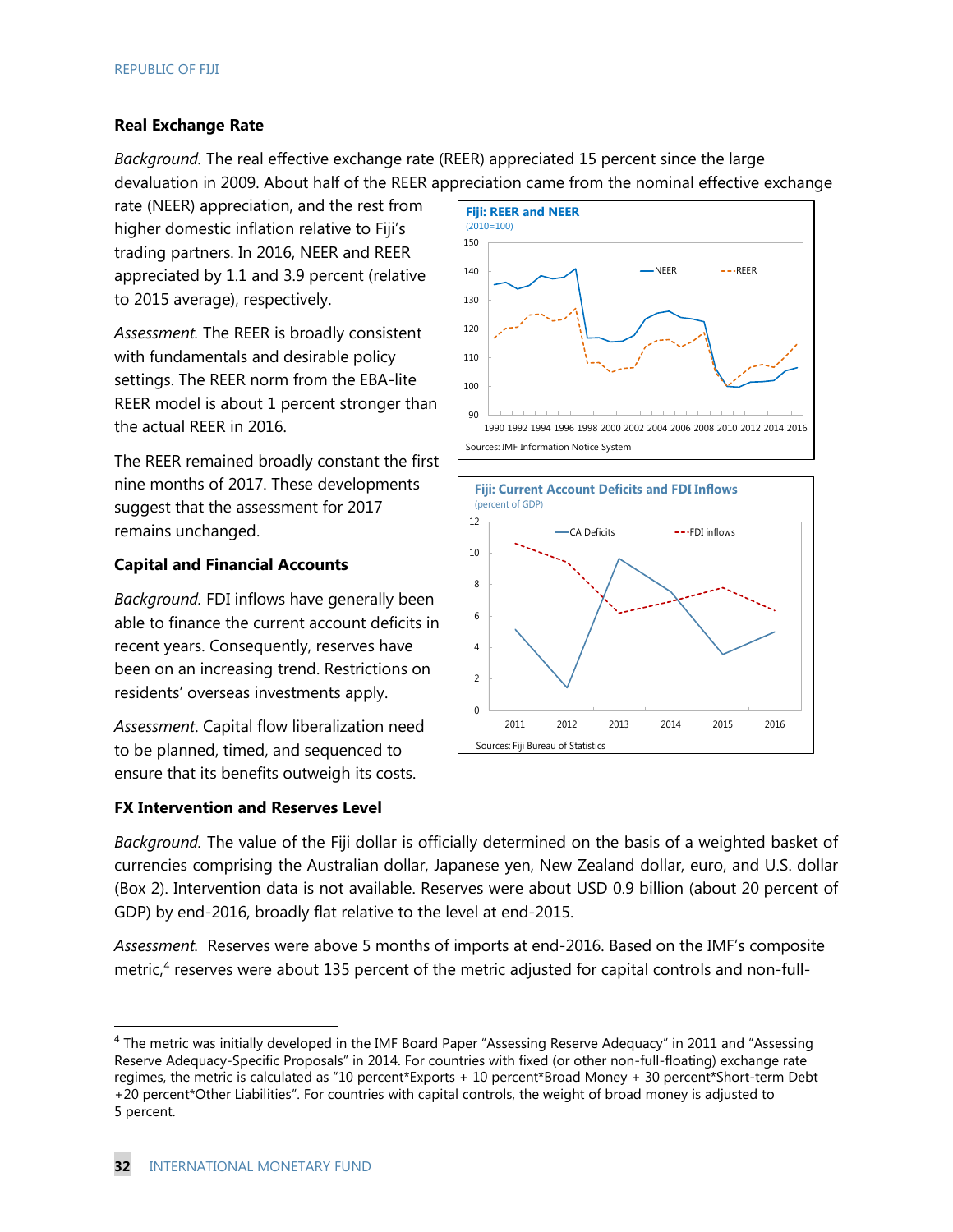floating exchange rate regimes at end-2016. Both approaches indicate that reserves level is adequate.

#### **Technical Remark on Underlying CA**

The cyclically-adjusted CA estimated by the EBA-Lite model (which takes into account output gaps and terms-of-trade but not the additional impact of Winston on CA) is marginally weaker than the actual CA (-5 percent of GDP) due to the small output gap in 2016. Based on exports dynamics during 2013-15, staff assess that the Winston-related losses in domestic goods exports is about 0.7 percent of GDP in 2016. The impact of Winston on imports is twofold: on one hand the weaker domestic activities could lead to lower imports (especially oil imports); on the other hand, the reconstruction of housing and infrastructure would imply higher imports. Overall, staff assess that the latter effect dominates and Winston-related imports increase was likely to be larger than 0.8 percent of GDP in 2016. Summing up the impact of Winston on exports and imports, Winston is likely to have increased 2016 CA deficit by 1.5 percent of GDP (or more). Therefore, staff estimates that the underlying CA in 2016 was about 3.5 percent of GDP.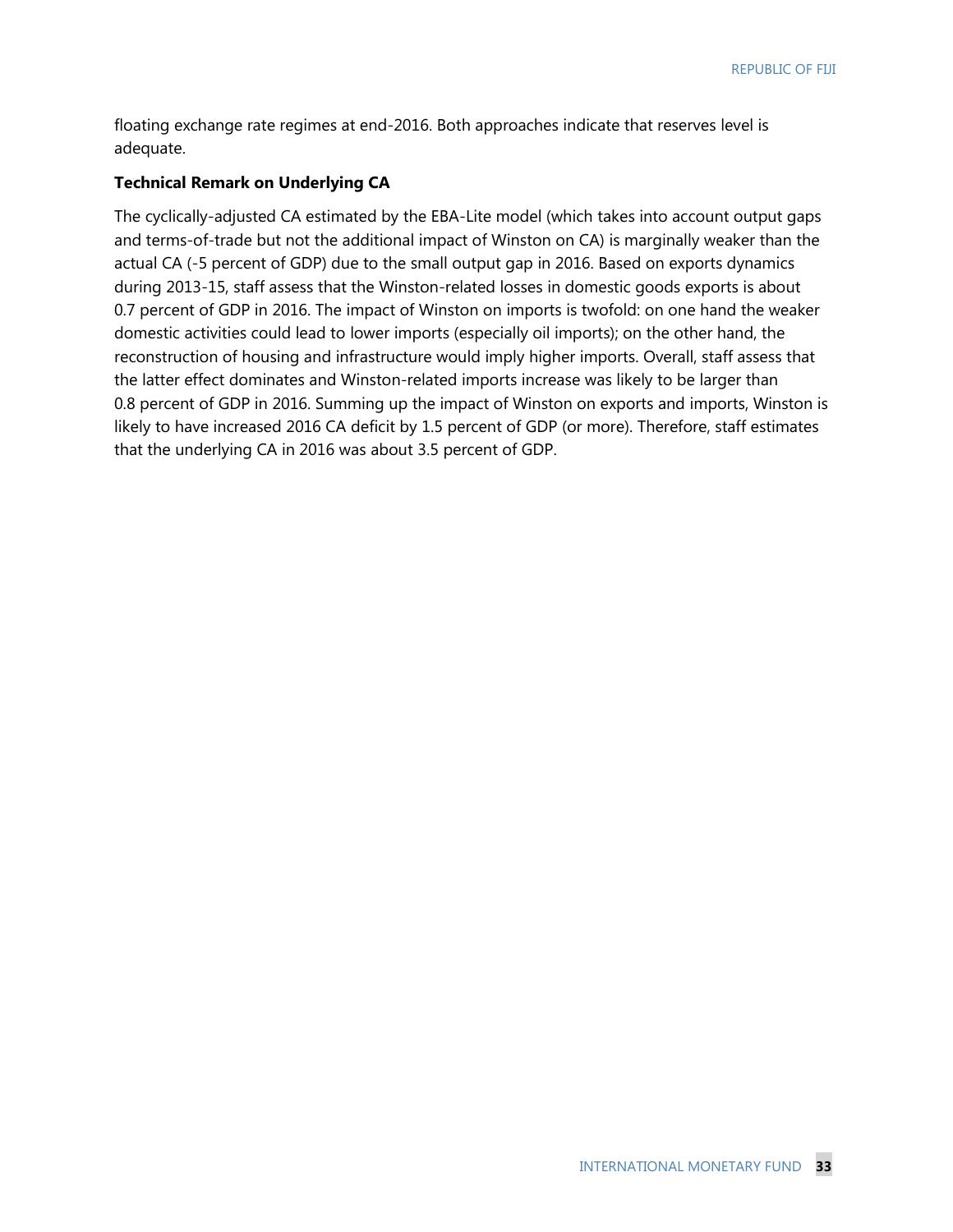# **Annex II. Public Sector Debt Sustainability Analysis**

*Public debt is expected to remain sustainable assuming the recovery after Winston is completed in 2018, GDP growth is broadly in line with potential growth, and a gradual medium-term fiscal consolidation progresses. Under the baseline, the public debt-to-GDP ratio is forecast to stabilize around 46 percent of GDP by 2022. Future natural disasters and their associated fiscal costs are the major risk to the public debt outlook.*

The public debt-to-GDP ratio of the central government has been on a declining trend since 2010 (Figure 3, bottom left), reaching 46 percent of GDP by end July 2017. Domestic debt accounted for 70 percent of total debt and external debt for the remaining 30 percent. Short-term debt was less than 3 percent of total debt.

The baseline scenario assumes that the output gap will close in 2018 and GDP growth will be around 3– 3.5 percent in the medium-term, in line with estimates of potential growth (Box 1). The primary balance will improve significantly once the reconstruction from Winston is completed but the interest-growth differential will gradually worsen.

Under the baseline scenario the debt-to-GDP ratio peaks in 2018 at 47 percent of GDP before stabilizing around 46 percent of GDP by 2022.

The constant primary balance scenario shows the debt-to-GDP ratio increasing steadily in the medium term to 48 percent in 2022, putting debt sustainability at risk.

The historical scenario shows the debt-to-GDP ratio declining more rapidly (compared to the baseline) to 42 percent of GDP by 2022. Although GDP growth is lower than in the baseline, the projected average primary balance offsets that and puts debt on a downward path. The average primary balance during 2007–16 was 1.3 percent of GDP, much higher than the projected average primary balance under the baseline during 2018–22 (-0.1 percent of GDP).

The natural disaster scenario assumes that a shock hits in 2019 slowing down GDP growth and temporarily increasing the primary deficit by 4 percent of GDP in 2019–20. The debt-to-GDP ratio jumps to 52 percent of GDP in 2020 and remains above 50 percent by 2022, putting debt sustainability at risk.

This natural disaster scenario suggests that adopting fiscal consolidation measures after the reconstruction is completed and putting debt on a clear downward path would help the economy to be more resilient to eventual adverse shocks.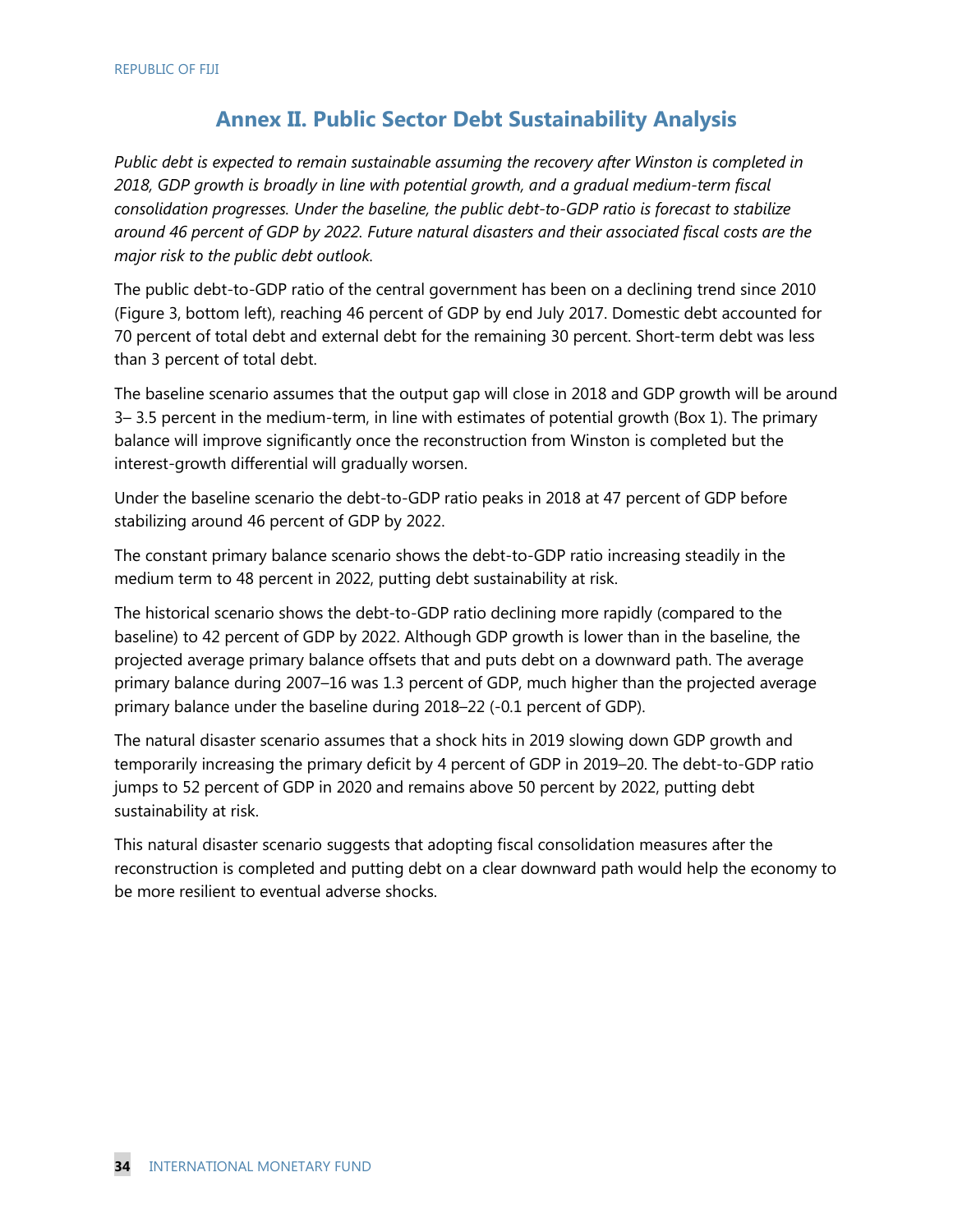# **Fiji: Public Sector Debt Sustainability Analysis (DSA) – Baseline Scenario**

| (in percent of GDP unless otherwise indicated) |  |  |  |  |  |
|------------------------------------------------|--|--|--|--|--|
|------------------------------------------------|--|--|--|--|--|

|  |  |  |  | Debt, Economic and Market Indicators $^{1/}$ |  |
|--|--|--|--|----------------------------------------------|--|
|--|--|--|--|----------------------------------------------|--|

|                                           | Actual    |      |      |      | Projections |      |      |      |      |                     | As of December 11, 2017 |       |  |
|-------------------------------------------|-----------|------|------|------|-------------|------|------|------|------|---------------------|-------------------------|-------|--|
|                                           | 2006-2014 | 2015 | 2016 | 2017 | 2018        | 2019 | 2020 | 2021 | 2022 | Sovereign Spreads   |                         |       |  |
| Nominal gross public debt                 | 52.1      | 46.2 | 46.5 | 46.6 | 47.3        | 46.9 | 46.4 | 46.0 | 45.8 | Bond Spread (bp) 3/ |                         | 360   |  |
|                                           |           |      |      |      |             |      |      |      |      |                     |                         |       |  |
| Public gross financing needs              | 12.9      | 14.9 | 4.4  | 5.2  | 6.9         | 6.1  | 8.9  | 5.7  | 5.4  | 5Y CDS (bp)         |                         | n.a.  |  |
| Real GDP growth (in percent)              | 2.0       | 3.8  | 0.4  | 3.8  | 3.5         | 3.4  | 3.3  | 3.3  | 3.2  | Ratings             | Foreign                 | Local |  |
| Inflation (GDP deflator, in percent)      | 3.9       | 3.7  | 4.9  | 3.0  | 3.0         | 3.0  | 3.1  | 3.1  | 3.1  | Moody's             | Ba3                     | Ba3   |  |
| Nominal GDP growth (in percent)           | 5.9       | 8.1  | 6.9  | 6.9  | 6.6         | 6.5  | 6.5  | 6.5  | 6.4  | S&Ps                | $B +$                   | $B+$  |  |
| Effective interest rate (in percent) $4/$ | 6.8       |      | 6.3  | 6.2  | 6.3         | 6.3  | 6.4  | 6.5  | 6.6  | Fitch               | n.a.                    | n.a.  |  |

#### **Contribution to Changes in Public Debt**

|                                                  | Actual    |        |        |        | Projections |        |        |        |        |            |                       |  |
|--------------------------------------------------|-----------|--------|--------|--------|-------------|--------|--------|--------|--------|------------|-----------------------|--|
|                                                  | 2006-2014 | 2015   | 2016   | 2017   | 2018        | 2019   | 2020   | 2021   | 2022   | cumulative | debt-stabilizing      |  |
| Change in gross public sector debt               | 0.1       | $-2.0$ | 0.3    | 0.1    | 0.7         | $-0.4$ | $-0.5$ | $-0.4$ | $-0.2$ | $-0.7$     | primary               |  |
| Identified debt-creating flows                   | $-0.6$    | $-0.4$ | $-0.9$ | 0.1    | 0.7         | $-0.4$ | $-0.5$ | $-0.4$ | $-0.2$ | $-0.7$     | balance <sup>9/</sup> |  |
| Primary deficit                                  | $-1.3$    | 0.9    | $-1.3$ | 0.5    | 1.1         | 0.1    | $-0.1$ | $-0.2$ | $-0.3$ | 1.1        | 0.1                   |  |
| Primary (noninterest) revenue and grants 25.4    |           | 27.9   | 27.5   | 28.1   | 28.5        | 27.9   | 28.0   | 28.1   | 28.1   | 168.8      |                       |  |
| Primary (noninterest) expenditure                | 24.2      | 28.8   | 26.2   | 28.6   | 29.6        | 28.0   | 27.9   | 27.9   | 27.8   | 169.9      |                       |  |
| Automatic debt dynamics <sup>5/</sup>            | 0.6       | 0.8    | 0.4    | $-0.3$ | $-0.1$      | $-0.1$ | 0.0    | 0.0    | 0.1    | $-0.4$     |                       |  |
| Interest rate/growth differential <sup>6/</sup>  | 0.4       | $-0.3$ | 0.4    | $-0.3$ | $-0.1$      | $-0.1$ | 0.0    | 0.0    | 0.1    | $-0.4$     |                       |  |
| Of which: real interest rate                     | 1.4       | 1.5    | 0.6    | 1.4    | 1.4         | 1.4    | 1.4    | 1.5    | 1.5    | 8.5        |                       |  |
| Of which: real GDP growth                        | $-1.0$    | $-1.7$ | $-0.2$ | $-1.7$ | $-1.5$      | $-1.5$ | $-1.5$ | $-1.4$ | $-1.4$ | $-9.0$     |                       |  |
| Exchange rate depreciation $\frac{7}{2}$         | 0.2       | 1.0    | 0.0    |        |             |        |        |        |        |            |                       |  |
| Other identified debt-creating flows             | 0.0       | $-2.1$ | 0.0    | $-0.1$ | $-0.3$      | $-0.4$ | $-0.4$ | $-0.2$ | 0.0    | $-1.4$     |                       |  |
| Please specify (1) (e.g., privatization rece 0.0 |           | $-2.1$ | 0.0    | $-0.1$ | $-0.3$      | $-0.4$ | $-0.4$ | $-0.2$ | 0.0    | $-1.4$     |                       |  |
| Contingent liabilities                           | 0.0       | 0.0    | 0.0    | 0.0    | 0.0         | 0.0    | 0.0    | 0.0    | 0.0    | 0.0        |                       |  |
| Please specify (2) (e.g., other debt flows) 0.0  |           | 0.0    | 0.0    | 0.0    | 0.0         | 0.0    | 0.0    | 0.0    | 0.0    | 0.0        |                       |  |
| Residual, including asset changes <sup>8/</sup>  | 0.7       | $-1.6$ | 1.2    | 0.0    | 0.0         | 0.0    | 0.0    | 0.0    | 0.0    | 0.0        |                       |  |



Source: IMF staff.

1/ Public sector is defined as central government.

2/ Based on available data.

3/ Long-term bond spread over U.S. bonds (bp).

4/ Defined as interest payments divided by debt stock (excluding guarantees) at the end of previous year.

5/ Derived as [r - π(1+g) - g + ae(1+r)]/(1+g+π+gπ) times previous period debt ratio, with r = effective nominal interest rate; π = growth rate of GDP deflator; g = real GDP growth rate;

a = share of foreign-currency denominated debt; and e = nominal exchange rate depreciation (measured by increase in local currency value of U.S. dollar).

6/ The real interest rate contribution is derived from the numerator in footnote 5 as r - π (1+g) and the real growth contribution as -g.

7/ The exchange rate contribution is derived from the numerator in footnote 5 as  $ae(1+r)$ .

8/ Includes asset changes and interest revenues (if any). For projections, includes exchange rate changes during the projection period.

9/ Assumes that key variables (real GDP growth, real interest rate, and other identified debt-creating flows) remain at the level of the last projection year.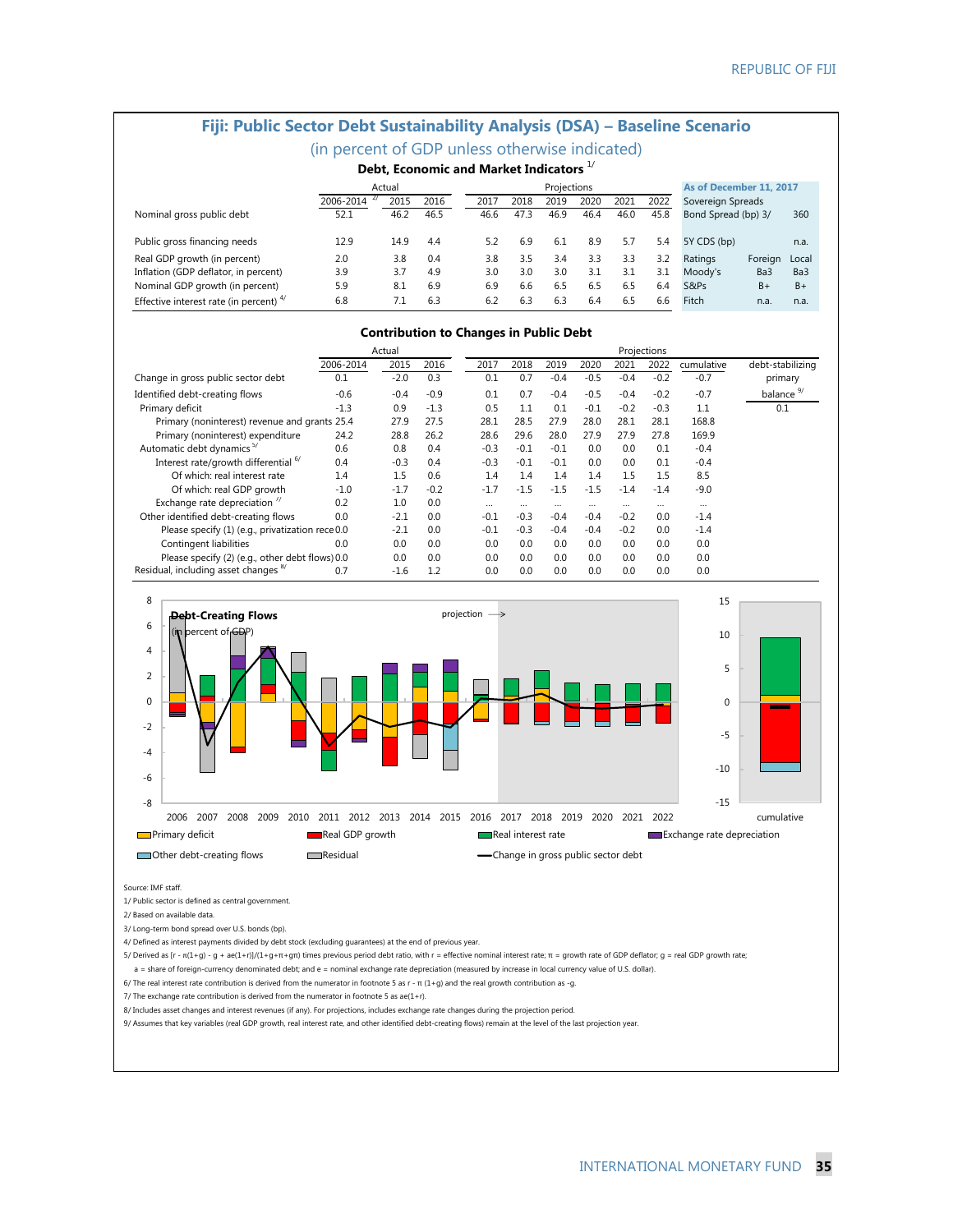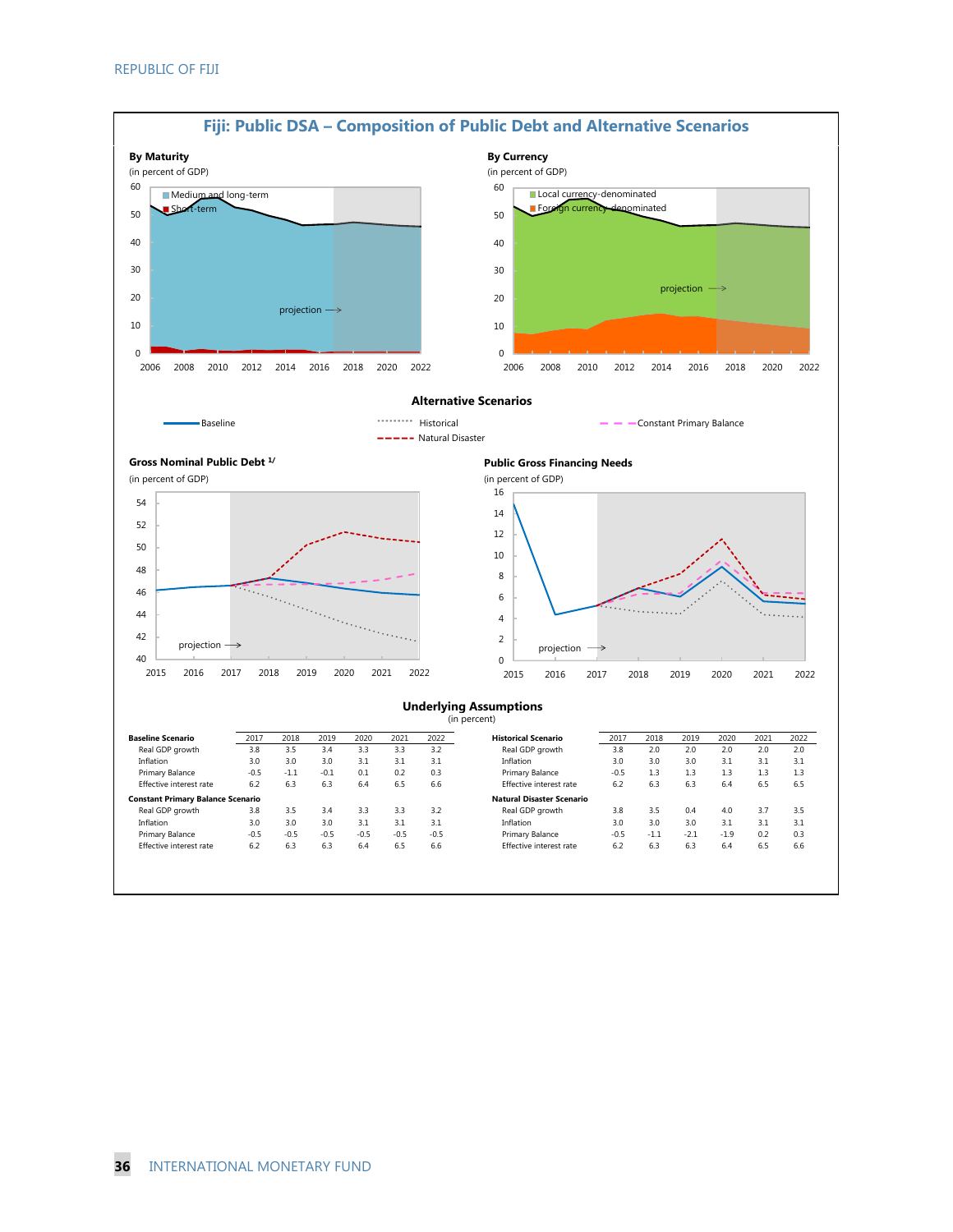| Likelihood    | Impact                                                                                                                                                                                                                                                                                                                                                                                         |          | <b>Policy Response</b>                                                                                                                                |  |  |  |  |  |
|---------------|------------------------------------------------------------------------------------------------------------------------------------------------------------------------------------------------------------------------------------------------------------------------------------------------------------------------------------------------------------------------------------------------|----------|-------------------------------------------------------------------------------------------------------------------------------------------------------|--|--|--|--|--|
|               | <b>Medium</b>                                                                                                                                                                                                                                                                                                                                                                                  |          |                                                                                                                                                       |  |  |  |  |  |
| <b>Medium</b> | Stronger-than-expected performance in the tourism sector<br>The new Fiji Airways direct flights to Singapore and San Francisco could help the<br>tourism sector to perform better than expected.                                                                                                                                                                                               | Upside   | Minimize the negative impact on environment.<br>Address the constraints that may limit the growth of<br>capacity in tourism sector (e.g. landowning). |  |  |  |  |  |
| Low           | Medium<br><b>Lower energy prices</b><br>Persistently lower oil prices have kept inflationary pressures in check and improve Fiji's<br>fiscal and external balances.                                                                                                                                                                                                                            |          | Take advantage of favorable conditions to make fiscal<br>and external adjustments.                                                                    |  |  |  |  |  |
|               | <b>Medium</b>                                                                                                                                                                                                                                                                                                                                                                                  |          | • Close monitoring is required. The RBF should prepare                                                                                                |  |  |  |  |  |
| <b>Medium</b> | 1. Excessive credit growth<br>Strong credit growth since 2012 may incur risks to financial stability.                                                                                                                                                                                                                                                                                          |          | to use macro-prudential measures. Tightening<br>monetary policy could also help.                                                                      |  |  |  |  |  |
|               | Medium/High                                                                                                                                                                                                                                                                                                                                                                                    |          |                                                                                                                                                       |  |  |  |  |  |
| Low/Medium    | 2. Reform momentum<br>A stalling of structural reform momentum would pose a setback to growth. There is<br>still much room to improve the business climate and maintain the strong growth of<br>potential output.                                                                                                                                                                              |          | More structural reform progress is needed in key areas<br>including ease of doing business, price controls, and<br>land-leasing policies.             |  |  |  |  |  |
|               | Hiah                                                                                                                                                                                                                                                                                                                                                                                           |          |                                                                                                                                                       |  |  |  |  |  |
| <b>Medium</b> | 3. Weaker-than-expected global growth, especially significant China slowdown.<br>A sharp adjustment in China would hit commodity prices, denting growth prospects<br>for Australia and New Zealand. This could lower tourism and remittances inflows to<br>Fiji.                                                                                                                               | Downside | Adjustments of the exchange rate may be necessary to<br>strengthen competitiveness and the balance of<br>payments.                                    |  |  |  |  |  |
|               | <b>Medium</b>                                                                                                                                                                                                                                                                                                                                                                                  |          |                                                                                                                                                       |  |  |  |  |  |
| High          | 4. Tighter global financial conditions:<br>Fed normalization and tapering by ECB could increase global rates and term premia,<br>strengthen the U.S. dollar and the euro vis-à-vis the other currencies, and correct<br>market valuations. Adjustments could be disruptive if there are policy surprises. Higher<br>interest rates and financial volatility can potentially lead to lower FDI. |          | The RBF should prepare to tighten monetary policy and<br>use macro-prudential measures when necessary.                                                |  |  |  |  |  |
|               | <b>Medium</b>                                                                                                                                                                                                                                                                                                                                                                                  |          |                                                                                                                                                       |  |  |  |  |  |
| High          | 5. Reduced financial services by correspondent banks<br>The withdrawal of corresponding banking relationships could have a significant<br>impact on financial inclusion and result in higher costs for remittance and trade<br>payments.                                                                                                                                                       |          | • Upgrade regulatory and supervisory frameworks to<br>comply with international standards regarding both<br>AML/CFT and tax transparency.             |  |  |  |  |  |
|               | <b>High</b>                                                                                                                                                                                                                                                                                                                                                                                    |          | Build fiscal buffers against natural disaster shocks.                                                                                                 |  |  |  |  |  |
| High          | <b>Natural disasters and climate change</b><br>Fiji consists of more than 300 islands. Natural disasters such as tropical cyclones and<br>floods could severely damage roads, housing, and tourism infrastructure.                                                                                                                                                                             |          | Invest in resilient infrastructure to strengthen climate<br>change mitigation and adaptation.                                                         |  |  |  |  |  |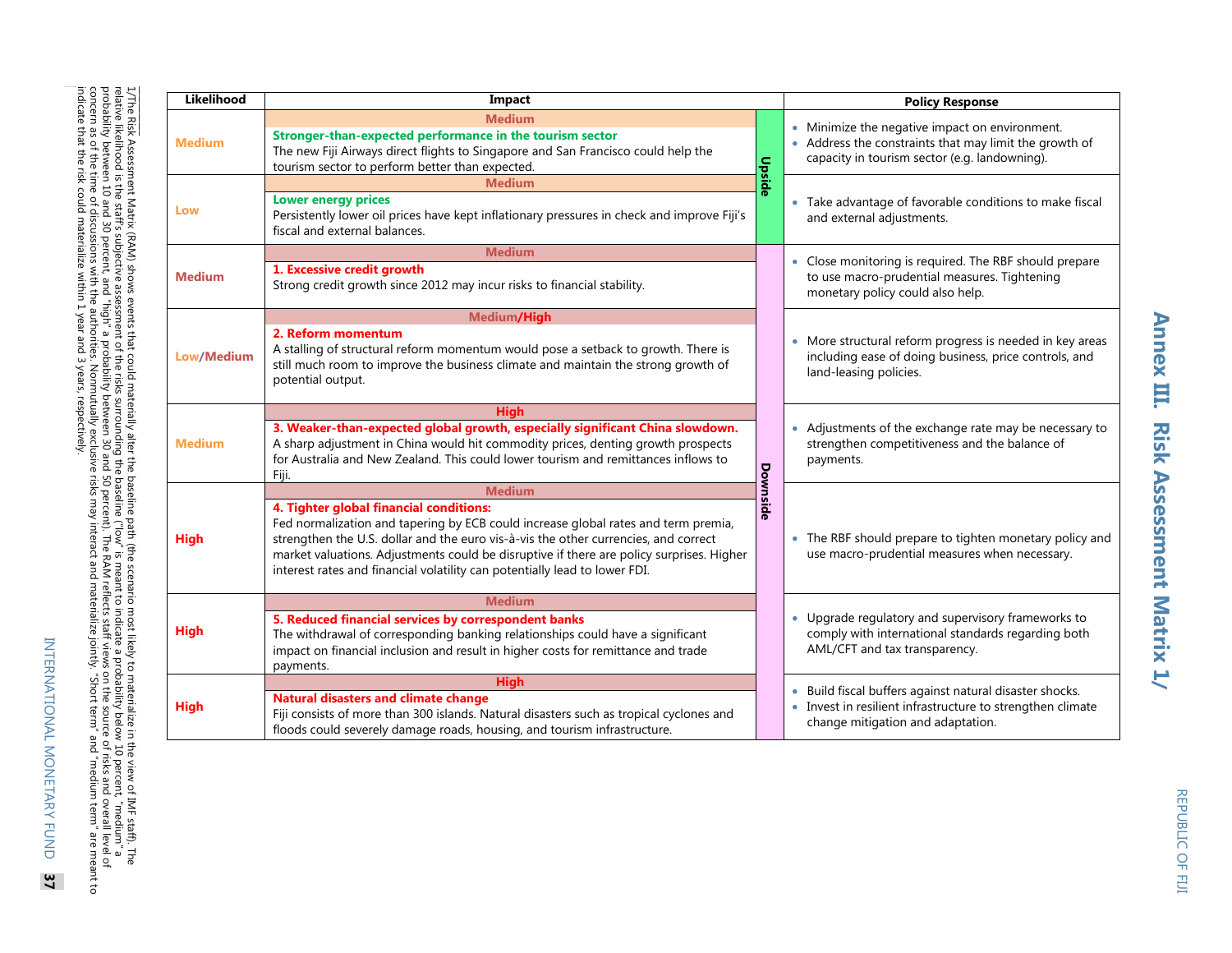|                        | <b>Fund Recommendation</b>                                                                                                                                                                                                                                                                                                                                                                                                                            | <b>Policy Actions</b>                                                                                                                                                                                                                                                                                                                                                                                                                                                                                                                                                                                     |
|------------------------|-------------------------------------------------------------------------------------------------------------------------------------------------------------------------------------------------------------------------------------------------------------------------------------------------------------------------------------------------------------------------------------------------------------------------------------------------------|-----------------------------------------------------------------------------------------------------------------------------------------------------------------------------------------------------------------------------------------------------------------------------------------------------------------------------------------------------------------------------------------------------------------------------------------------------------------------------------------------------------------------------------------------------------------------------------------------------------|
|                        | <b>Fiscal Policy</b>                                                                                                                                                                                                                                                                                                                                                                                                                                  |                                                                                                                                                                                                                                                                                                                                                                                                                                                                                                                                                                                                           |
| $\bullet$<br>$\bullet$ | Fiscal consolidation is needed to build buffers and<br>reduce policy pro-cyclicality.<br>Contain current spending and maintain robust<br>revenue growth.<br>FNPF: increase investment opportunities and<br>diversify risks.                                                                                                                                                                                                                           | Cyclone Winston forced the authorities to adopt<br>supportive fiscal plans in 2016 and 2017 to rehabilitate<br>public infrastructure. The government's medium-term<br>fiscal strategy aims to achieve fiscal consolidation.<br>The budget for FY 2018 envisages a significant increase<br>in the wage bill. Recent tax reforms have broadened<br>the tax base, while anti-avoidance measures have been<br>strengthened.<br>The FNPF has increased its investments abroad and is<br>diversifying its portfolio.                                                                                            |
|                        | <b>Monetary and Financial Policies</b>                                                                                                                                                                                                                                                                                                                                                                                                                |                                                                                                                                                                                                                                                                                                                                                                                                                                                                                                                                                                                                           |
| $\bullet$<br>$\bullet$ | Remove monetary policy accommodation by<br>gradually raising the monetary policy rate.<br>Actively monitor banks' exposure to interest rate<br>and credit risks. Enlarge the supervision on non-<br>banking financial institutions.<br>Consider loan-to-value restrictions for real estate<br>loans.<br>Move towards a more flexible exchange rate<br>regime, including periodic reviews and adjustments<br>as needed of the level of the basket peg. | The RBF has kept the monetary policy rate unchanged<br>since November 2011. Maintaining an accommodative<br>monetary policy stance was appropriate in the<br>aftermath of Winston.<br>The RBF has been collecting and publishing financial<br>soundness indicators of commercial banks and non-<br>bank financial institutions. The draft of Credit Union<br>Act was presented in June 2016.<br>Though there was no actual change to macro-<br>prudential policies, financial stability risk analysis was<br>conducted regularly.<br>There were no changes in exchange rate policies in<br>2016 and 2017. |
|                        | <b>External Sector</b><br>A gradual relaxation of exchange controls should<br>continue.                                                                                                                                                                                                                                                                                                                                                               | The RBF increased the limits of some categories of<br>foreign exchange transactions (advance imports<br>payments, subscriptions, wages paid in foreign<br>currency to foreign crew).                                                                                                                                                                                                                                                                                                                                                                                                                      |
|                        | <b>Structural Reforms</b>                                                                                                                                                                                                                                                                                                                                                                                                                             |                                                                                                                                                                                                                                                                                                                                                                                                                                                                                                                                                                                                           |
|                        | Structural reform priorities include the relaxation of<br>price controls, increased efficiency of land use,<br>improved consultative process, predictability and<br>streamlining of government regulation and<br>investment in human capital.                                                                                                                                                                                                         | Progress has been made on the land-leasing scheme<br>(by introducing the land bank) and education (the<br>budget allocation to education has increased). Price<br>controls are still broad-based.                                                                                                                                                                                                                                                                                                                                                                                                         |
|                        | <b>Statistics</b><br>Improve the quality of data for informed policy<br>making.                                                                                                                                                                                                                                                                                                                                                                       | Progress with quarterly national accounts has been<br>slow. The presentation of government budget<br>improved somewhat.                                                                                                                                                                                                                                                                                                                                                                                                                                                                                   |

# **Annex IV. Authorities' Responses to Past Fund Advice**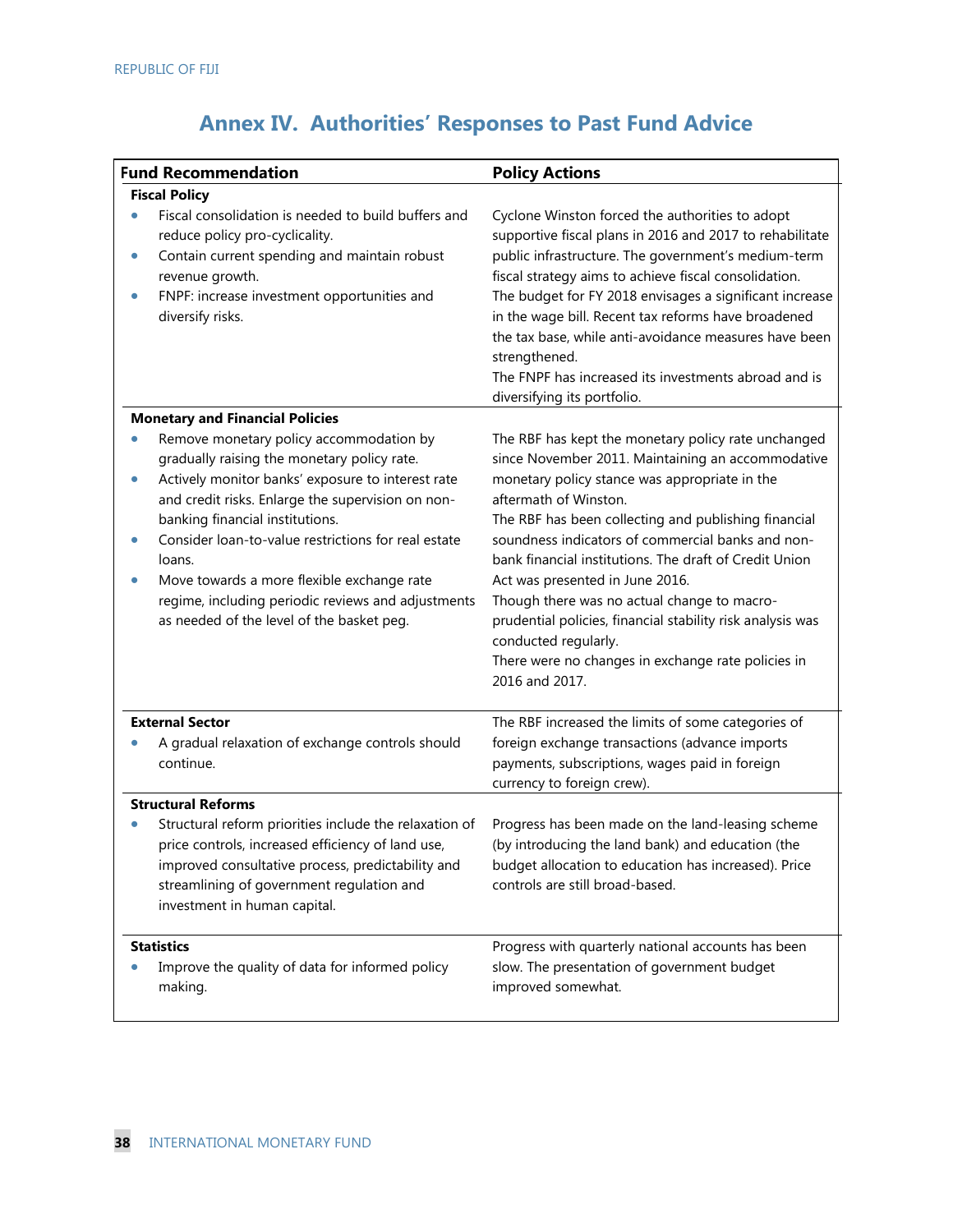# **Annex V. External Debt Sustainability Framework, 2012–22**

# **Table 1. Fiji: External Debt Sustainability: 2012–22** (In percent of GDP, unless otherwise indicated)

|                                                              |        |        | Actual |         |        |            |           |          |          |          |          | Projections |           |                                              |
|--------------------------------------------------------------|--------|--------|--------|---------|--------|------------|-----------|----------|----------|----------|----------|-------------|-----------|----------------------------------------------|
|                                                              | 2012   | 2013   | 2014   | 2015    | 2016   |            |           | 2017     | 2018     | 2019     | 2020     | 2021        | 2022      | Debt-stabilizing                             |
| 1 Baseline: External debt                                    | 24.3   | 29.3   | 29.0   | 26.8    | 24.3   |            |           | 23.6     | 22.9     | 22.3     | 21.6     | 21.0        | 20.3      | non-interest<br>current account 6/<br>$-4.2$ |
| 2 Change in external debt                                    | 1.2    | 5.0    | $-0.3$ | $-2.2$  | $-2.5$ |            |           | $-0.7$   | $-0.7$   | $-0.7$   | $-0.7$   | $-0.7$      | $-0.6$    |                                              |
| 3 Identified external debt-creating flows (4+8+9)            | $-9.4$ | 3.3    | $-0.7$ | $-4.5$  | $-2.6$ |            |           | $-2.3$   | $-0.7$   | $-1.0$   | $-0.7$   | $-1.3$      | $-1.2$    |                                              |
| Current account deficit, excluding interest payments<br>4    | $-0.4$ | 8.1    | 5.7    | 1.6     | 3.2    |            |           | 4.4      | 3.7      | 3.2      | 2.6      | 2.4         | 2.4       |                                              |
| Deficit in balance of goods and services<br>5                | 3.1    | 12.6   | 7.9    | 4.9     | 6.3    |            |           | 6.8      | 6.0      | 5.9      | 5.6      | 5.8         | 6.1       |                                              |
| Exports<br>6                                                 | 61.1   | 56.9   | 55.4   | 51.1    | 47.1   |            |           | 45.9     | 44.3     | 43.6     | 42.9     | 42.0        | 41.1      |                                              |
| Imports<br>$\overline{7}$                                    | 64.2   | 69.5   | 63.3   | 56.1    | 53.4   |            |           | 52.7     | 50.3     | 49.4     | 48.5     | 47.8        | 47.2      |                                              |
| Net non-debt creating capital inflows (negative)<br>8        | $-9.4$ | $-6.2$ | $-6.9$ | $-7.8$  | $-6.3$ |            |           | $-7.1$   | $-4.8$   | $-4.6$   | $-3.7$   | $-4.1$      | $-4.0$    |                                              |
| Automatic debt dynamics 1/<br>9                              | 0.4    | 1.4    | 0.5    | 1.7     | 0.6    |            |           | 0.4      | 0.5      | 0.4      | 0.4      | 0.4         | 0.4       |                                              |
| Contribution from nominal interest rate<br>10                | 1.8    | 1.6    | 1.9    | 1.9     | 1.9    |            |           | 1.3      | 1.2      | 1.2      | 1.1      | 1.1         | 1.1       |                                              |
| Contribution from real GDP growth<br>11                      | $-0.3$ | $-1.1$ | $-1.6$ | $-1.1$  | $-0.1$ |            |           | $-0.8$   | $-0.8$   | $-0.7$   | $-0.7$   | $-0.7$      | $-0.6$    |                                              |
| Contribution from price and exchange rate changes 2/<br>12   | $-1.1$ | 0.9    | 0.2    | 0.9     | $-1.2$ |            |           | $\cdots$ | $\cdots$ | $\cdots$ | $\cdots$ | $\cdots$    | $\ddotsc$ |                                              |
| 13 Residual, incl. change in gross foreign assets (2-3) 3/   | 10.6   | 1.6    | 0.5    | 2.3     | 0.1    |            |           | 1.6      | 0.0      | 0.3      | 0.0      | 0.6         | 0.5       |                                              |
| External debt-to-exports ratio (in percent)                  | 39.8   | 51.5   | 52.4   | 52.5    | 51.7   |            |           | 51.4     | 51.7     | 51.1     | 50.5     | 49.9        | 49.5      |                                              |
| Gross external financing need (in billions of US dollars) 4/ | 206.5  | 612.3  | 565.5  | 675.1   | 783.9  |            |           | 575.4    | 574.9    | 569.0    | 758.7    | 565.0       | 583.7     |                                              |
| in percent of GDP                                            | 5.2    | 14.6   | 12.6   | 15.5    | 16.8   | 10-Year    | 10-Year   | 11.3     | 10.5     | 9.8      | 12.2     | 8.5         | 8.3       |                                              |
| Scenario with key variables at their historical averages 5/  |        |        |        |         |        | Historical | Standard  | 23.6     | 21.8     | 19.9     | 17.7     | 16.1        | 14.4      | $-8.0$                                       |
| Key Macroeconomic Assumptions Underlying Baseline            |        |        |        |         |        | Average    | Deviation |          |          |          |          |             |           |                                              |
| Real GDP growth (in percent)                                 | 1.4    | 4.7    | 5.6    | 3.8     | 0.4    | 2.0        | 2.3       | 3.8      | 3.5      | 3.4      | 3.3      | 3.3         | 3.2       |                                              |
| GDP deflator in US dollars (change in percent)               | 5.0    | $-3.7$ | $-0.6$ | $-3.1$  | 4.8    | 1.5        | 7.6       | 5.0      | 4.0      | 3.0      | 3.1      | 3.1         | 3.1       |                                              |
| Nominal external interest rate (in percent)                  | 8.5    | 6.7    | 6.9    | 6.7     | 7.4    | 7.1        | 0.7       | 5.8      | 5.6      | 5.4      | 5.4      | 5.4         | 5.4       |                                              |
| Growth of exports (US dollar terms, in percent)              | 8.5    | $-1.8$ | 4.3    | $-10.6$ | $-1.0$ | 4.9        | 17.2      | 6.2      | 4.0      | 4.7      | 4.7      | 4.4         | 4.0       |                                              |
| Growth of imports (US dollar terms, in percent)              | 3.6    | 14.2   | $-2.4$ | $-14.2$ | 2.3    | 3.4        | 18.1      | 7.6      | 2.7      | 4.6      | 4.4      | 5.0         | 5.0       |                                              |
| Current account balance, excluding interest payments         | 0.4    | $-8.1$ | $-5.7$ | $-1.6$  | $-3.2$ | $-4.8$     | 4.2       | $-4.4$   | $-3.7$   | $-3.2$   | $-2.6$   | $-2.4$      | $-2.4$    |                                              |
| Net non-debt creating capital inflows                        | 9.4    | 6.2    | 6.9    | 7.8     | 6.3    | 8.5        | 2.3       | 7.1      | 4.8      | 4.6      | 3.7      | 4.1         | 4.0       |                                              |

1/ Derived as [r · p · r / + g / + ea( ++1)/( +g++rg) times previous period debt stock, wifit r = mominal efrictive interest rate on external debt, r = change in domestic GDP deflator in US dollar terms, g = real GDP growt

2/The contribution from prios and exchange rate ofter offering and retained as frift+g) intered the serevious period debt stock. r increases with an appreciating domestic currency (e > 0) and rising inflation (based on GD

4/ Defined as current account deficit, plus amortization on medium- and long-term debt, plus short-term debt at end of previous period.

5/ The key variables include real GDP growth; nominal interest rate; dollar deflator growth; and both non-interest current account and non-debt inflows in percent of GDP.

6/ Long-run, constant balance that stabilizes the debt ratio assuming that key variables (real GDP growth, nominal interest rate, dollar deflator growth, and non-debt inflows in percent of GDP) remain at their levels at th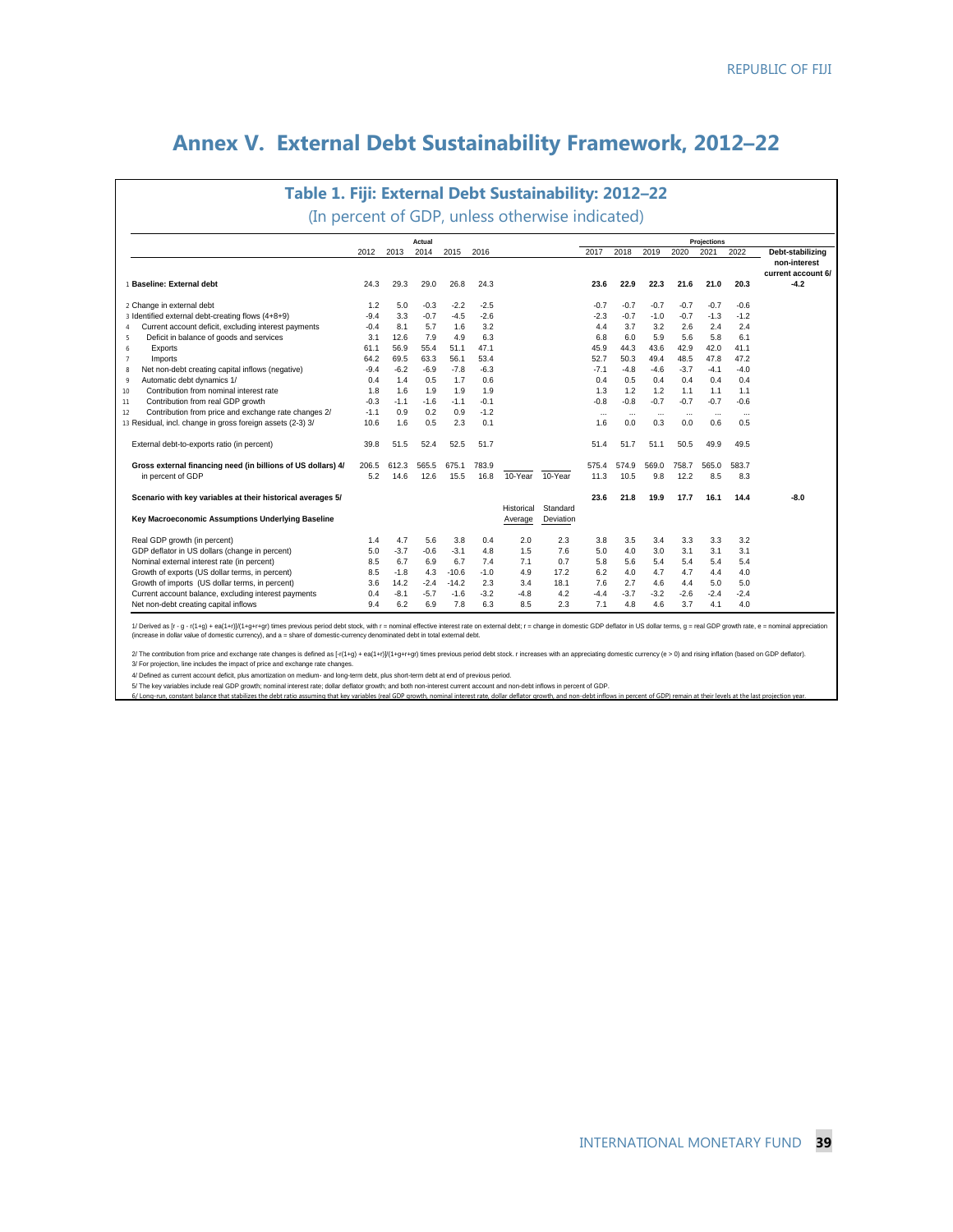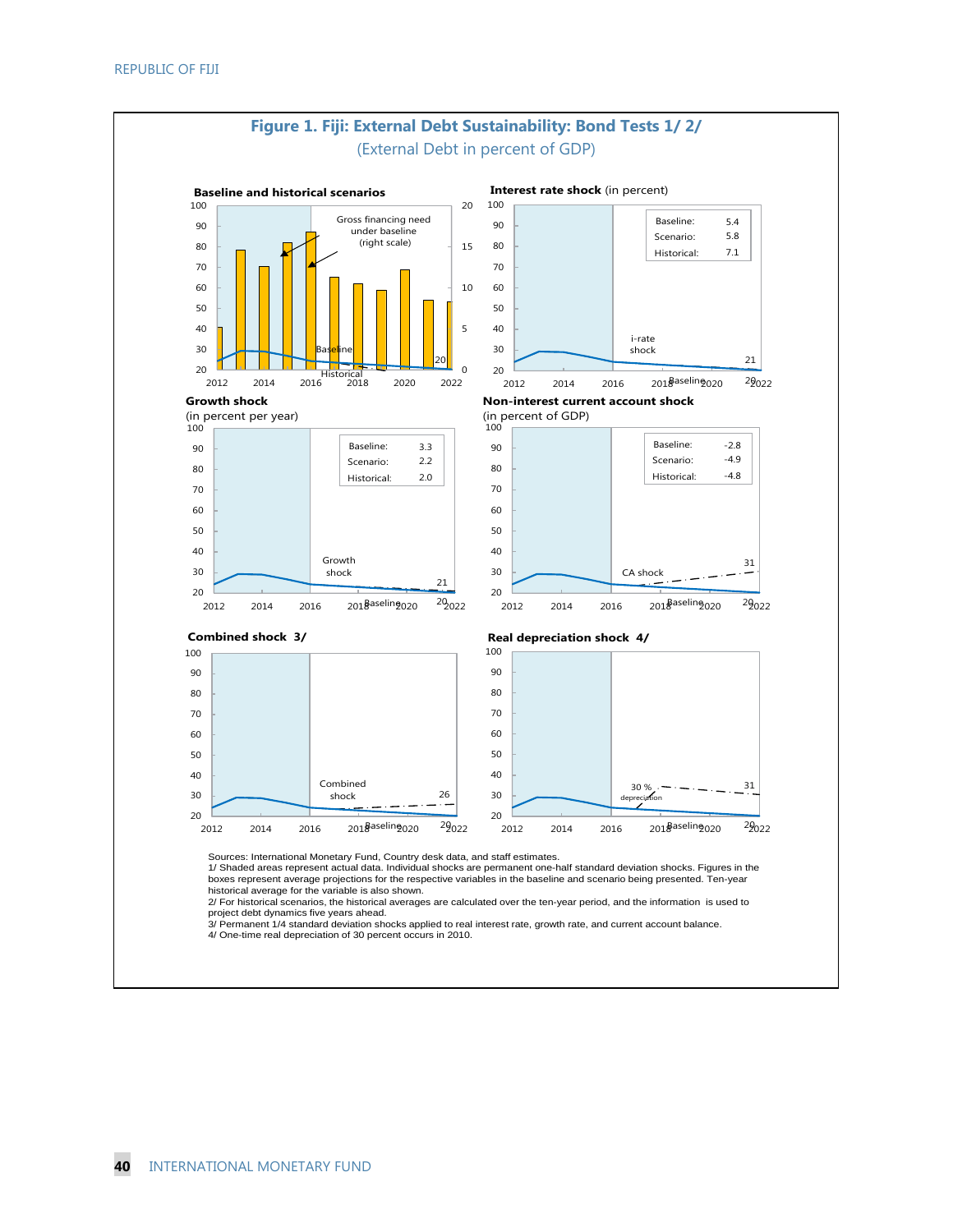

# INTERNATIONAL MONETARY FUND

# **REPUBLIC OF FIJI**

January 10, 2018

**STAFF REPORT FOR THE 2017 ARTICLE IV CONSULTATION—INFORMATIONAL ANNEX**

Prepared By Asian and Pacific Department (In consultation with other departments)

# **CONTENTS**

| RELATIONS WITH THE PACIFIC FINANCIAL TECHNICAL ASSISTANCE CENTRE                           |   |
|--------------------------------------------------------------------------------------------|---|
| <b>RELATIONS WITH THE ASIAN DEVELOPMENT BANK MELATIONS WITH THE ASIAN DEVELOPMENT BANK</b> | q |
|                                                                                            |   |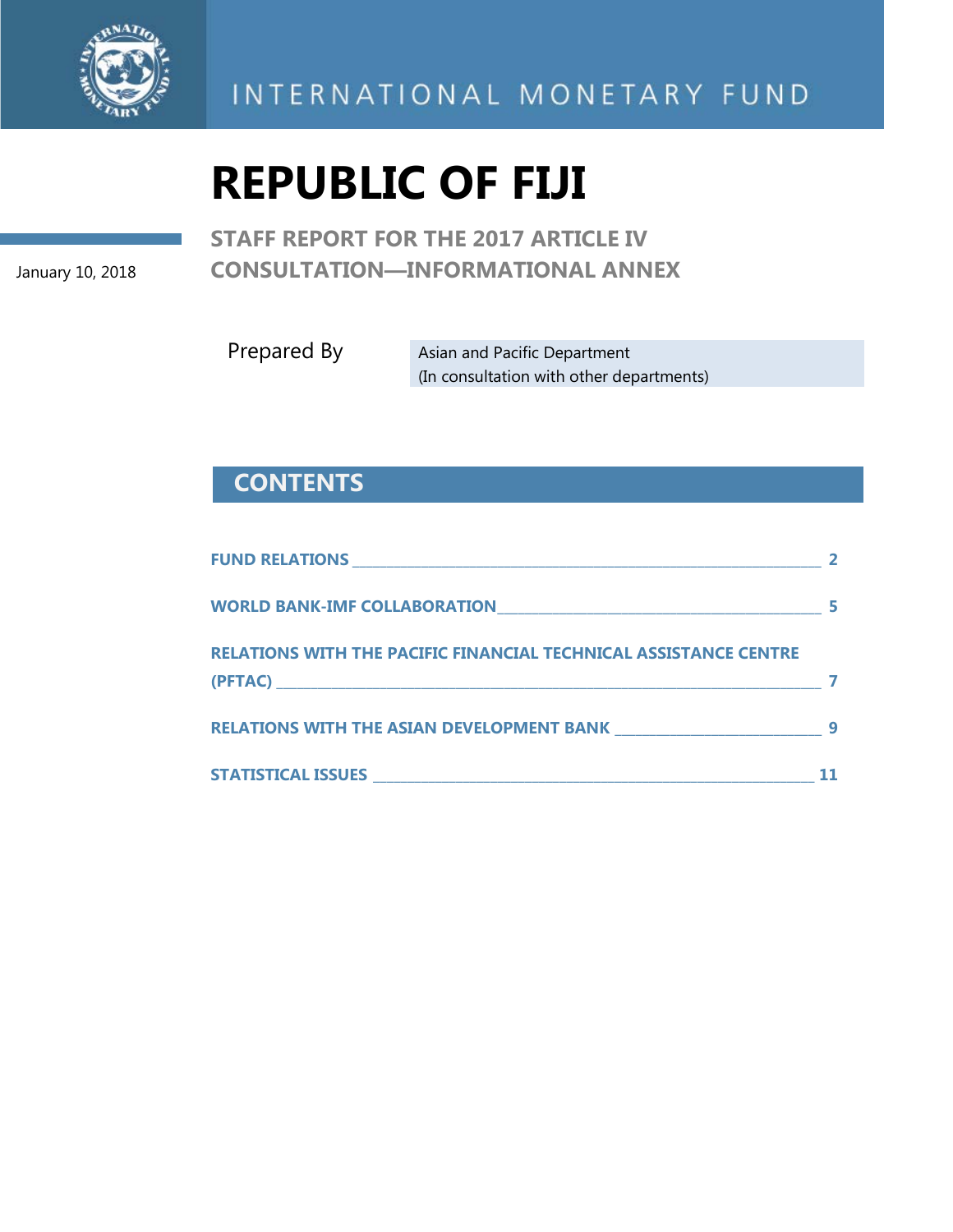# **FUND RELATIONS**

(As of December 31, 2017)

**Membership Status:** Joined: May 28, 1971; Article VIII

# **General Resources Account:**

|                           | <b>SDR</b>     | Percent of |
|---------------------------|----------------|------------|
|                           | <b>Million</b> | Quota      |
| Ouota                     | 98.40          | 100.00     |
| Fund holdings of currency | 74.58          | 75.79      |
| Reserve position in Fund  | 23.84          | 24.23      |

#### **SDR Department:**

|                           | <b>SDR Million</b> | <b>Percent of Allocation</b> |
|---------------------------|--------------------|------------------------------|
| Net cumulative allocation | 67.09              | 100.00                       |
| Holdings                  | 44.03              | 65.63                        |

## **Outstanding Purchases and Loans:** None

#### **Latest Financial Arrangements:** None

| <b>Type Stand-By</b> | Date of<br>Arrangement | <b>Expiration Date</b> | Amount<br>Approved<br>(SDR Million) | <b>Amount Drawn</b><br><b>Allocation</b><br>(SDR Million) |
|----------------------|------------------------|------------------------|-------------------------------------|-----------------------------------------------------------|
|                      | Nov. 8, 1974           | Nov. 7, 1975           | 3.25                                | 0.00                                                      |

# **Overdue Obligations and Projected Payments to Fund:1**

# **(SDR Million; based on existing use of resources and present holdings of SDRs):**

|                  | <b>Forthcoming</b> |      |      |      |      |
|------------------|--------------------|------|------|------|------|
|                  | 2018               | 2019 | 2020 | 2021 | 2022 |
| Principal        |                    |      |      |      |      |
| Charges/Interest | 0.17               | 0.17 | 0.17 | 0.17 | 0.17 |
| Total            | 0.17               | 0.17 | 0.17 | 0.17 | 0.17 |

 $1$  When a member has overdue financial obligations outstanding for more than three months, the amount of such arrears will be shown in this section.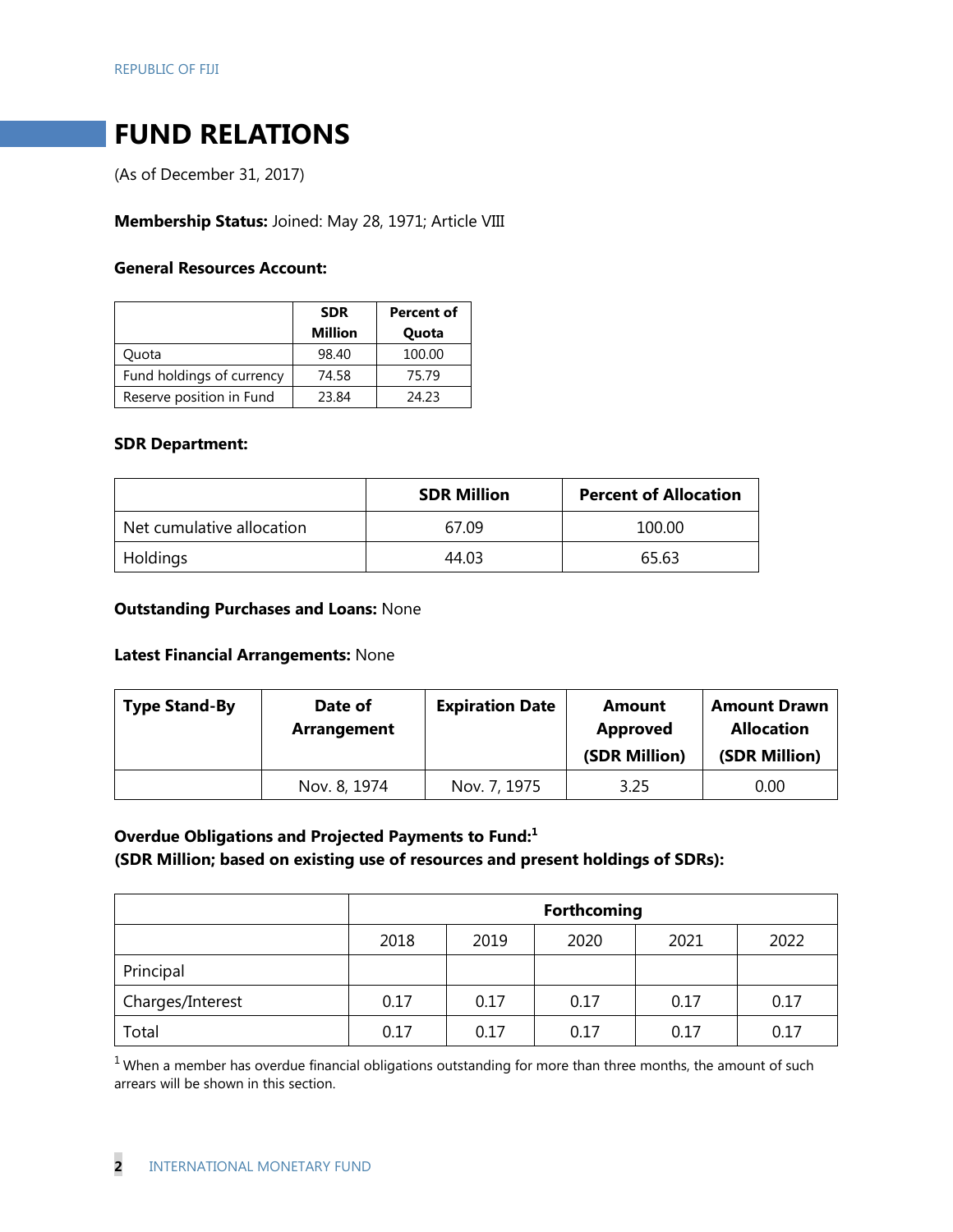REPUBLIC OF FIJI

#### **Exchange Rate Arrangements:** Fiji's *de facto* exchange rate arrangement is a conventional peg.

Since April 1975, the exchange rate of the Fiji dollar has been linked to a basket of currencies of Fiji's five major trading partners: the U.S., Australian, and New Zealand dollars; the pound sterling (replaced by the Euro at the beginning of 1999); and the Japanese yen. The weights used in the basket, based mainly on the value of trade and tourist transactions are reviewed annually. The exchange rate of the Fiji dollar against U.S. dollar, the intervention currency, is determined daily by the Reserve Bank of Fiji (RBF) in relation to the currency basket. The RBF's buying and selling rates for transactions in U.S. dollars are communicated to commercial banks. The exchange rate was F\$2.05 per U.S. dollar as of December, 2017.

Exchange and capital controls were tightened significantly in early 2009 following the devaluation of the currency. Some of the exchange restrictions have been eliminated and amended since then. Remaining exchange restrictions subject to Article VIII arise from the Fiji Revenue and Customs Authority tax certification requirements on the transfer abroad of profits and dividends, on the proceeds of airline ticket sales, and on the making of external debt and maintenance payments and from limits on large payments (e.g., oil imports and dividends repatriation of foreign banks).

Approval of most current payments was delegated to commercial banks and foreign exchange dealers in the late 1990s. However, the extent of delegation was tightened during periods of stress on foreign exchange reserves, most recently in April 2009. In December 2009, the RBF announced an increase in the delegated ceilings for commercial banks and foreign exchange dealers for most current payments, effective January 1, 2010, and further increases in delegated limits were announced to come into effect in January 2014. Banks have also been allowed to have net forward contracts of up to F\$40 million, and the delegated limit on dividends and profits for companies per annum was raised from F\$500,000 to F\$1,000,000 per invoice. In November 2015, the RBF announced further exchange control relaxations effective January 1, 2016, to include further increases to the delegated limits of certain payments and offshore investment by Fiji residents. Deposits into external accounts were raised from up to \$500 per month to \$2,000 per month, ceilings on offshore investment by Fiji residents were raised from \$15,000 per family per annum to \$25,000. In August 2017, RBF relaxed the exchange controls on the limits of advanced import payments (from \$1 million per invoice to \$2 million per invoice), subscriptions (from \$10,000 per annum to \$20,000 per annum) and wages paid in foreign currency of foreign crew (from \$500 to \$10000 per beneficiary).

**Last Article IV Consultation:** The 2015 Article IV consultation discussions were held in Suva during October 15–28, 2015. The consultation (Country Report No. 16/54) was completed by the Executive Board on February 15, 2016. Fiji is on a 12-month cycle.

**Safeguards Assessment:** The first-time safeguards assessment of the Reserve Bank of Fiji (RBF) was finalized in January 2011 and found key safeguards elements in place. The RBF publishes annual financial statements that are both prepared and audited in accordance with internationally recognized standards. The assessment confirmed, however, that the level of autonomy of the RBF is very low with the legislation supporting a wide scope of political interference. Proposed amendments would address some but not all of these weaknesses; alternative measures were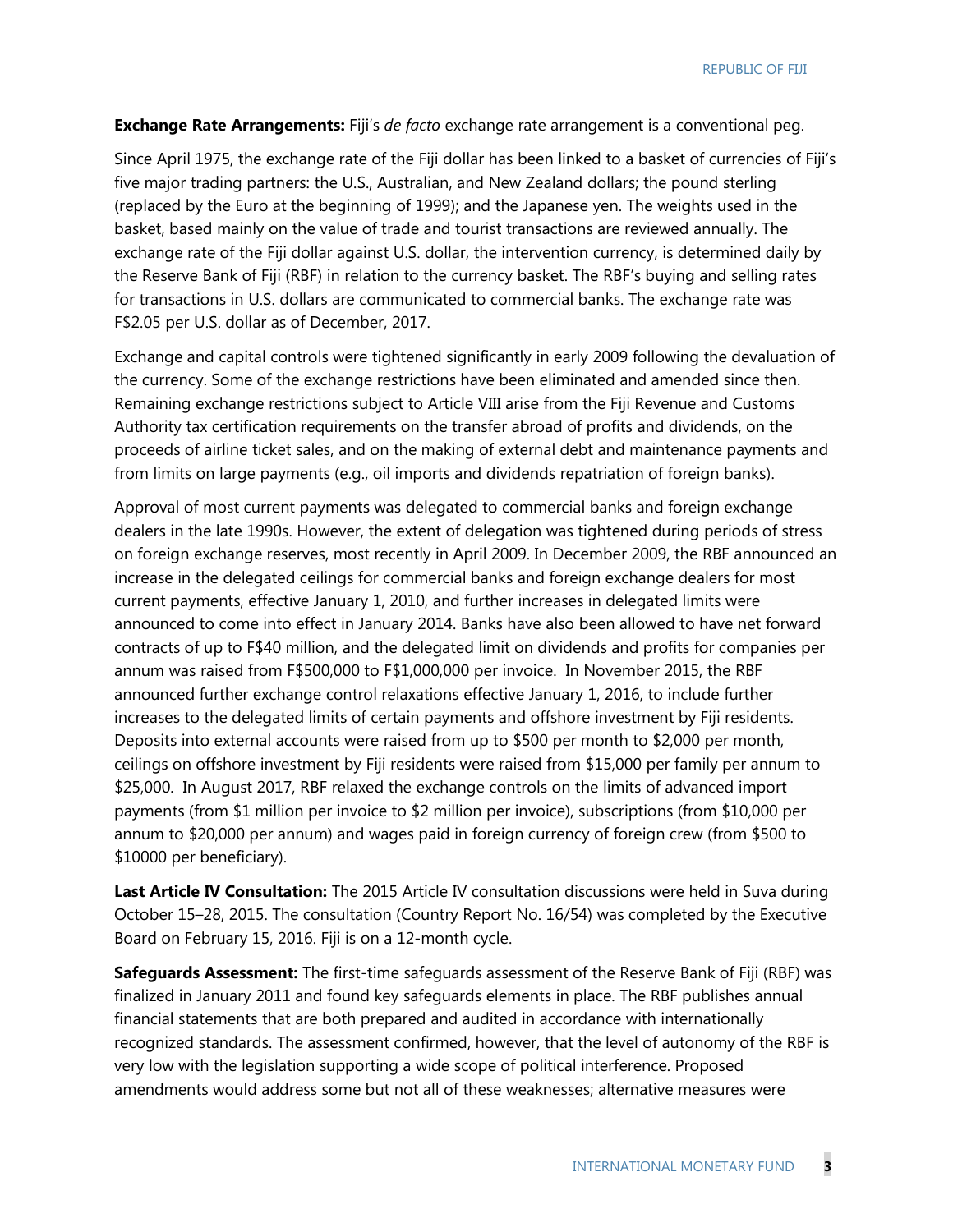recommended by the staff for others. An action plan has been put in place where there is capacity to prepare IFRS financial statements and commenced with the financial statements for the year ended 2010 during 2011.

**Resident Representative:** The Regional Resident Representative Office for Pacific Islands based in Suva, Fiji was opened on September 13, 2010 and the office covers Fiji, [Kiribati,](http://www.imf.org/external/country/KIR/index.htm) [Marshall Islands,](http://www.imf.org/external/country/MHL/index.htm) [Micronesia,](http://www.imf.org/external/country/FSM/index.htm) Nauru, [Palau,](http://www.imf.org/external/country/PLW/index.htm) [Papua New Guinea,](http://www.imf.org/external/country/PNG/index.htm) [Samoa,](http://www.imf.org/external/country/WSM/index.htm) [Solomon Islands,](http://www.imf.org/external/country/SLB/index.htm) [Tonga,](http://www.imf.org/external/country/TON/index.htm) [Tuvalu,](http://www.imf.org/external/country/TUV/index.htm) and [Vanuatu.](http://www.imf.org/external/country/VUT/index.htm) Mr. Tubagus Feridhanusetyawan is the resident representative.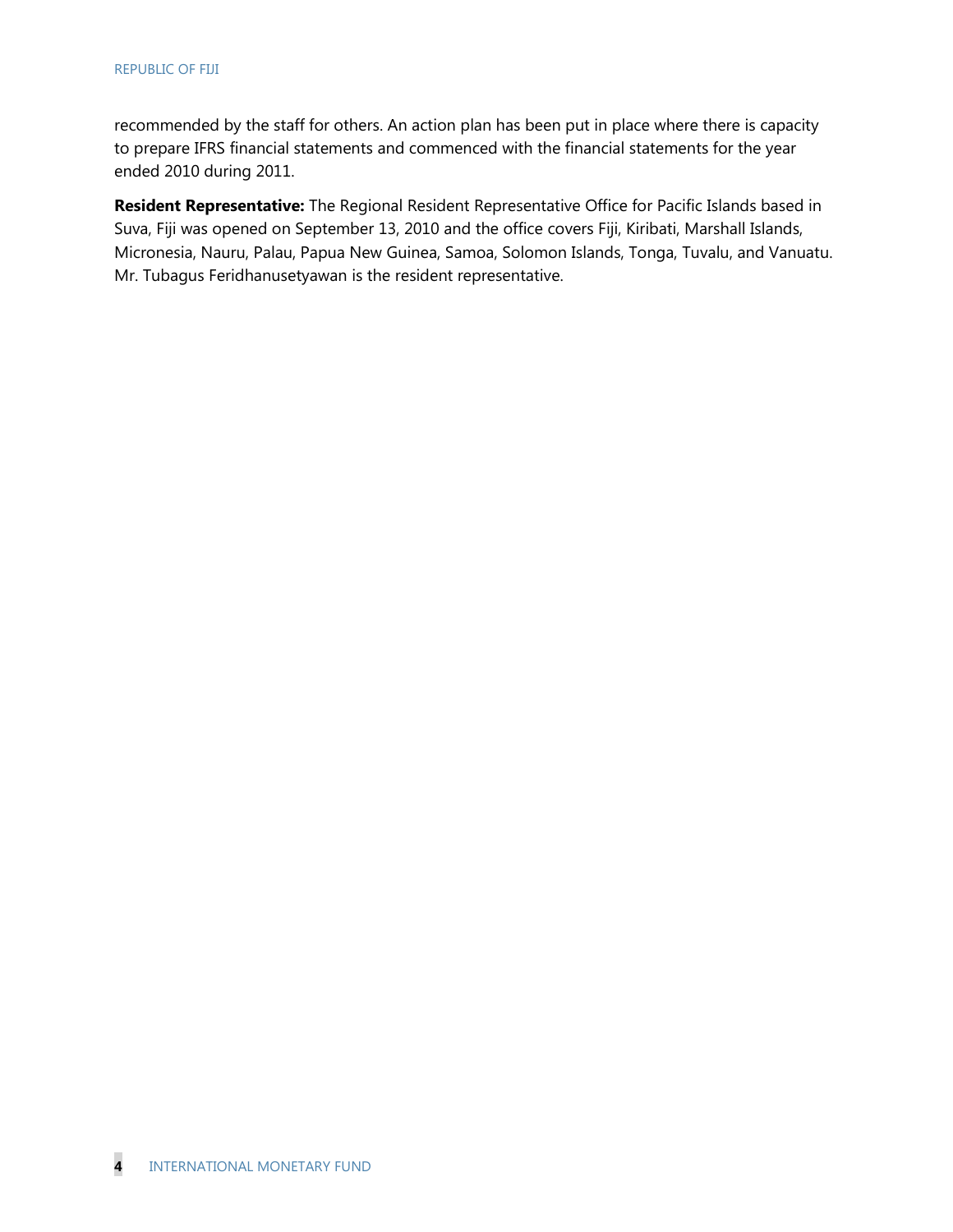# **WORLD BANK-IMF COLLABORATION**

(As of December 31, 2017)

**The Fund and the Bank teams maintain close cooperation in various areas.** During the current cycle, the Bank staff has joined the IMF missions, including the 2015 Article IV mission. The Fund and the Bank have also been engaged in provision of technical assistance and advice in public financial management and debt management policy. The two institutions extensively shared information and closely coordinated policy advice during the preparation of the World Bank's post-Cyclone Winston emergency budget support (see below).

**During the current cycle, the Bank's engagement with the Fiji government has deepened.** On July 1, 2016, the World Bank's Board approved the \$50 million post-Cyclone Winston emergency development policy operation to support Fiji's recovery from the immediate impact of Cyclone Winston and help finance the post-disaster social protection to the most vulnerable. On November 30, 2016, the Board approved the \$6 million Fiji Connectivity Project to finance a fiber optical cable spur to the northern island of Vanua Levu. In addition to the IBRD operations, the Bank mobilized the \$8.5 million Global Environment Fund to finance Sustainable Energy Finance Project which aims to increase the use of renewable energy by providing a risk-sharing facility to encourage local financial institutions to provide financing to households and small businesses to adopt sustainable energy technologies. The Bank is also providing technical assistance in areas of geothermal energy and the design and implementation of Fiji's civil service reforms. On the analytical front, the Bank has collaborated with the government to updated the poverty assessment based on the 2013/14 household survey data, and completed the Fiji Systematic Country Diagnostic (SCD), which identifies the key opportunities and challenges to accelerating growth and poverty reduction in Fiji and priorities for policy reforms. The SCD provides the analytical basis for the new 5-year Country Partnership Framework for 2018-22. The Public Expenditure Review is underway to analyze the efficiency and effectiveness of public spending programs in recent years and to identify potential sources of expenditure adjustment to restore fiscal sustainability.

**The Bank's team view is that Fiji's main macroeconomic challenges are to safeguard fiscal and external stability and raise potential growth through structural reforms.** The authorities have accelerated reforms in recent years, but the key policy challenge remains to raise the potential growth, create productive jobs, and increase resilience to shocks. Although poverty rates in Fiji are among the lowest in the Pacific and have been falling in the last decade, the averages mask divergence within the country. In particular, between the 2008/09 and 2013/14 surveys, urban poverty has increased (from 12 to 13 percent based on the \$3.20 per day international poverty line) even as the aggregate poverty and rural poverty have declined (from 17 to 14 percent and 22 to 16 percent, respectively). Despite the above-trend growth in recent years, continued structural reform is needed to unlock Fiji's potential and sustain growth. Key structural reforms needs as seen by the Fund and the Bank as critical include:

**Investment climate reform**. Encouraging private sector growth by providing a more supportive business environment remains a priority. Fiji's overall *Doing Business* ranking continues to decline—down to 97 in 2017 from 84 in 2016. Challenges remain in areas of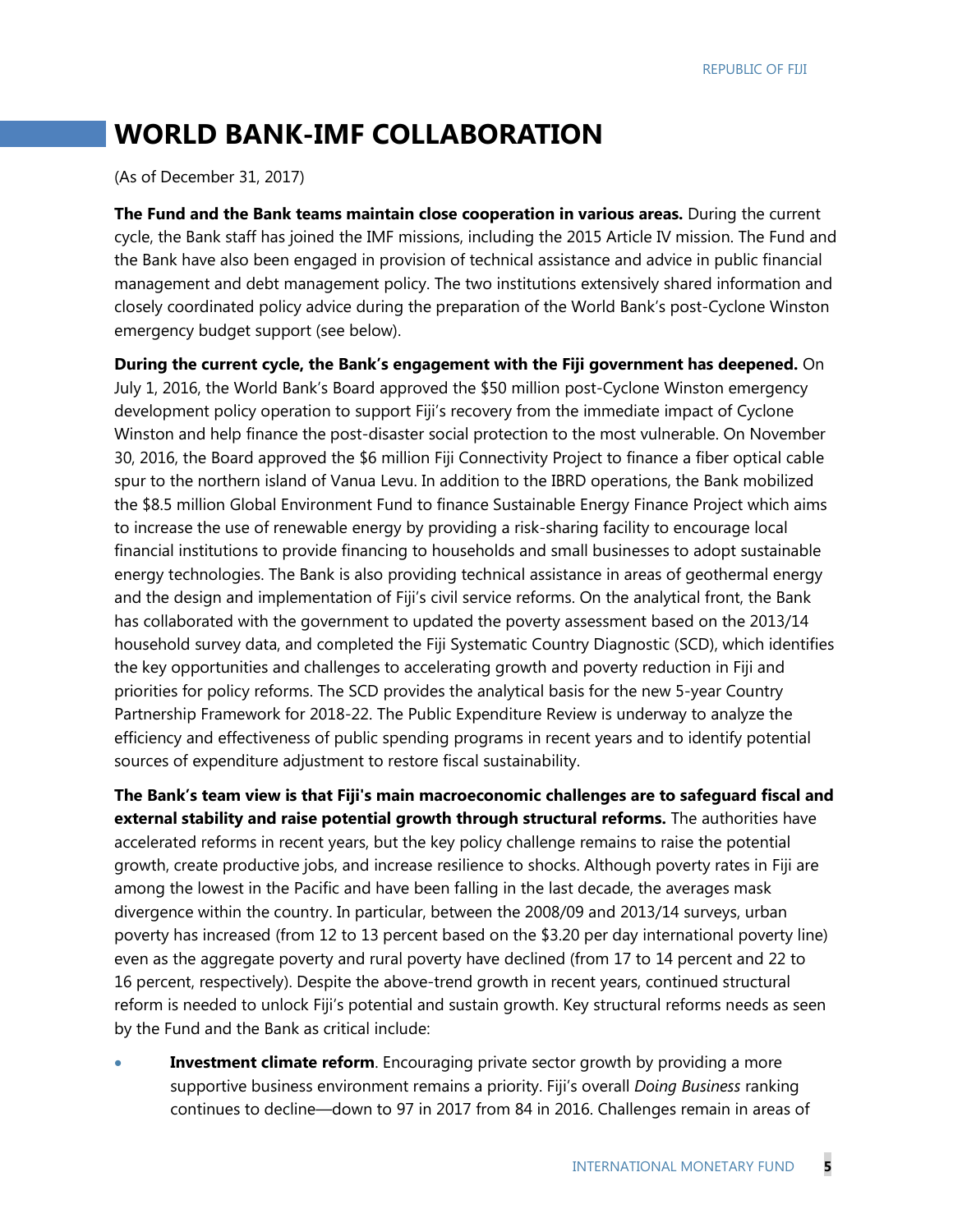starting a business, getting permits, paying taxes, and registering property. Fiji scores particularly poorly in starting a business—159th of 190 countries—with 40 days required to start one.

- **Public enterprise reform.** The pace of SOE reforms aimed at improving services and reducing fiscal costs needs to be accelerated. These reforms will help reduce direct and contingent liabilities of the government, help expand and improve the quality of service delivery, and promote growth.
- **Tax policy and administration reform.** Efforts to broaden the tax base should continue, including review of the tax incentive regime. Fiji continues to benefit greatly from TA in this area provided by the Pacific Financial Technical Assistance Center (PFTAC) located in Suva.
- **Strengthening statistical capacity and statistics.** Fiji should ensure that it continues to develop personnel with the capacity to produce accurate and timely economic statistics. Good statistics are important both for macro policy formulation and good public financial management (e.g. establishment payroll and wage bill control). Fiji continues to benefit from a broad range of statistical advice from PFTAC.

|                          | <b>Products</b>                                                                                                                                                   | <b>Expected Delivery</b> |
|--------------------------|-------------------------------------------------------------------------------------------------------------------------------------------------------------------|--------------------------|
| <b>Bank Work Program</b> | Regional GEF sustainable energy<br>$\bullet$<br>financing project to support<br>commercial banks to lend to<br>businesses and households for<br>renewable energy. | Ongoing                  |
|                          | IFC TA for improving business<br>٠<br>environment                                                                                                                 | Ongoing                  |
|                          | Public Expenditure Review to identify<br>٠<br>options for fiscal consolidation                                                                                    | FY2017/18                |
|                          | Development Policy Operation<br>$\bullet$                                                                                                                         | FY2017/18                |
| <b>Fund Work Program</b> | Tax policy and administration TA<br>٠                                                                                                                             | Ongoing                  |
|                          | <b>Statistics TA</b>                                                                                                                                              | Ongoing                  |

#### **Fiji: Bank and Fund Planned Activities in Macro-Critical Structural Reform Areas**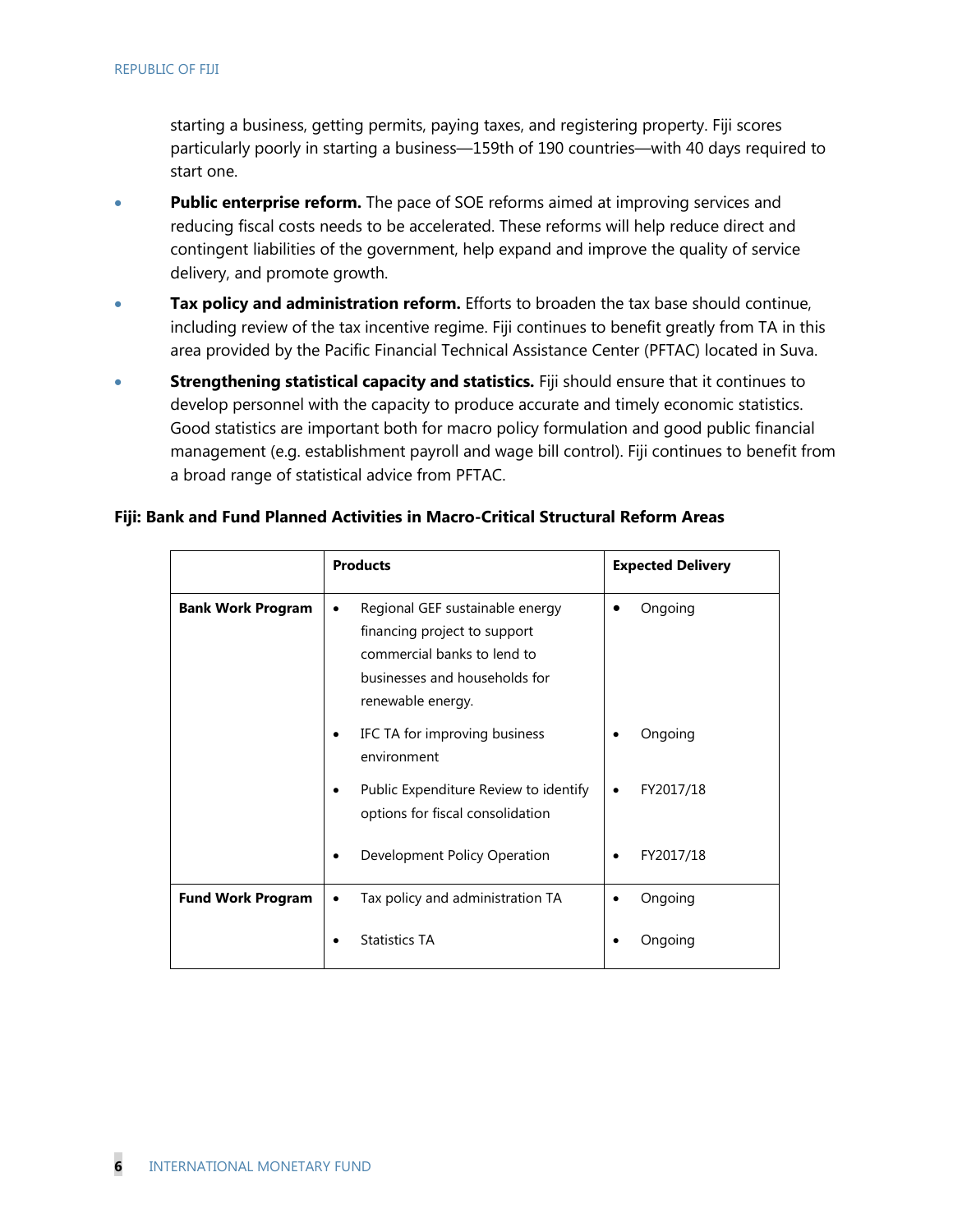# **RELATIONS WITH THE PACIFIC FINANCIAL TECHNICAL ASSISTANCE CENTRE (PFTAC)[1](#page-50-0)**

(As of December 31, 2017)

#### **Background**

**Fiji continues to be one of PFTAC's largest TA users.** More than 70 percent of PFTAC assistance to Fiji is fiscal related. Investments in revenue administration capacity development have delivered strong results through more effective core functional capacities such as audit and taxpayer services, and introduction of innovative approaches more common in advanced administrations such as tax rulings, programs for high-wealth individuals, and application of risk management. Assistance across a broad array of PFM topics is guided by the government's PFM reform roadmap. The imminent release of quarterly GDP-by-production estimates has benefited from PFTAC National Accounts TA, and PFTAC is now providing capacity development in GFS following the conclusion of a regional Japanese funded IMF program. The emphasis of the financial sector supervision program is expanding beyond credit union TA to the insurance sector, and Fiji plays a key role in PFTAC's regional financial sector efforts. The PFTAC macroeconomic program is helping strengthen the tools and capacity for robust policy making through better medium-term economic and fiscal forecasting.

**With respect to Public Financial Management (PFM),** assistance has continued to focus on remedying weaknesses identified in the 2012 PEFA assessment that are reflected and prioritized in the Ministry of Economy's approved 2016 – 2019 PFM Reform Roadmap. In the near term, areas of specific PFTAC follow-up assistance include strengthening accounting and financial reporting consistent with IPSAS; developing a framework for assessing fiscal risks arising from state-owned enterprises and statutory authorities; developing an internal audit charter and internal control assessment framework; revision of financial instructions; and further improvements to budget documentation. In the medium to longer-term, additional areas of PFTAC assistance could include improving cash management, debt management, budget execution controls, public investment management, and medium-term budgeting. PFTAC coordinates closely with other development partners also providing PFM support to Fiji.

**In the area of revenue administration,** PFTAC has continued to assist in the modernization of the Fiji Revenue and Customs Service (FRCS) by providing TA to help improve taxpayer services; build audit capability; introduce a public and private tax rulings regime; improve the management of tax arrears and outstanding returns; and introduce a High Net Worth Individual Strategy. A compliance improvement strategy, first introduced in 2016, has been updated annually and is fast becoming the tool driving organizational performance. A review of progress resulting from the TADAT diagnostic

<span id="page-50-0"></span> $<sup>1</sup>$  The Pacific Financial Technical Assistance Centre (PFTAC) in Suva, Fiji, is a regional technical assistance institution</sup> operated by the IMF with financial support of the AsDB, Australia, New Zealand, Korea and the European Union. The Centre's aim to build skills and institutional capacity for effective economic and financial management that can be sustained at the national level. Member countries are: Cook Islands, Federated States of Micronesia, Fiji, Kiribati, Marshall Islands, Nauru, Niue, Palau, Papua New Guinea, Samoa, Solomon Islands, Timor-Leste, Tokelau, Tonga, Tuvalu, and Vanuatu.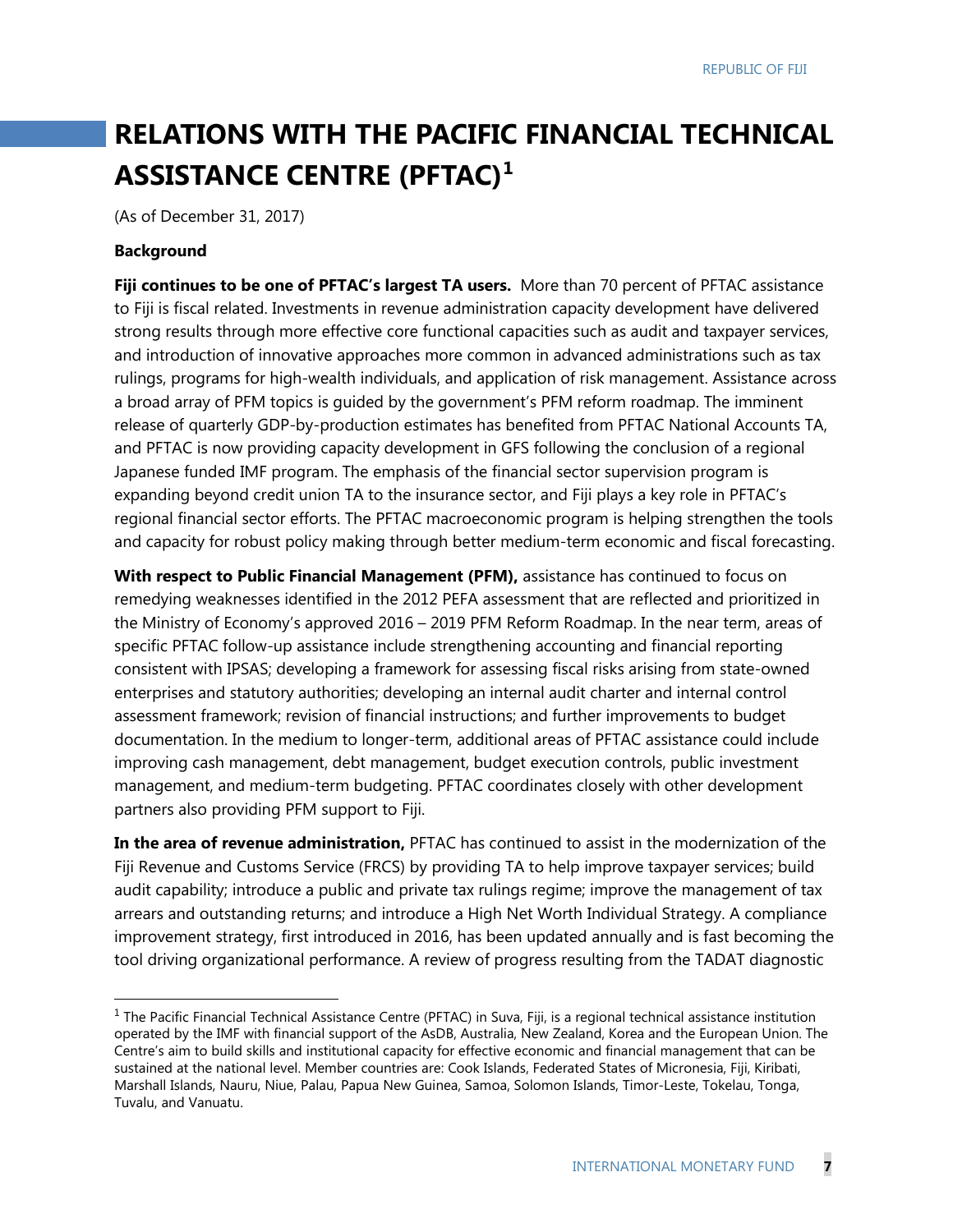assessment in 2015 has shown strong commitment to addressing priority issues including the creation of a new unit to deal with tax disputes. The procurement of a new IT system is nearing completion with implementation anticipated before the end of 2017.

**In statistics**, support has been ongoing to further develop the national accounts that are broadly consistent with the *2008 SNA*. Following recent PFTAC assistance, the Fiji Bureau of Statistics (FBoS) is expected to publish new quarterly estimates of GDP by production by the end of 2017. These will complement annual GDP by production and expenditure, the latter published since December 2015. A rebase to 2014 is planned in 2018. The Australian Bureau of Statistics continues to assist the development of the producer price index, published experimentally since 2014. Through October 2015 Fiji received TA on government finance statistics (GFS) and external sector statistics (ESS) under the IMF HQ Japan Administered Account (JSA1), but following the conclusion of that program, PFTAC has assumed capacity development support to Fiji in GFS. This support aims at expanding coverage and compiling GFS for the general government in Fiji. PFTAC also funded an ESS mission in FY16.

**In financial sector supervision**, PFTAC's work with the Reserve Bank of Fiji (RBF) has focused on credit union supervision in recent years, with PFTAC continuing to provide support to the RBF in developing a credit union supervisory regime. The RBF will attend PFTAC's upcoming workshop on insurance regulation, at which a technical assistance plan for the enhancement of the RBF's insurance regulation and supervision will be developed. PFTAC continues to engage with the RBF through the Association of Financial Supervisors of Pacific Countries (AFSPC) on regional initiatives, which currently include a proposed IT Risk Examination assistance program and AML/CFT supervision assistance.

**In the macroeconomic area,** work is focusing on building macroeconomic modeling and analysis capacity with the aim of having medium-term economic and fiscal projections to feed into policy making. Key projects include an upgrade of the Fiji macroeconomic programming framework to undertake external and debt sustainability analysis, estimation of potential output, and improvements to government expenditure and revenue forecasting methodology and processes.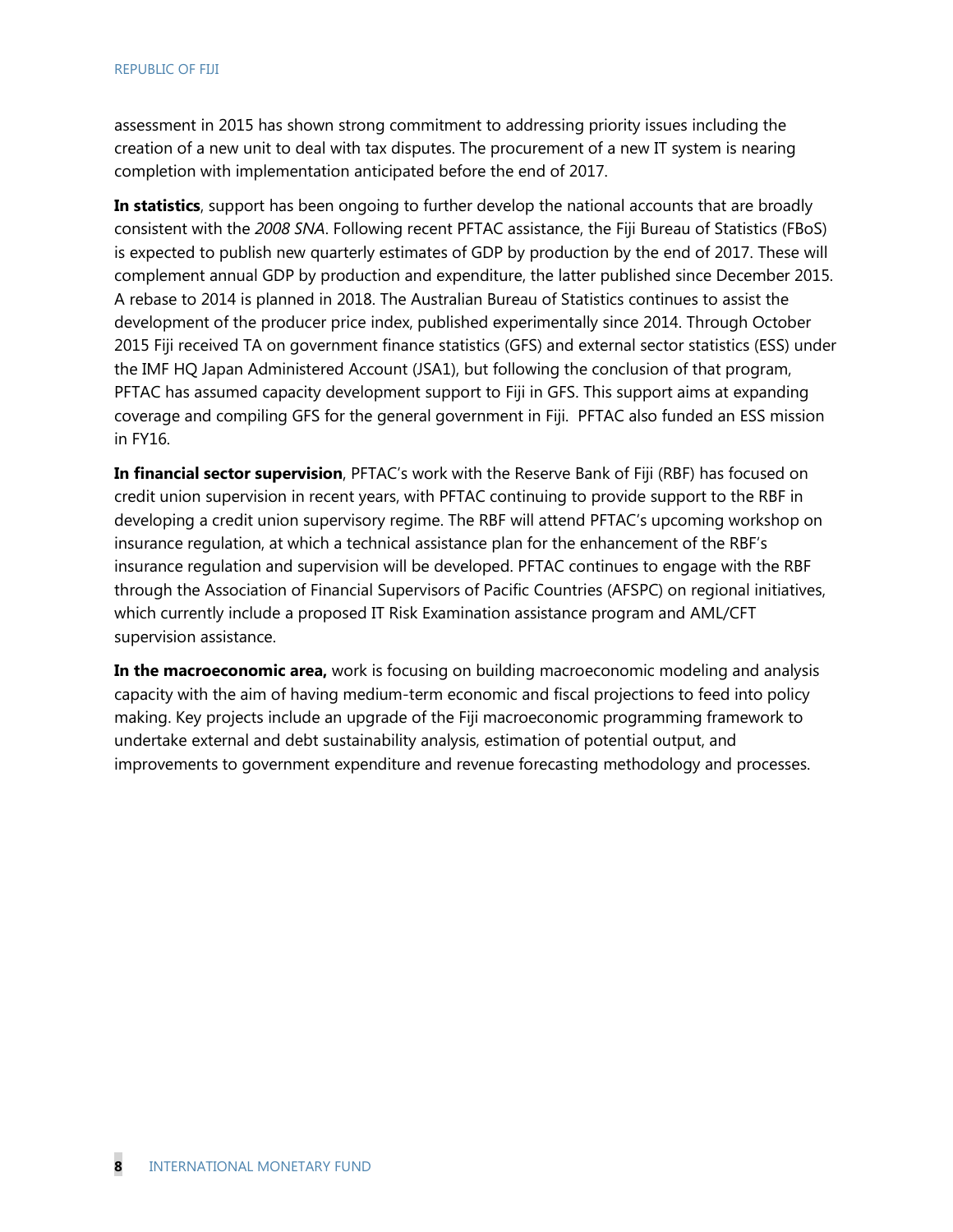# **RELATIONS WITH THE ASIAN DEVELOPMENT BANK**

#### (As of December 31, 2017)

The Asian Development Bank (ADB) has been working with the Government of Fiji since 1970. As of 30 June 2017, \$562.0 million in loans, \$37.0 million in grants and \$32.2 million in technical assistance has been committed to the country, largely supporting infrastructure development in the transport (roads) and urban water and sanitation sectors. Current ADB operations in Fiji are delivered under the country partnership strategy (CPS), 2014–2018. Fiji, a borrowing member, has access to indicative financing of \$275 million available during 2017–2020 for sovereign operations. ADB is also exploring the possibility of Fiji dollar denominated lending to Fiji, in addition to other diversified lending products. Indicative cofinancing sources will also be explored to support Fiji's financing needs.

Consistent with the priorities of successive governments, ADB engagement in Fiji has focused on (i) raising Fiji's growth potential, (ii) building resilience and reducing vulnerability, and (iii) reducing poverty through more inclusive growth and better service delivery. Strides have been made toward these goals through direct investments in transport and urban water and sanitation infrastructure, and improved public sector management. Road transport investments in Fiji over a 20-year period have helped disadvantaged groups participate in the cash economy by reducing transport costs and traveling times. This has increased access to employment opportunities and social services. An improved transport system in Fiji has helped to bolster market efficiencies, and to broaden access to education, health, and business services.

As of 30 June 2017, the ADB portfolio consisted of (i) a \$100 million transport sector loan, approved in December 2014 (with an additional \$50 million cofinancing from the World Bank); (ii) a \$153.2 million two phase loan for an urban water supply and wastewater management project, with the first \$42.1 million approved in December 2016 (with additional \$31.0 million cofinancing from Green Climate Fund and \$70.8 million cofinancing from the European Investment Bank); and (iii) \$50.0 million for emergency assistance following tropical cyclone Winston (with additional \$50 million cofinancing from the World Bank), which was disbursed in early 2017. ADB is currently discussing a proposed policy-based loan of up to \$180 million to facilitate private-sector-led growth, with \$50 million in cofinancing from the World Bank.

The transport sector investment will upgrade and rehabilitate roads, wharfs and jetties in line with priorities identified in the Government's 20-year National Transport Plan. The Urban Water Supply and Wastewater Management Project will ensure that residents of some of Fiji's most densely populated areas have improved access to safe piped water and an environmentally friendly sewerage system. In February 2016, tropical cyclone Winston caused \$1.36 billion in damage and losses, equivalent to 31% of GDP. In response to the disaster, ADB provided a \$2 million grant to support relief efforts and additional financing toward recovery and rehabilitation. The proposed policy based loan will support public financial management reforms, state-owned enterprise reforms and assist the government improve the business and investment environment.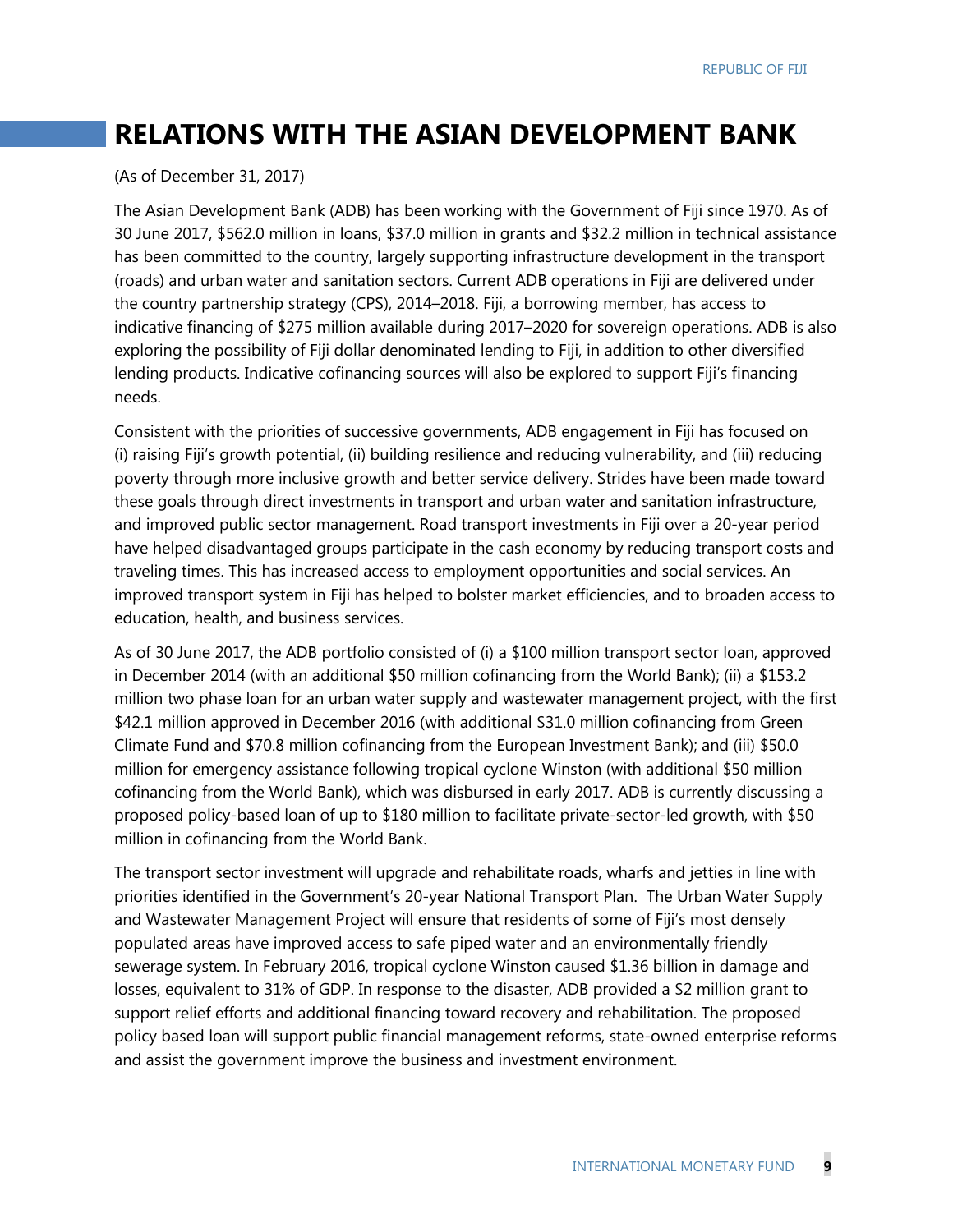Fiji also continues to participate in ADB technical assistance projects in the region, covering areas such as building capacity for economic and financial management, providing economic policy advice, mitigating climate change impacts, planning for investment in the ports and energy sectors, and promoting private sector development through business environment reform.

ADB's presence in Fiji has been enhanced by the location of its Pacific Sub-regional Office in Suva, strong coordination and harmonization with other development partners, and significant analytical work. However, Fiji faces similar operational and implementation challenges to other Pacific island countries, with limited public sector capacity and frequent staffing changes in key public and private sector positions. These constraints are reflected in the design of ADB projects, and accompanying technical assistance is an important component of the overall support package.

ADB maintains ongoing dialogue on country operations with the Government of Fiji and its key development partners. This ensures that external support is coordinated and reflects the comparative advantages of individual partners. ADB has a strong track record of cooperative programming in Fiji and will continue to seek opportunities to support poverty reduction and development. ADB cooperates with the private sector and civil society organizations in the implementation of national and regional operations involving Fiji.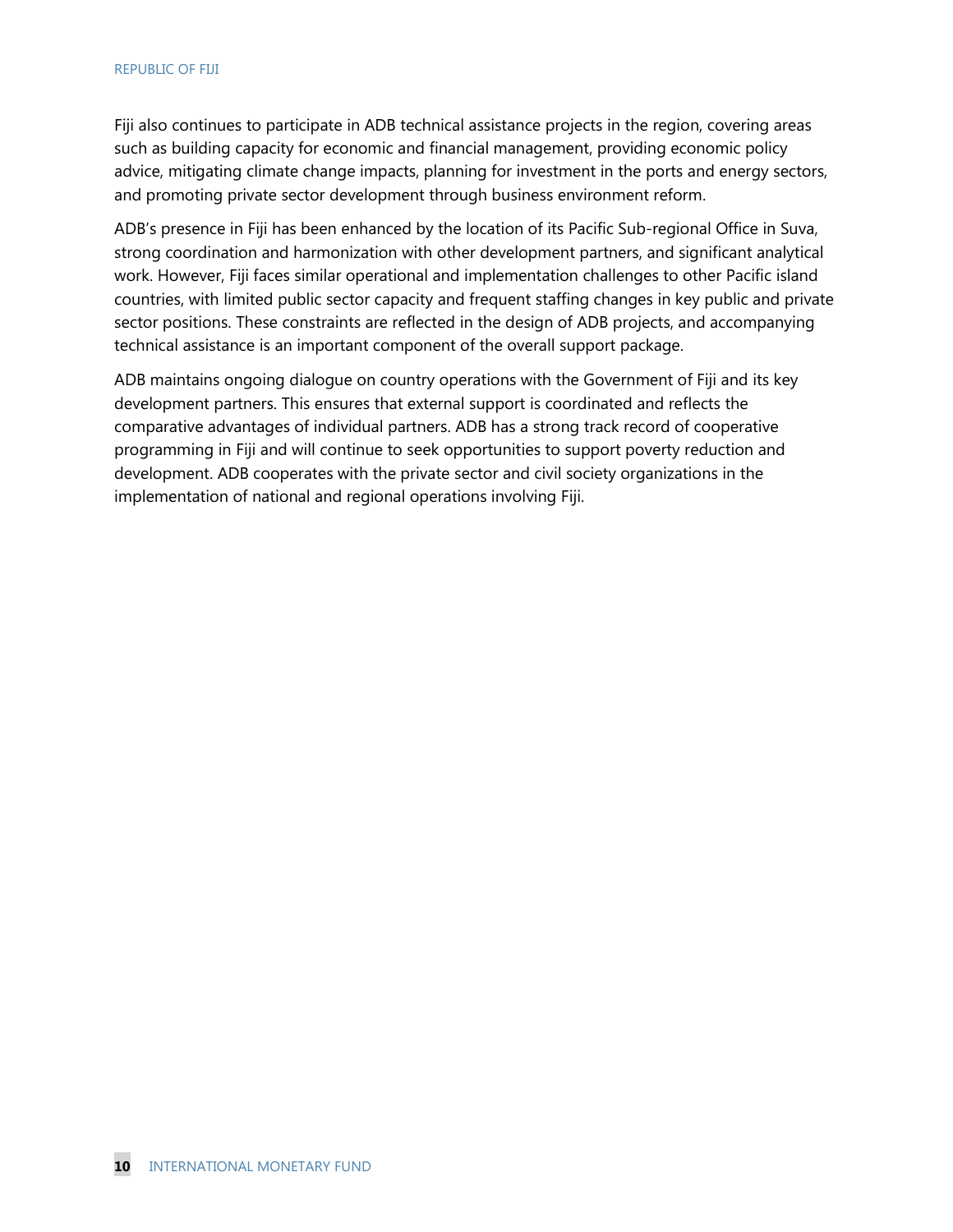# **STATISTICAL ISSUES**

#### **I. Assessment of Data Adequacy for Surveillance**

**General:** Data provision is broadly adequate for surveillance. Macroeconomic data are improving, owing in part to the considerable technical assistance provided by the Fund and PFTAC in recent years.

The Reserve Bank of Fiji (RBF) publishes the *Annual Report*, the *Quarterly Review,* and the monthly *Economic Review*. The Fiji Bureau of Statistics (FBoS) publishes a quarterly *Current Economic Statistics* and a monthly *Statistical News*. The Ministry of Finance and National Planning (MoF) issues the *Budget Address* and the *Supplement to the Budget Address* on an annual basis. All of these publications are received by APD on a regular basis.

Formal participation in the GDDS (now e-GDDS) commenced on May 9, 2000, marked by the posting of the metadata on the IMF's Dissemination Standards Bulletin Board. The metadata were last updated in November 2002.

**National Accounts:** Production-side estimates of GDP by production at current and constant 2011 prices are available up to 2016; current price estimates of GDP by expenditure and income are available to 2015 and will be updated to 2016 by end-2017. Estimates were rebased from 2008 to 2011 in 2014 mainly using the 2013/14 Household Income and Expenditure Survey and the 2014 Business Census to derive new benchmarks. Quarterly current and constant price GDP by production was due to be published by end-2017, as well as currently internal annual Supply and Use tables.

**Price statistics:** CPI data are published monthly, with data available up to November 2017. The NSO has rebased the CPI weights and is currently working on connecting the 2008 base data and updated 2011 base data. Quarterly PPIs for goods and services (experimental) are available from 2011 to 2016.

**Government finance statistics:** While Fiji has provided metadata for central government operations and central government debt, the metadata were last updated in 2005. Fiji reported budgetary central government (BCG) GFS data for publication in the IMF's Government Finance Statistics Yearbook (GFSY) for 2006, this was followed by a time series break for 2007-2009. In 2013, Fiji commenced to submit GFS data again for the BCG, 2010-2013. The authorities are encouraged to continue its submission of GFS data from 2014 to date and to complete the data for the time series break. Advances have been made in collecting source data required to expand general government coverage. The authorities are encouraged to review and update the GDDS fiscal metadata and resume reporting data for publication in the GFSY and commence reporting in the International Financial Statistics.

**Monetary and financial statistics:** Data on the central bank, other depository corporations (ODCs), and other financial corporations (OFCs) are comprehensive and provided to APD and STA on a regular and timely basis. Progress has been achieved by the RBF in most areas of the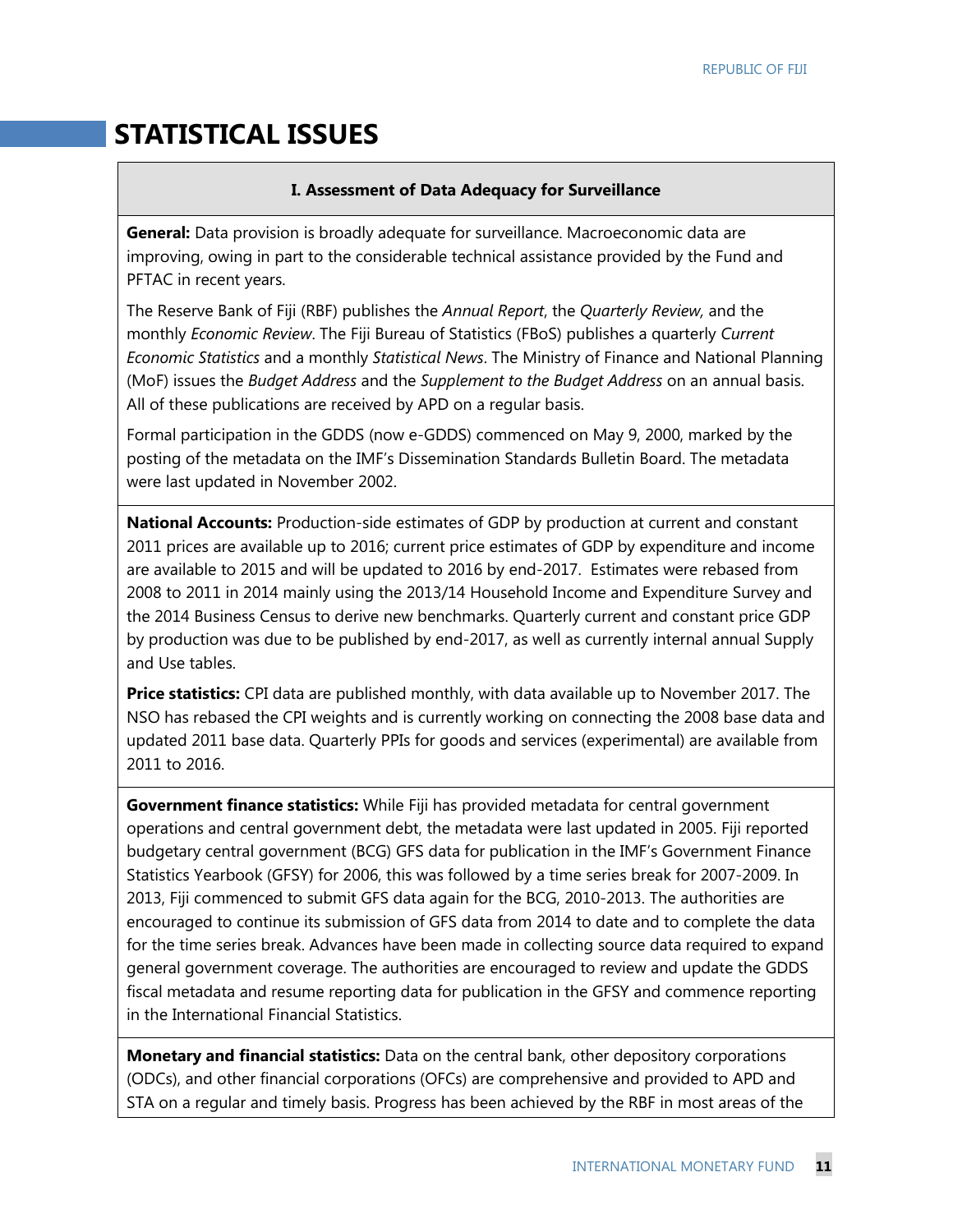collection, compilation, and dissemination of monetary and financial statistics (MFS), leading to the introduction of the standardized reporting forms for the central bank, ODCs, and OFCs. This resulted in the publication of data aligned to the *Monetary and Financial Statistics Manual* (*MFSM*) in the RBF's website and *International Financial Statistics*. The full implementation of the November 2005 workshop and January 2008, July 2011, and April 2012 missions' recommendations will constitute a very important step towards the compilation in a timely and efficient manner, of monetary statistics fully consistent with the *MFSM* and *Monetary and Financial Statistics Compilation Guide*. Efforts are now concentrated in improving source data for ODCs and OFCs and compiling a financial corporations survey with full institutional coverage.

**Balance of payments:** Balance of payments statistics weaknesses persist and there is a need to improve the coverage, classification and compilation methodology of the external sector statistics (ESS). Fiji reports its balance of payments data for dissemination purposes in the Fund's *International Financial Statistics (IFS)* and in the *Balance of Payments Statistics Yearbook (BOPSY).* FBoS has undertaken a number of actions that were recommended to improve timeliness in ESS dissemination and to enhance consistency with the sixth edition of the *Balance of Payments and International Investment Position Manual* (*BPM6*), albeit at a slow pace.

#### **II. Data Standards and Quality**

Fiji is an e-GDDS participant.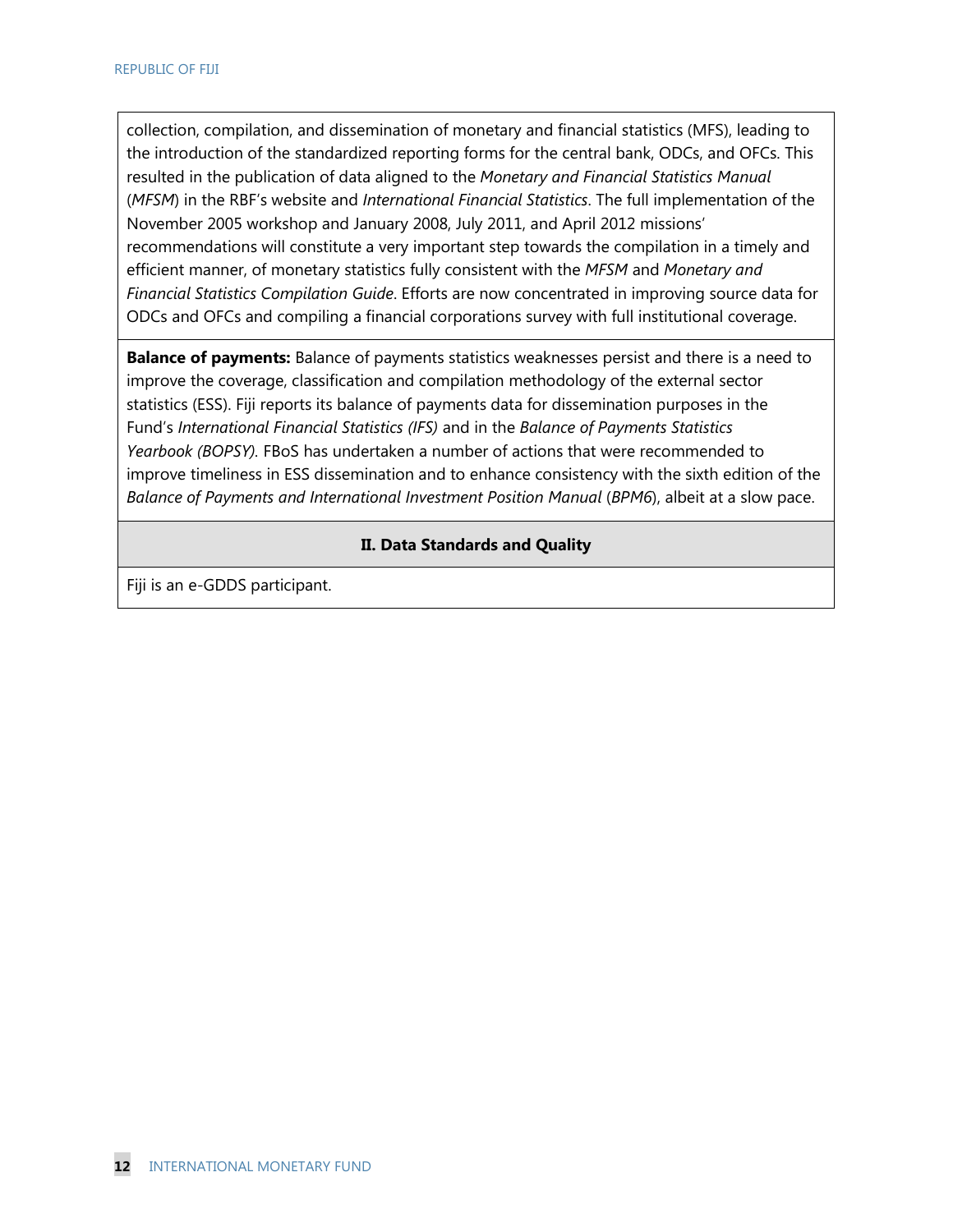| Fiji-Table of Common Indicators Required for Surveillance<br>(As of December, 2017)                          |                               |                  |                                      |                                           |                                          |
|--------------------------------------------------------------------------------------------------------------|-------------------------------|------------------|--------------------------------------|-------------------------------------------|------------------------------------------|
|                                                                                                              | Date of latest<br>observation | Date<br>received | Frequency<br>of<br>Data <sup>5</sup> | Frequency<br>of<br>Reporting <sup>5</sup> | Frequency of<br>Publication <sup>5</sup> |
| <b>Exchange Rates</b>                                                                                        | 12/2017                       | 12/2017          | D                                    | M                                         | M                                        |
| International Reserve Assets and Reserve Liabilities of<br>the Monetary Authorities <sup>1</sup>             | 11/2017                       | 12/2017          | M                                    | M                                         | M                                        |
| Reserve/Base Money                                                                                           | 09/2017                       | 10/2017          | M                                    | M                                         | M                                        |
| <b>Broad Money</b>                                                                                           | 09/2017                       | 10/2017          | M                                    | M                                         | M                                        |
| Central Bank Balance Sheet                                                                                   | 09/2017                       | 10/2017          | M                                    | Μ                                         | M                                        |
| Consolidated Balance Sheet of the Banking System                                                             | 09/2017                       | 10/2017          | M                                    | M                                         | M                                        |
| Interest Rates <sup>2</sup>                                                                                  | 09/2017                       | 10/2017          | M                                    | M                                         | M                                        |
| Consumer Price Index                                                                                         | 11/2017                       | 12/2017          | M                                    | M                                         | M                                        |
| Revenue, Expenditure, Balance and Composition of<br>Financing <sup>3</sup> – General Government <sup>4</sup> | FY2016/17 <sup>6</sup>        | 06/2017          | Α                                    | Α                                         | Α                                        |
| Revenue, Expenditure, Balance and Composition of<br>Financing <sup>3</sup> – Central Government              | FY2016/17                     | 06/2017          | A                                    | A                                         | A                                        |
| Stocks of Central Government and Central<br>Government-Guaranteed Debt                                       | 07/2017                       | 11/2017          | A                                    | A                                         | A                                        |
| <b>External Current Account Balance</b>                                                                      | Q3, 2017                      | 12/2017          | Q                                    | Q                                         | Q                                        |
| Exports and Imports of Goods and Services                                                                    | Q3, 2017                      | 12/2017          | Q                                    | Q                                         | Q                                        |
| GDP/GNP                                                                                                      | 2015                          | 10/2016          | A                                    | A                                         | A                                        |
| <b>Gross External Debt</b>                                                                                   | Q2/2017                       | 12/2017          | Q                                    | Q                                         | Q                                        |
| <b>International Investment Position</b>                                                                     | Q2/2017                       | 12/2017          | Q                                    | Q                                         | Q                                        |

<sup>1</sup> Includes reserve assets pledged or otherwise encumbered as well as net derivative positions.

<sup>2</sup> Both market-based and officially determined, including discount rates, money market rates, and rates on treasury bills, notes, and bonds.

<sup>3</sup> Foreign, domestic bank, and domestic nonbank financing.

<sup>4</sup> The general government consists of the central government (budgetary funds, extra budgetary funds, and social security funds) and sta and local governments. For Fiji, General Government is the same as Central Government.

 $5$  Daily (D), monthly (M), quarterly (Q), and annually (A).

6 The reporting of fiscal data changed from calendar year to fiscal year in FY2016/17 (August 2016 to July 2017).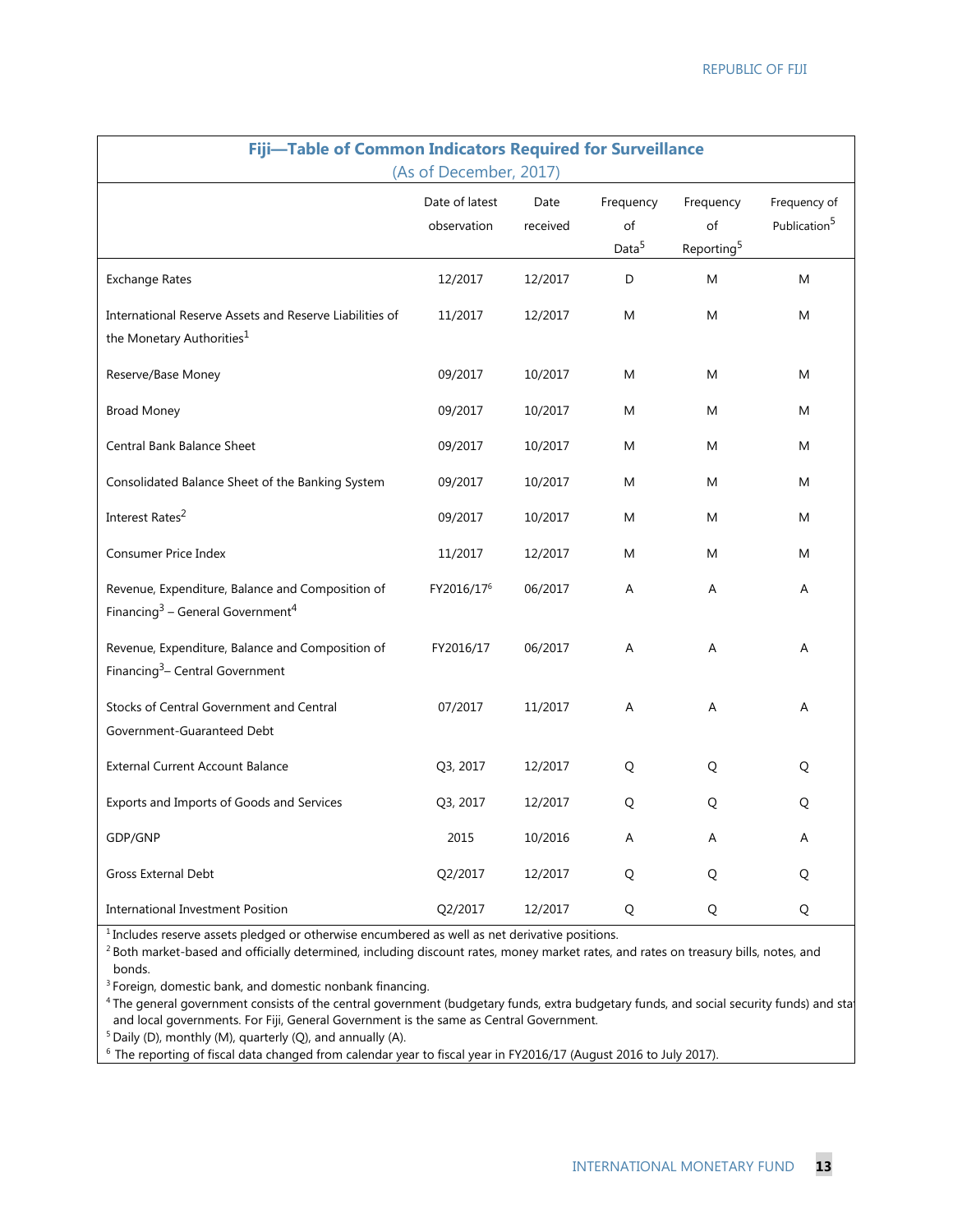# **Statement by Mr. Juda Agung, Executive Director, and Ms. Lanieta Rauqeuqe, Advisor to the Executive Director of the Republic of Fiji**

February 5, 2018

On behalf of our Fiji authorities, we thank staff for the detailed report and their constructive engagement and work. Our authorities broadly concur with the staff's assessment and will carefully consider the relevant recommendations.

# *Latest Economic Developments and Outlook*

**Fiji's economic fundamentals are firm.** In 2017, the Fijian economy is estimated to have grown by 4.2 percent, above its potential of 3-3.5 percent. This is the country's eighth consecutive year of growth, a feat not achieved since independence in 1970. The Fijian economy has grown above 4 percent in the last five years, outside of the 0.4 percent GDP growth in 2016 – as a result of the damages and losses of about 30 percent of GDP from tropical cyclone Winston. This represents a notable shift from previous years' growth cycles and has been supported by record levels of tourists and remittances, elevated construction activity, improved terms of trade and accommodative macroeconomic policies. This broad-based growth and resultant improved business confidence has also driven the strong investment cycle, and consequently, Fiji's potential growth trajectory. Five years ago, Fiji's growth potential was around 2.0 percent. As at December 2017, inflation was 2.8 percent and international reserves coverage remained sufficient at over 5 months of retained imports.

# **The current economic momentum and reform package have created a virtuous**

**cycle.** The unemployment rate reached 4.5 percent last year, its lowest level in 20 years, as per the recently released 2017 population census report. Key income inequality measures also improved due to better targeting and increased government funding of social protection programs. In addition, Fiji's credit ratings were upgraded last year on account of accelerated reforms, notable measures to improve the effectiveness of fiscal policy and strengthen resilience to negative shocks, and political stability.

**Looking ahead, prospects remain positive.** Our authorities broadly agree with the medium-term outlook, but assess the risk profile to be more balanced, compared to staff. The withdrawal of correspondent banking relationships has not been an issue for Fiji, and less-volatile FDI dominates the country's capital inflows.

# *Monetary Policy and Financial Sector*

**Monetary policy remains appropriately accommodative and supportive of growth.**  The outlook for the Reserve Bank of Fiji's (RBF) twin monetary policy objectives of low inflation and adequate foreign reserves will continue to determine the monetary policy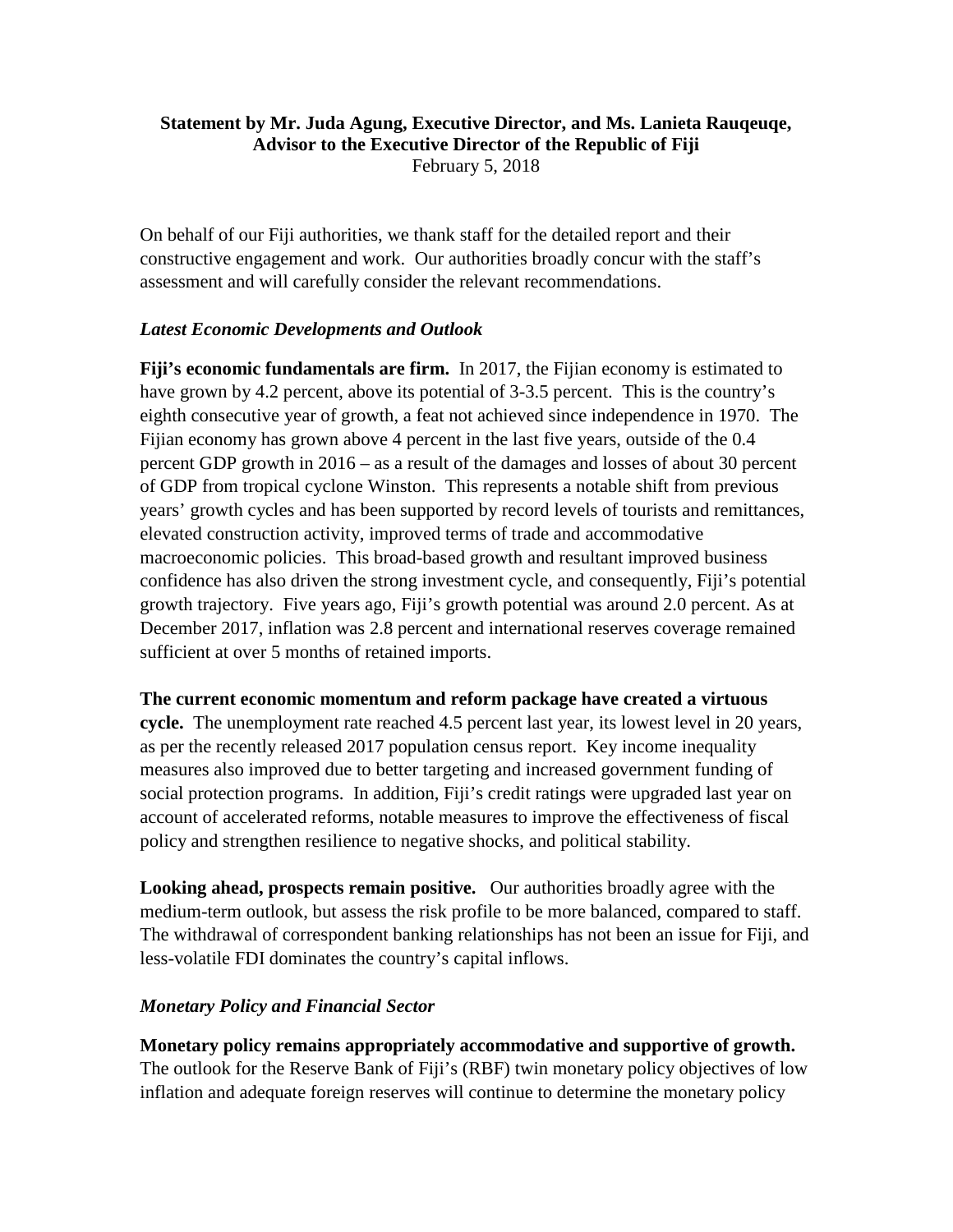stance, going forward. Next year, inflation and foreign reserves coverage are both expected to be stable and sufficient at around 2.5 percent and 5.2 months, respectively.

# **Fiji's financial system is sound, based on capital, earnings and liquidity positions.**

The RBF's macroprudential assessments do not indicate any build-up of systemic risk in Fiji's financial system. The positive credit gap of Q4 2016 was a result of the devastating impact of tropical cyclone Winston earlier in the year, rather than excessive credit growth. Internal calculations show that the credit gap has since turned negative for June 2017, pointing to the moderation of the current credit cycle. Also, private sector credit annual growth slowed to 9.1 percent in December 2017, compared to 12.9 percent in 2016 and 14.2 percent in 2015. Against a growing loan book, NPLs increased from 1.0 percent at end-2015 to 1.8 percent at end-2016 and 1.9 percent in November 2017. Survey measures also indicate a tightening of credit standards by financial institutions in the absence of a credit bureau. Equally important, proactive onsite supervision, regular risk-based assessments and stress tests are ongoing. Consequently, the authorities see no current need for macroprudential intervention, given that credit growth has slowed and the financial system remains sound.

**Key reforms and supervisory enhancements in the financial sector are progressing**  well. A comprehensive review of the corporate governance policies for the banking, insurance and capital markets industries commenced in 2017 and will be finalized at the beginning of 2018. The Personal Property Securities Act, that facilitates the use of movable property as collateral, was also passed by parliament in 2017. On the supervision of NBFIs, offsite closer monitoring of the Fiji Development Bank continues under the directive of the Minister for Economy, and work will progress to the cooperatives and money lender industries once the review of the Credit Union Act is completed. While Fiji has not had a case of withdrawal of corresponding bank relationships, risk management and AML/CFT requirements have been strengthened for banks, foreign exchange dealers and money changers, life insurers, general insurers, and insurance brokers. Also, onsite examinations that cover AML/CFT risks have increased in frequency and thoroughness. The Fiji FSSR mission will be held during February 13- 27, 2018 and the authorities look forward to the team's findings and guidance as per its diagnosis of key issues and challenges in Fiji's financial system.

# *Fiscal Policy*

**Fiscal policy has been calibrated to sustain substantial investments in infrastructure, health plus education, and support inclusive growth.** Improving the spending mix towards growth-friendly investment in physical and human capital has already yielded benefits. These include a notable lift in Fiji's potential growth via the sizeable infrastructure outlays, and reduced income inequality with better-targeted social protection measures and elevated spending on education and health. Given the ongoing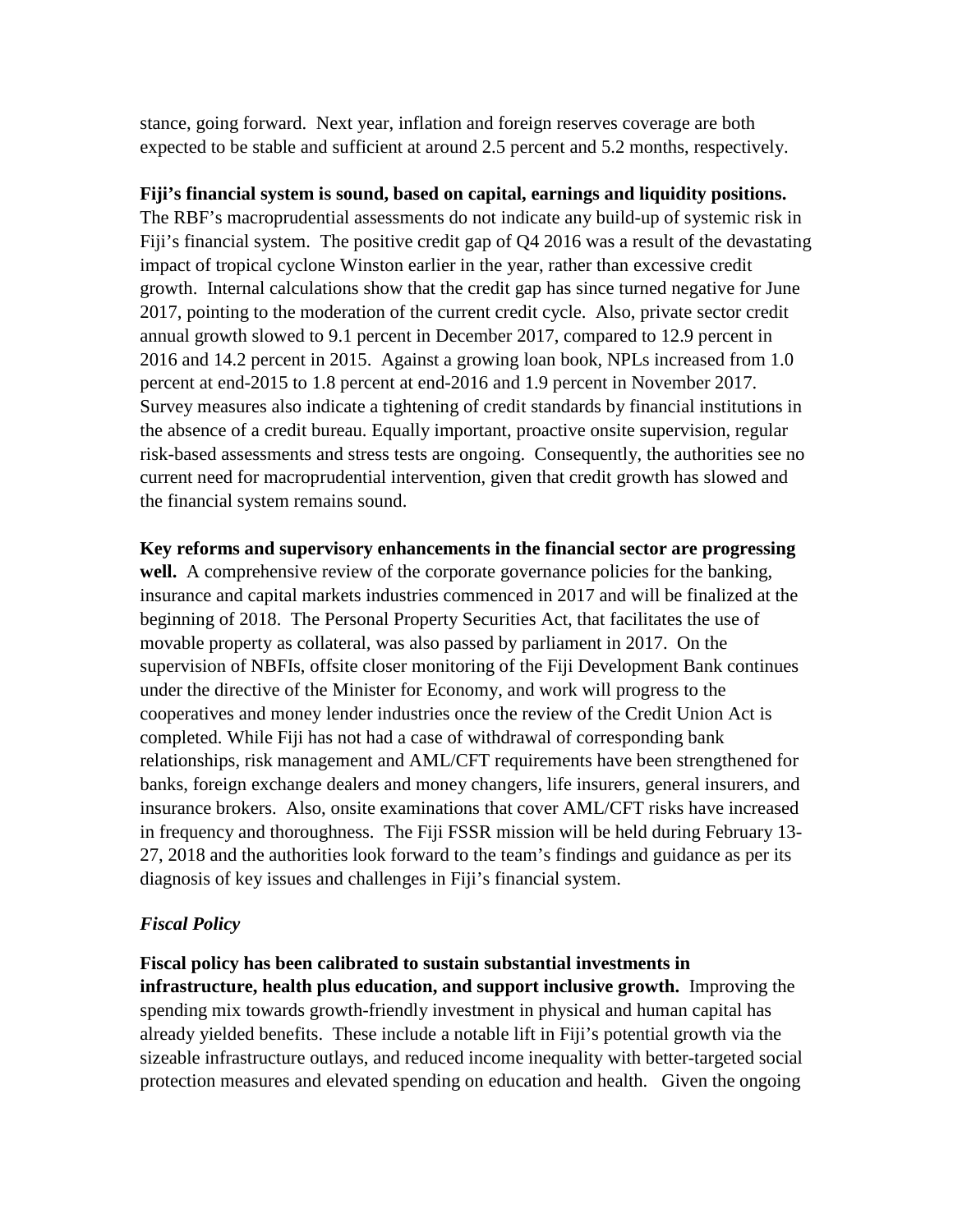reconstruction effort, the authorities welcome the staff's assessment that the current supportive fiscal stance for 2017-18 is appropriate.

**The authorities are committed to concurrently achieving fiscal sustainability and key development priorities.** The downward trajectory in the public debt-to-GDP ratio from around 56 percent in 2010 to 46 percent at the end of fiscal year 2016/2017 is indicative of the authorities' commitment to fiscal discipline and sustainability. Looking ahead, a key anchor for fiscal policy is the government's intention to reduce the public debt-to-GDP ratio to 35 percent by 2036. The envisioned fiscal consolidation from 2019 will help further build fiscal buffers and preserve debt/fiscal sustainability. More precisely, the authorities will pursue fiscal consolidation that balances fiscal sustainability with development priorities and inclusive growth. Adequate budgetary allocation to key sectors will remain, and on the revenue side, efforts on simplifying tax administration, ensuring certainty and predictability and strengthening compliance will continue. Our authorities will carefully consider staff suggestions on specific fiscal consolidation measures and aim to expand the budget coverage of government operations and improve the frequency of fiscal data reporting.

# *Exchange Rate Regime*

**The current exchange rate regime has served as an appropriate anchor for inflation and has supported trade.** The authorities undertake an annual review of the exchange rate weights to ensure that the basket remains appropriate and protects competitiveness. In addition, exchange control measures have been progressively relaxed. Strong reserves and the favorable outlook for Fiji's external balance do not suggest misalignment. Further relaxations in the capital account and a move to a flexible exchange rate arrangement will ultimately hinge on macroeconomic fundamentals and supportive domestic policies.

# *Building Resilience*

**Building resilience to natural disasters and other external shocks is key.** Fiji's 2014 'Green Growth Framework' aims to integrate inclusive and sustainable growth with increasing resilience, considering Fiji's vulnerability to natural disasters and the impact of climate change. Given the enormous costs and efforts associated with natural disaster rehabilitation and climate change mitigation and adaptation, and the difficulty small states have in accessing climate financing and associated support, the Fijian government issued a green bond in November 2017. This was also consistent with the government's strategy to make access to climate finance a key pillar of its 2017 COP23 presidency. Fiji became only the third sovereign to issue a green bond, and the budgeted \$50 million proceeds for the 2017/18 fiscal year are dedicated to climate change mitigation, adaptation and other environment-friendly initiatives. In a similar vein, our authorities are pursuing an inclusive insurance framework to help low and average income families